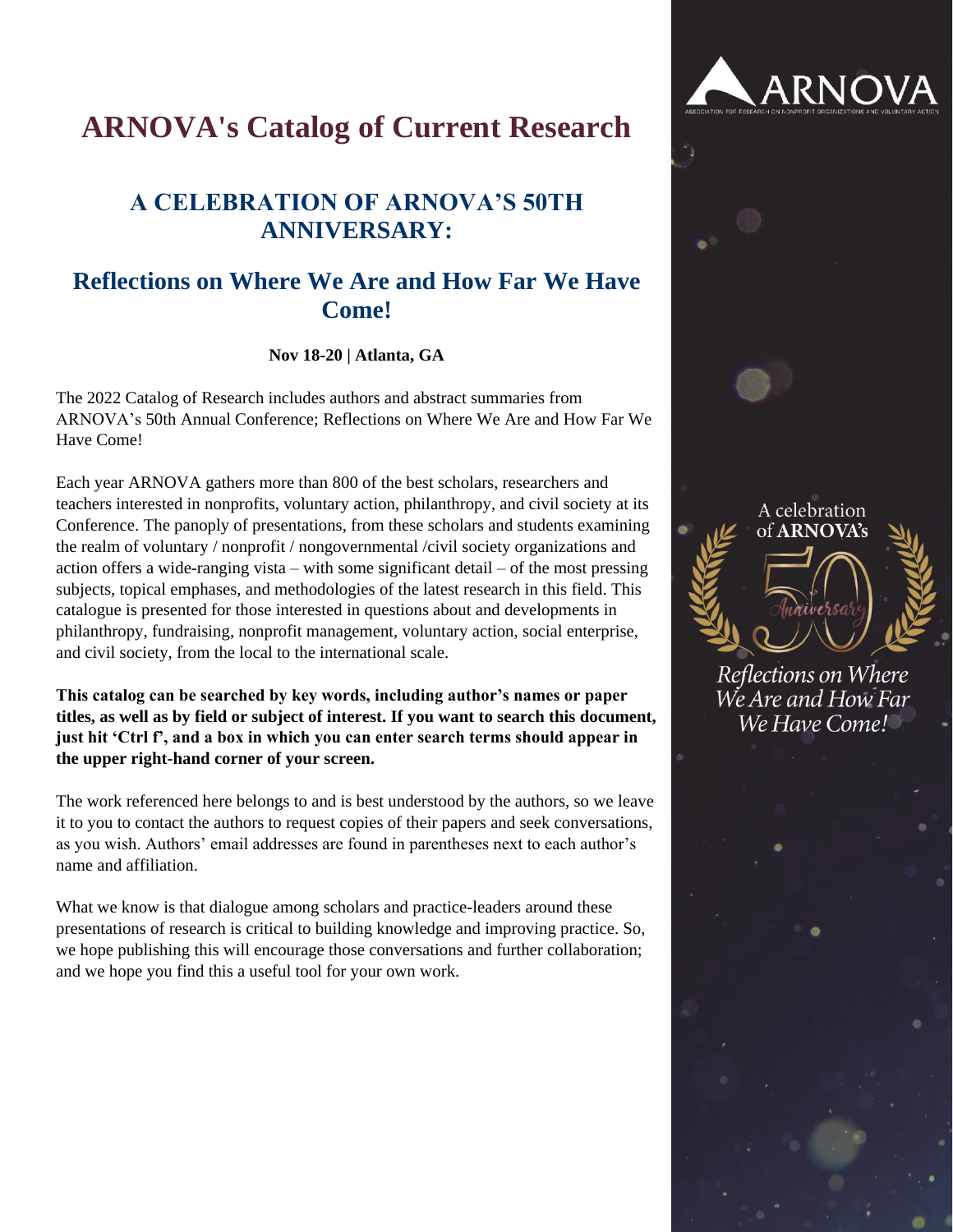

#### **"Sizing" Up the Competition: Political Competition and the Size of the U.S. Nonprofit Sector**

*\*Samantha Zuhlke, University of Iowa [\(samantha-zuhlke@uiowa.edu\)](mailto:samantha-zuhlke@uiowa.edu)*

Open Track – Keywords: Quantitative, Theoretical/Conceptual, Local, Civil Society, Government, Politics/Political

## **"Usual Relationships Between Institutional Sectors"**

*\*Jon Van Til, Rutgers University, USA* Conference Theme Track

# **(Re)searching the crowd: An overview of donations to donation- and reward-based crowdfunding**

*\*Claire van Teunenbroek, Vrije Universiteit Amsterdam [\(p.s.c.van.teunenbroek@vu.nl\)](mailto:p.s.c.van.teunenbroek@vu.nl)*

Philanthropy, Fundraising, and Giving Track – Keywords: Quantitative, Empirical, International, Crowd-funding, Donations, Giving, Social Media, Fundraising/Fundraiser

# **(Un)Bound by the Margins: Perspectives of Leadership and Fundraising Practices by Black Women Nonprofit Executives**

*\*Ayoka Wiles, Open Society Foundations [\(ayokawiles@yahoo.com\)](mailto:ayokawiles@yahoo.com)*

Philanthropy, Fundraising, and Giving Track – Keywords: Qualitative, Theoretical/Conceptual, Local, Behavior, Capacity/Capacity building, Charitable Giving, Community-based/Engaged, Decision-making, Diaspora, Diversity, Donors/Funders, Executive Director/CEO, Funding, Leadership/Leaders, Minority, Nonprofits/NPOs/NGOs, Resiliency/Resilience, Sustainability, Women, Perceptions

# **"Being religious enough but not too much": the challenges faced by Muslim NGOs in French secularized environment.**  *\*Lucas Faure, Institut d'études Politiques d'Aix-en-Provence / Institute of Political Sciences of Aix-en-Provence [\(lucas.faure94@hotmail.fr\)](mailto:lucas.faure94@hotmail.fr)*

History, Religion, and Arts Track – Keywords: Qualitative, Empirical, National, Added value, Aid/assistance, Associations, Charity/Charities, Faith-based, INGO/Transnational NGO, Nonprofits/NPOs/NGOs, Public goods, Religion/Religious, Third Sector

# **"Iron Triangle": the interaction among local government, NSOs and NPOs in China**

*\*Xunyu Xiang, The Chinese University of Hong Kong (Shenzhen) [\(xunyu@connect.hku.hk\)](mailto:xunyu@connect.hku.hk)*

Management, Leadership, and Strategy Track – Keywords: Qualitative, Empirical, Country-specific, Boundary, spanner/Spanning, Cross-Sector, Local Governments, Third Sector, Developing Countries

# **50 years (?) with social entrepreneurship – where are we and where do we go from here?**

*\*Malin Gawell, Södertörn University [\(malin.gawell@sh.se\)](mailto:malin.gawell@sh.se)*

Innovation and Entrepreneurship Track – Keywords: Qualitative, Theoretical/Conceptual, Meta-analysis, Emergency/Response/Management, Entrepreneurship/Entrepreneurial, Values

# **A gendered perspective on the Giving Pledge: The philanthropy of female billionaires**

*\*Hans Peter Schmitz, University of San Diego [\(schmitz@sandiego.edu\)](mailto:schmitz@sandiego.edu); \*Megan Pontes, University of San Diego [\(mpontes@sandiego.edu\)](mailto:mpontes@sandiego.edu); \*Katherine Fortier, University of San Diego [\(kfortier@sandiego.edu\)](mailto:kfortier@sandiego.edu)*

Philanthropy, Fundraising, and Giving Track – Keywords: Qualitative, Empirical, International, Charitable Giving, Generosity, Philanthropy/Philanthropic/Philanthropists

# **A Mixed-methods Analysis of Nonprofit Behavior on TikTok**

*\*Kimberly Wiley, University of Florida [\(kimberlywiley@ufl.edu\)](mailto:kimberlywiley@ufl.edu); \*Micayla Richardson, University of Florida [\(richards.micayla@ufl.edu\)](mailto:richards.micayla@ufl.edu); \*Kayla Schwoerer, Rutgers University [\(kayla.schwoerer@gmail.com\)](mailto:kayla.schwoerer@gmail.com); \*Chelsea DeMasters, University of Florida [\(cdemasters@ufl.edu\)](mailto:cdemasters@ufl.edu)*

Data and Methodology Track – Keywords: Mixed Methods, Methodological, Other: organizational-levelCoding, Social Media, Engagement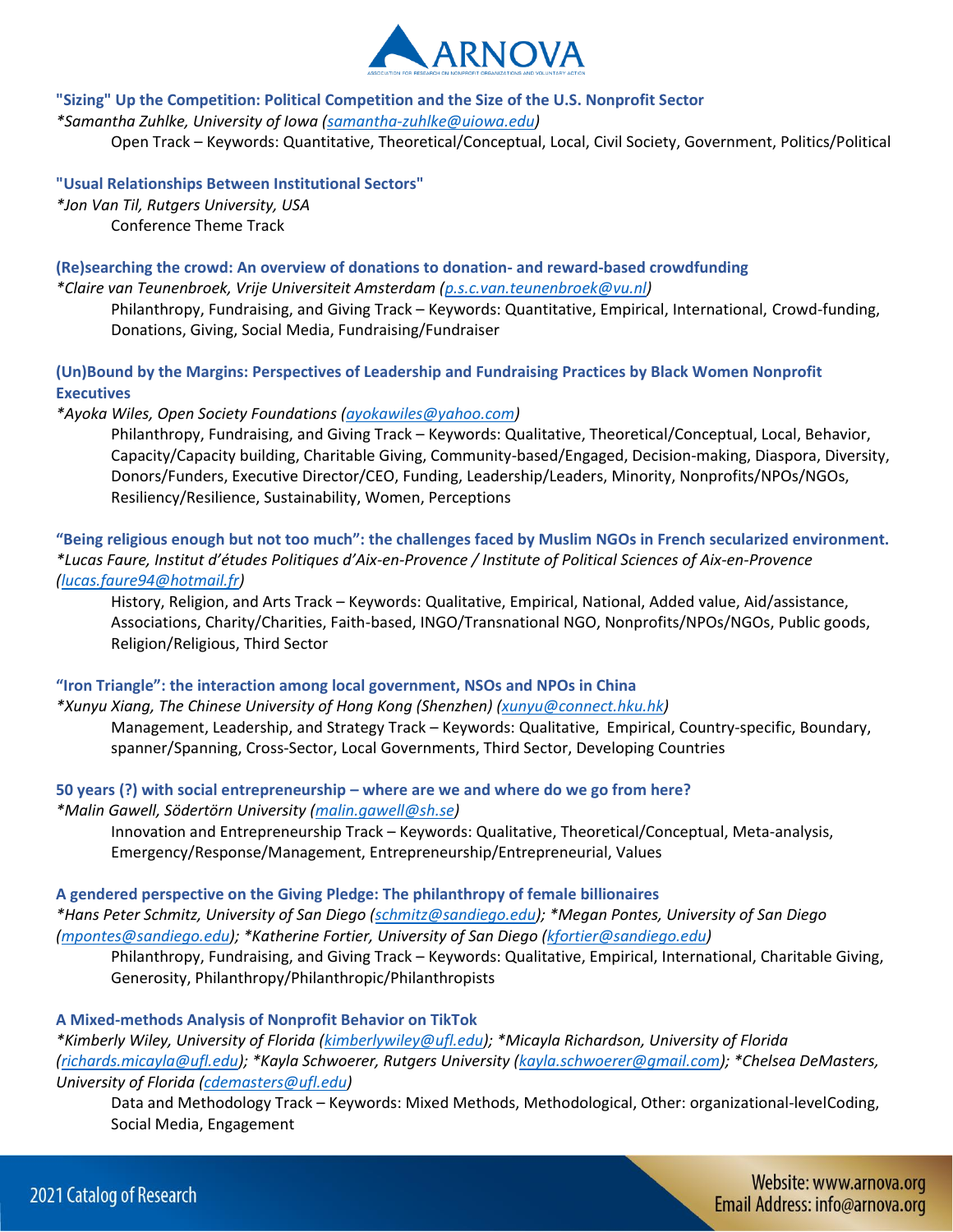

**A Regulatory Breadth Index for State-level Charities Regulation: Better Data for Better Policy**  *\*Cindy Lott, Columbia University [\(cml2137@columbia.edu\)](mailto:cml2137@columbia.edu); \*George Mitchell, Baruch College [\(george.mitchell@baruch.cuny.edu\)](mailto:george.mitchell@baruch.cuny.edu); \*Mary Shelly, University of Pennsylvania [\(mlshelly@umich.edu\)](mailto:mlshelly@umich.edu); \*Nathan Dietz, University of Maryland [\(ndietz@umd.edu\)](mailto:ndietz@umd.edu)*

Public Policy, Law, Regulation, and Advocacy Track – Keywords: Quantitative, Empirical, National, Legal, Policymaking, Regulatory/Regulation

#### **Achieving Humanity: How Gen Z's Can Turn Passion into Action**

*\*Sarah Young, Kennesaw State University [\(shinkelyoung@gmail.com\)](mailto:shinkelyoung@gmail.com); \*Carly Redding, University of North Georgia [\(Carly.Redding@ung.edu\)](mailto:Carly.Redding@ung.edu); \*Shiannah Scott, University of North Georgia [\(SLSCOT9861@ung.edu\)](mailto:SLSCOT9861@ung.edu)*

Teaching and Education Track – Keywords: Qualitative, Pedagogical, Case based, Activism, Communitybased/Engaged, Experiential learning/Education, Teaching

**Adaptation by Environmental Nonprofits Encountering Homelessness in California: Preliminary Findings** *\*Shawn Flanigan, San Diego State University [\(shawn.flanigan@sdsu.edu\)](mailto:shawn.flanigan@sdsu.edu)*

Management, Leadership, and Strategy Track – Keywords: Qualitative, Community Engaged, Local, Ecosystem/Conservation/Environment/Nature, Homelessness, Decision-making

# **Adaptive Capacity Strategy of Nonprofits: Surviving the Dynamic COVID-19 Environment in Belarus and Ukraine**

*\*Sofia Prysmakova Rivera, Kennesaw State University; \*Olga Pysmenna, University of Central Florida* Management, Leadership, and Strategy Track – Keywords: Qualitative, Empirical, International, Strategies, Other: Crises/Disasters, Adaptation

#### **Adaptive Leadership Design**

*\*Rich Moreno, Weatherhead School of Management at Case Western Reserve University [\(rxm613@case.edu\)](mailto:rxm613@case.edu)* Management, Leadership, and Strategy Track – Keywords: Qualitative, Community Engaged, Case based, Marketing/Marketisation, Membership/Members, Motivations

# **Advancing Mission Centered Research: A Critical Gap in the Field's Development**

*\*David Berlan, Florida State University* Conference Theme

# **Advocacy and Activism in Civil Society Groups & Organizations**

*\*Megan Pontes, University of San Diego [\(mpontes@sandiego.edu\)](mailto:mpontes@sandiego.edu); \*Nallely Manriques, University of San Diego [\(nmanriques@sandiego.edu\)](mailto:nmanriques@sandiego.edu)*

Public Policy, Law, Regulation, and Advocacy Track – Keywords: Qualitative, Theoretical/Conceptual, Case based, Activism, Advocacy, Social Justice, Civil Society

#### **Against all odds: adversity, prosperity and prosociality**

*\*Rene Bekkers, Faculty of Social Sciences, Vrije Universiteit (VU) Amsterdam [\(r.bekkers@vu.nl\)](mailto:r.bekkers@vu.nl)*

Philanthropy, Fundraising, and Giving Track – Keywords: Quantitative, Empirical, National, Charitable Giving, Empathy, Health/Healthcare, Life Cycle, Philanthropy/Philanthropic/Philanthropists, Survey

# **Alumni Associations Doing Diaspora Philanthropy: Learning from an Extreme Case of Rapid Response During the COVID-19 Outbreak**

*\*Ximeng Chen, Sacred Heart University [\(chenx2@sacredheart.edu\)](mailto:chenx2@sacredheart.edu)*

Special track on Covid-19 – Keywords: Qualitative, Empirical, Case based, Associations, Philanthropy/Philanthropic/Philanthropists, Diaspora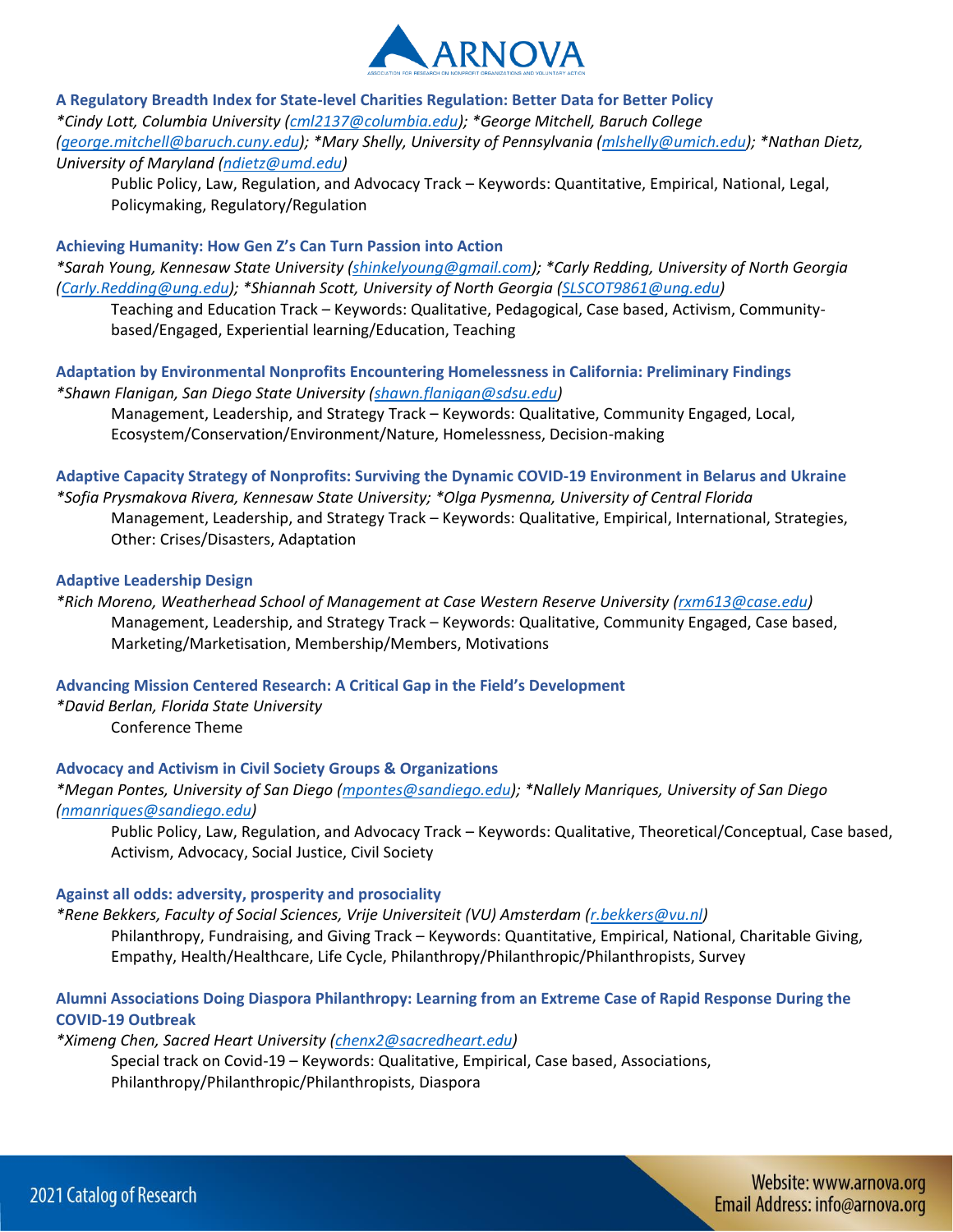

# **An Analysis on Nonprofit Board Diversity: Is ethnic diversity of the organization leader enough to change board homogeneity**

*\*Nallely Manriques, University of San Diego [\(nmanriques@sandiego.edu\)](mailto:nmanriques@sandiego.edu); \*Thomas Abruzzo, University of San Diego [\(tabruzzo@sandiego.edu\)](mailto:tabruzzo@sandiego.edu); \*Mehrnoush Jamshidi, University of San Diego [\(mjamshidi@sandiego.edu\)](mailto:mjamshidi@sandiego.edu); \*Laura Deitrick, University of San Diego [\(lauradeitrick@sandiego.edu\)](mailto:lauradeitrick@sandiego.edu)*

Boards and Governance Track – Keywords: Quantitative, Applied, Local, Activism, Advocacy, Board of Directors, Data, Diversity, Equity, Executive Director/CEO, Gender, Governance, Identity, Justice

**An Audit Experiment on Discrimination against Immigrants in the U.S. Health Care Market**  *\*Chengxin Xu, Seattle University [\(cxu1@seattleu.edu\)](mailto:cxu1@seattleu.edu); \*Danbee Lee, University of Nebraska at Omaha* 

# *[\(danbeelee@unomaha.edu\)](mailto:danbeelee@unomaha.edu)*

Accountability, Effectiveness, Evaluation, and Program Outcomes Track – Keywords: Experiments, Empirical, National, Anti-racism, Decision-making, Health/Healthcare, Sector

# **An Emerging Scholar Perspective on the Future of Nonprofit Research**

*\*Peter Schubert, University of Hamburg [\(peter.schubert@stifterverband.de\)](mailto:peter.schubert@stifterverband.de); \*Robert Ressler, Brandeis University [\(rwress@brandeis.edu\)](mailto:rwress@brandeis.edu); \*Laurie Paarlberg, Indiana University [\(lpaarlbe@indiana.edu\)](mailto:lpaarlbe@indiana.edu); \*Silke Boenigk, Professor for Nonprofit Management [\(silke.boenigk@uni-hamburg.de\)](mailto:silke.boenigk@uni-hamburg.de)*

Teaching and Education Track – Keywords: Mixed Methods, Empirical, International, Academia, Journals/Journalism, Research, Scholarship

**An Empirical Mapping of Disciplinary Contributions to the Research Nexus of Public Administration and Nonprofit Studies** 

*\*Rebecca Nesbit, University of Georgia [\(nesbit7@uga.edu\)](mailto:nesbit7@uga.edu); \*Megan LePere-Schloop, Ohio State University [\(lepere](mailto:lepere-schloop.1@osu.edu)[schloop.1@osu.edu\)](mailto:lepere-schloop.1@osu.edu)*

Open Track – Keywords: Quantitative, Empirical, Literature review, Nonprofits/NPOs/NGOs, Research, Sector

# **Analyzing the nonprofit sector's use of language**

*\*Ji Ma, The University of Texas at Austin, LBJ School of Public Affairs [\(maji@austin.utexas.edu\)](mailto:maji@austin.utexas.edu)* Data and Methodology Track – Keywords: Quantitative, Methodological, Country-specific, Bias, Big data, Nonprofits/NPOs/NGOs, Stereotypes

# **Applying Practice-based Teaching in a Traditionally Nonprofit Field**

# *\*Alexis Rittenberger, Case Western Reserve University [\(adr97@case.edu\)](mailto:adr97@case.edu)*

Teaching and Education Track – Keywords: Mixed Methods, Empirical, Comparative, Academia, Boundary, spanner/Spanning, Libraries

**Are nonprofits in vulnerable communities more susceptible to high service demand and low revenue during COVID19?**  *\*Xintong Chen, San Jose State University [\(xchen43@ncsu.edu\)](mailto:xchen43@ncsu.edu); \*Zheng Yang, California State University Dominguez Hills [\(zyang@csudh.edu\)](mailto:zyang@csudh.edu)*

Nonprofit Finance Track – Keywords: Quantitative, Empirical, Local, Communities, Revenues, Service Provision/Delivery, Social Justice

# **Area Agencies on Aging and Institutional Logics**

*\*Hyunseok Hwang, Texas A&M University [\(gustjr2002@gmail.com\)](mailto:gustjr2002@gmail.com); \*Sungdae Lim, Sam Houston State University [\(slim@shsu.edu\)](mailto:slim@shsu.edu)*

Collaboration: In, Between, and Among Sectors Track – Keywords: Quantitative, Empirical, Local, Institutional/Institutionalism/Institutionalization, Sociology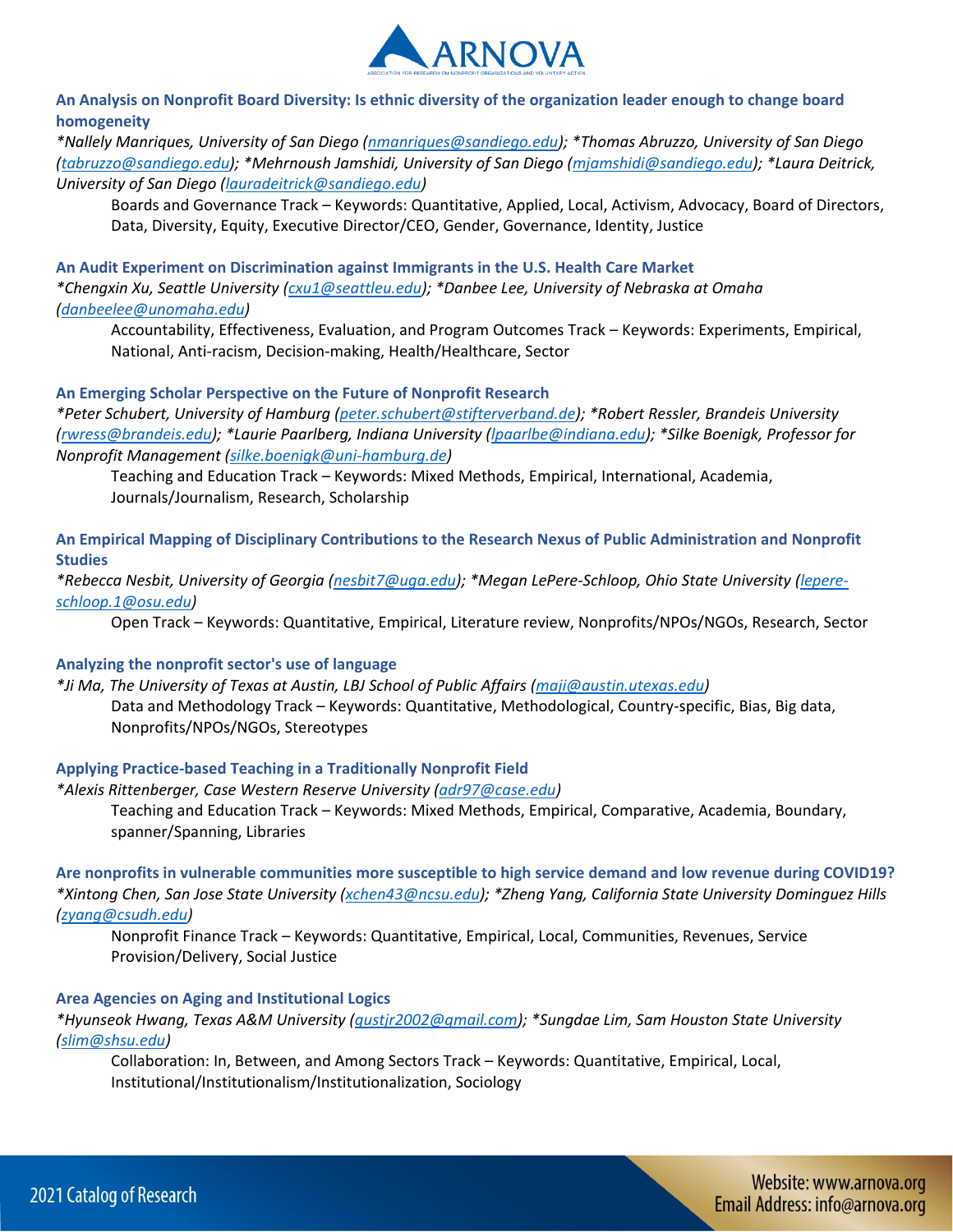

**Arnova, NVSQ, And Global Growth Of Nonprofit Studies/Voluntaristic Interdisciplinary Field And Fledgling Academic Discipline** 

*\*David H Smith, Research and Emeritus Professor, Boston College* Conference Theme Track

**Assessing Nonprofit College Vulnerability: A Grounded Theory Approach** 

*\*Daniel Finseth, James Madison University [\(finsetda@dukes.jmu.edu\)](mailto:finsetda@dukes.jmu.edu)* Accountability, Effectiveness, Evaluation, and Program Outcomes Track – Keywords: Qualitative, Methodological, National, Higher Education, Indicators, Sustainability

**Associations between foster youths' co-production in transition plan development and their service utilization**  *\*Sunggeun (Ethan) Park, University of Michigan; \*Nathanael Okpych, University of Connecticut; \*Jenna Powers, University of Connecticut; \*Mark Courtney, University of Chicago*

Accountability, Effectiveness, Evaluation, and Program Outcomes Track – Keywords: Quantitative, Empirical, Local, Decision-making, Engagement, Service Provision/Delivery

**Better partners for participatory public policy: Analyzing nonprofits' performance** 

*\*Marcelo Marchesini da Costa, Insper [\(marcelomc5@insper.edu.br\)](mailto:marcelomc5@insper.edu.br); \*Lucas CarvalhoInsper; Governo do Rio Grande do Sul [\(lucasc5@al.insper.edu.br\)](mailto:lucasc5@al.insper.edu.br)*

Public Policy, Law, Regulation, and Advocacy Track – Keywords: Qualitative, Empirical, Case based, Collaborative, Governance, Participatory/Participation

**Between COVID-19 and the Decline in Government Support: An Analysis of the Articles of Incorporation of Civil Society Organizations in Mexico Created During the Pandemic** 

*\*Susan Appe, University at Albany, SUNY; \*Tania Hernandez Ortiz, Arizona State University* Special track on Covid-19 – Keywords: Qualitative, Empirical, Country-specific, Institutional/Institutionalism/Institutionalization, NTEE codes, Regulatory/Regulation, Service Provision/Delivery, Services/Service Area, Welfare

**Between the public and the private interest: the interrelationship of intermediary roles of environmental nonprofits in coastal resilience** 

*\*Marina Saitgalina, Old Dominion University [\(msaitgal@odu.edu\)](mailto:msaitgal@odu.edu); \*Juita-Elena (Wie) Yusuf, Old Dominion University [\(JYusuf@odu.edu\)](mailto:JYusuf@odu.edu); \*Taiwo Olanrewaju-Lasisi, Old Dominion University [\(togun001@odu.edu\)](mailto:togun001@odu.edu)*

Open Track – Keywords: Qualitative, Applied, Local, Ecosystem/Conservation/Environment/Nature, Networks, Regulatory/Regulation

**Beyond Charity: Reconsidering the Role of Muslim Endowments (Waqf) and the Public Good in India and Turkey**  *\*Micah Hughes, IUPUI, Lilly School of Philanthropy [\(micah.a.hughes@gmail.com\)](mailto:micah.a.hughes@gmail.com); \*Owais Khan, İstanbul Sabahattin Zaim University (IZU) [\(moowaiskhan@gmail.com\)](mailto:moowaiskhan@gmail.com)*

History, Religion, and Arts Track – Keywords: Qualitative, Theoretical/Conceptual, Comparative, Altruism, Associations, Authority, Autonomous/Autonomy, Bureaucracy, Capitalism, Charitable Giving, Charity/Charities, Citizenship, Civil Society, Civilization, Colonial, Common good, Communities, Concepts, Corporate/Corporations, Critical, Culture, Developing Countries, Discourse, Education, Endowment, Ethics, Global, Governance, History/Historical, Humanitarian, Institutional/Institutionalism/Institutionalization, Knowledge, Legal, Liberalism, Morality, Neoliberalism, Philanthropy/Philanthropic/Philanthropists, Politics/Political, Public goods, Religion/Religious, Religious groups/Organizations/Institutions, Social Norms, Structure, Values

# **Black Millenials Voluntary Motivations: Volunteer Functions Inventory**

*\*Jasmine Johnson, Trachtenberg School of Public Policy and Public Administration, George Washington University (jmcginnis@gwu.edu)*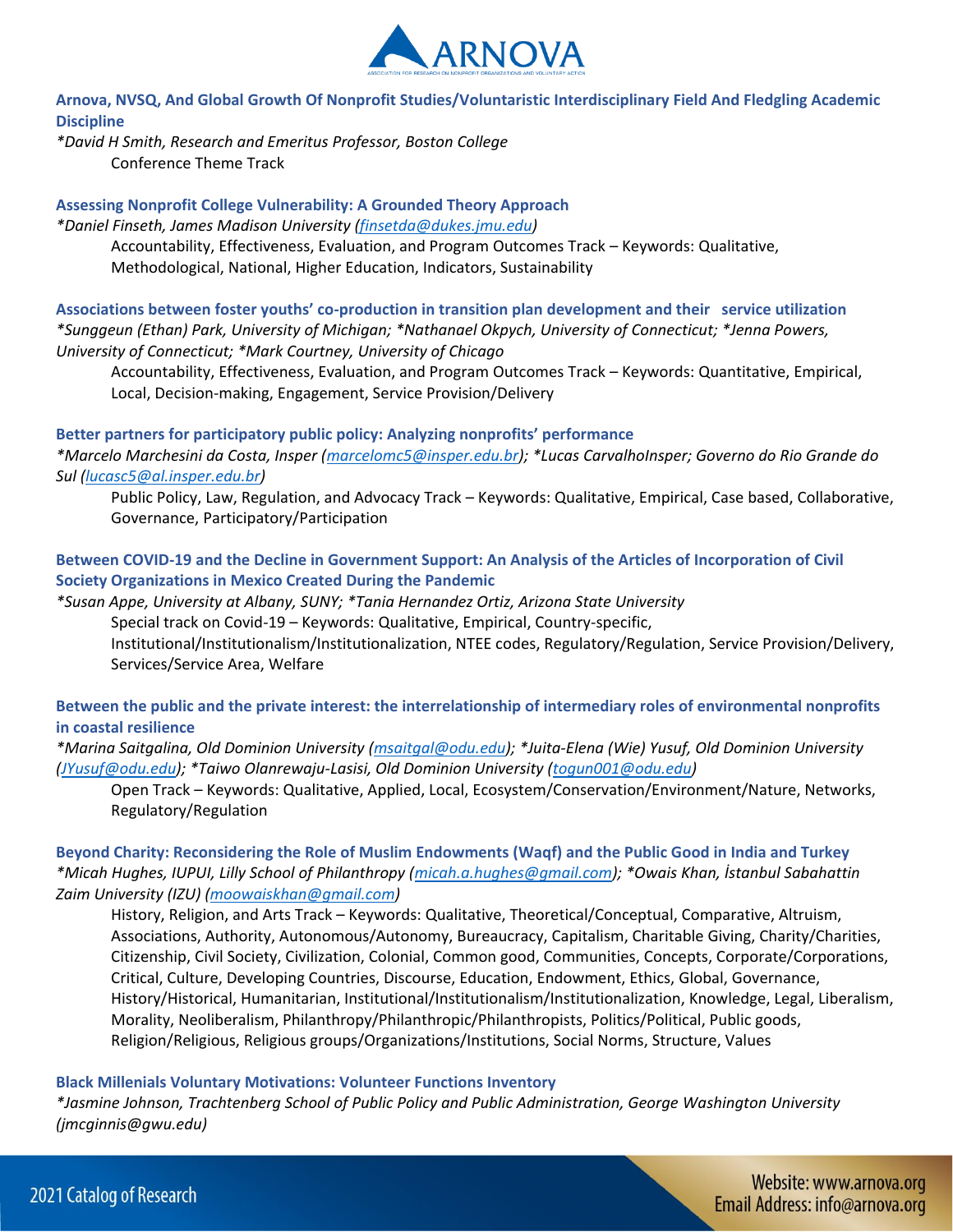

Voluntarism and Volunteering Track – Keywords: Quantitative, Empirical, National, Diversity, Volunteers/Voluntarism/Voluntary, Intersectionality

#### **Blood Donor Relationship Ending: Reasons, Intention to Return, and Effective Recovery Activities**

*\*Carolin Saltzmann, Universität Hamburg [\(carolin.saltzmann@uni-hamburg.de\)](mailto:carolin.saltzmann@uni-hamburg.de); \*Silke Boenigk, Professor for Nonprofit Management [\(silke.boenigk@uni-hamburg.de\)](mailto:silke.boenigk@uni-hamburg.de)*

Philanthropy, Fundraising, and Giving Track – Keywords: Quantitative, Empirical, National, Donors/Funders, Retention, Relationships

**Building capacity from the inside out: developing a capacity building approach for community-based nonprofits.**  *\*Nathaniel Wright, Texas Tech University [\(nathaniel.wright@ttu.edu\)](mailto:nathaniel.wright@ttu.edu); \*Wendy Chen, Texas Tech University [\(Wendy.Chen@ttu.edu\)](mailto:Wendy.Chen@ttu.edu); \*Teshanee Williams, University of North Carolina – Chapel Hill, School of Government [\(twilliams@sog.unc.edu\)](mailto:twilliams@sog.unc.edu)*

Accountability, Effectiveness, Evaluation, and Program Outcomes Track – Keywords: Quantitative, Empirical, Local, Accountability, Advocacy, Capacity/Capacity building, Community-based/Engaged, Effectiveness, Performance, Perceptions

# **Building Collaborations Amongst Highly Diverse, Scrutinized Nonprofits During Crisis**

*\*Shariq Siddiqui, University Lilly Family School of Philanthropy [\(ssiddiqu@iu.edu\)](mailto:ssiddiqu@iu.edu); \*Rafeel Wasif, Indiana University-Purdue University (rwasif@iu.edu)*

Collaboration: In, Between, and Among Sectors Track – Keywords: Qualitative, Community Engaged, Countryspecific, Collaboration, Partnerships, & Mergers, Faith-based, Community-based/Engaged

**Call Me Maybe? An Experimental Analysis of Donor Backlash to Voluntary Nonprofit Fraud Disclosure**  *\*Julie Mercado, Boise State University [\(juliemercado@boisestate.edu\)](mailto:juliemercado@boisestate.edu); \*Jonathan Kugel, Christopher Newport University [\(Jonathan.Kugel@cnu.edu\)](mailto:Jonathan.Kugel@cnu.edu)*

Nonprofit Finance Track – Keywords: Experiments, Empirical, Country-specific, Donors/Funders, Fraud, Governance

# **Campuses, Co-locations, Incubators & "Moishe Houses": The Jewish Community's Changing Physical Infrastructure**  *\*Diane Vinokur-Kaplan, University of Michigan – School of Social Work [\(dkv@umich.edu\)](mailto:dkv@umich.edu)*

Collaboration: In, Between, and Among Sectors Track – Keywords: Other: Content Analysis; Empirical, Literature review, Placemaking, Religious groups/Organizations/Institutions, Infrastructure

# **Can Community-Based Organizations Be Managed?**

*\*Carl Milofsky, Bucknell University [\(milofsky@bucknell.edu\)](mailto:milofsky@bucknell.edu); \*Margaret Harris, Aston University [\(M.E.Harris@aston.ac.uk\)](mailto:M.E.Harris@aston.ac.uk)*

Civil Society, Community, and Grassroots Associations Track - Keywords: Qualitative, Conceptual, Literature review, Communities, Grassroots, Management

# **Can we make it work? Consultant influence on nonprofit organizations becoming business-like**

*\*Ben Suykens, Ghent University [\(Ben.Suykens@UGent.be\)](mailto:Ben.Suykens@UGent.be)*

Management, Leadership, and Strategy Track – Keywords: Qualitative, Empirical, Comparative, Consultation, Hybridity, Business

#### **Cases of Innovations and Foundation Behavior: The PRI programs as a philanthropic innovation**  *\*Peter Weber, Auburn University [\(pcw0015@auburn.edu\)](mailto:pcw0015@auburn.edu)*

Innovation and Entrepreneurship Track – Keywords: Qualitative, Empirical, Case based, Innovation, Philanthropy/Philanthropic/Philanthropists, Other: PRIs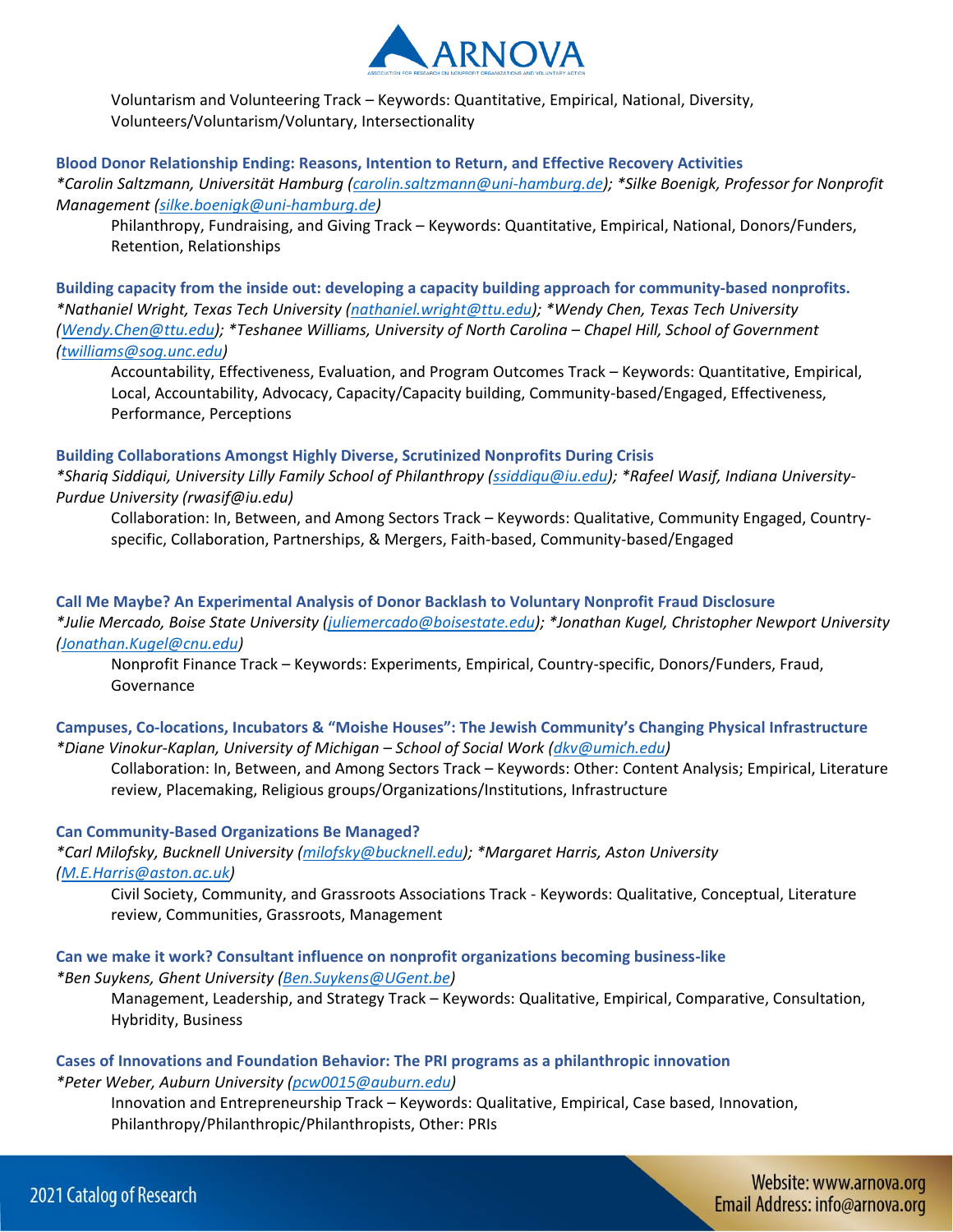

## **Challenging Income Inequality Globally: NGO Strategies**

*\*Paul Nelson, University of Pittsburgh, Graduate School of Public and International Affairs (pjnelson@pitt.edu)* Public Policy, Law, Regulation, and Advocacy Track – Keywords: Qualitative, Applied, International, Advocacy, Developing Countries, INGO/Transnational NGO

# **Change from the Periphery: How the Career Patterns of Institutional Outsiders Influence the Logics of Social Service Delivery**

#### *\*Carrie Oelberger, University of Minnesota [\(coelberg@umn.edu\)](mailto:coelberg@umn.edu)*

Management, Leadership, and Strategy Track – Keywords: Qualitative, Empirical, Comparative, Human Resources, Social Services, Work/Workplace

#### **Changes in informal volunteering during the first lockdown of the corona crisis in the Netherlands**

*\*Marlou Ramaekers, Radboud University Nijmegen [\(marlou.ramaekers@ru.nl\)](mailto:marlou.ramaekers@ru.nl); \*Gerbert Kraaykamp, Radboud University Nijmegen [\(g.kraaykamp@ru.nl\)](mailto:g.kraaykamp@ru.nl); \*Ellen Verbakel, Radboud University Nijmegen (e.verbakel@ru.nl)*

Special track on Covid-19 – Keywords: Quantitative, Empirical, Country-specific, Crises/Disasters, Volunteers/Voluntarism/Voluntary, Regionalism

# **Changing Regulatory Environment and International NGOs' Strategic Adaptation in Authoritarian China**

*\*Hui Li, University of Hong Kong [\(lihuipa@hku.hk\)](mailto:lihuipa@hku.hk); \*May Farid, University of Hong Kong (may.farid@gmail.com)* Public Policy, Law, Regulation, and Advocacy Track – Keywords: Qualitative, Empirical, Case based, Change, Civil Society, Developing Countries, Government, Institutions, Law, Nonprofits/NPOs/NGOs, Strategies

# **Charity and Punishment: Societal Understandings of Compulsory Volunteering**

*\*Kimberly Wiley, University of Florida [\(kimberlywiley@ufl.edu\)](mailto:kimberlywiley@ufl.edu); \*Talia Skollar, University of Florida (t.skollar@ufl.edu)* Voluntarism and Volunteering Track – Keywords: Qualitative, Empirical, National, Charity/Charities, Experiential learning/Education, Volunteers/Voluntarism/Voluntary

**Civic service episodic volunteers providing college access services: Agents of community trust?**  *\*Carol White, Mississippi State University (ccw489@msstate.edu)*

Voluntarism and Volunteering Track – Keywords: Qualitative, Community Engaged, Case based, Communitybased/Engaged, Higher Education, Trust

# **Classifying Lithuania's Active Citizens in Communities and Their Emigration Intentions**

*\*Thomas Bryer, Kaunas University of Technology [\(thomas.bryer@ktu.lt\)](mailto:thomas.bryer@ktu.lt); \*Paulina Budryte, Kaunas University of Techology [\(paulina.budryte@ktu.lt\)](mailto:paulina.budryte@ktu.lt); \*Egle Vaidelyte, Kaunas University of Technology [\(egle.vaidelyte@ktu.lt\)](mailto:egle.vaidelyte@ktu.lt); \*Rimantas Rauleckas, Kaunas University of Technology [\(rimantas.rauleckas@ktu.lt\)](mailto:rimantas.rauleckas@ktu.lt); \*Jolanta Vaiciuniene, Kaunas University of Technology [\(jolanta.vaiciuniene@ktu.lt\)](mailto:jolanta.vaiciuniene@ktu.lt); \*Egle Butkeviciene, Kaunas University of Technology (egle.butkeviciene@ktu.lt)* Civil Society, Community, and Grassroots Associations Track – Keywords: Quantitative, Empirical, International, Activism, Civil Society, Communities

# **Cognitive-Emotional Currents and Support for Nonprofits**

*\*Pamela Paxton, University of Texas at Austin [\(ppaxton@prc.utexas.edu\)](mailto:ppaxton@prc.utexas.edu); \*Andrew Messamore; University of Texas at Austin [\(andrew.messamore@utexas.edu\)](mailto:andrew.messamore@utexas.edu); \*Kristopher Velasco, Princeton University (kvelasco@princeton.edu)* Philanthropy, Fundraising, and Giving Track – Keywords: Quantitative, Empirical, National, Donations, Volunteers/Voluntarism/Voluntary, Nonprofits/NPOs/NGOs

**Cognitively Rising to the Challenge: Subtle yet Monumental Variations in Board Members' Structure of Thought**  *\*Jennifer Jones, University of Florida (jenniferajones@ufl.edu)*

Boards and Governance Track – Keywords: Qualitative, Empirical, Case based, Board of Directors, Capacity/Capacity building, Performance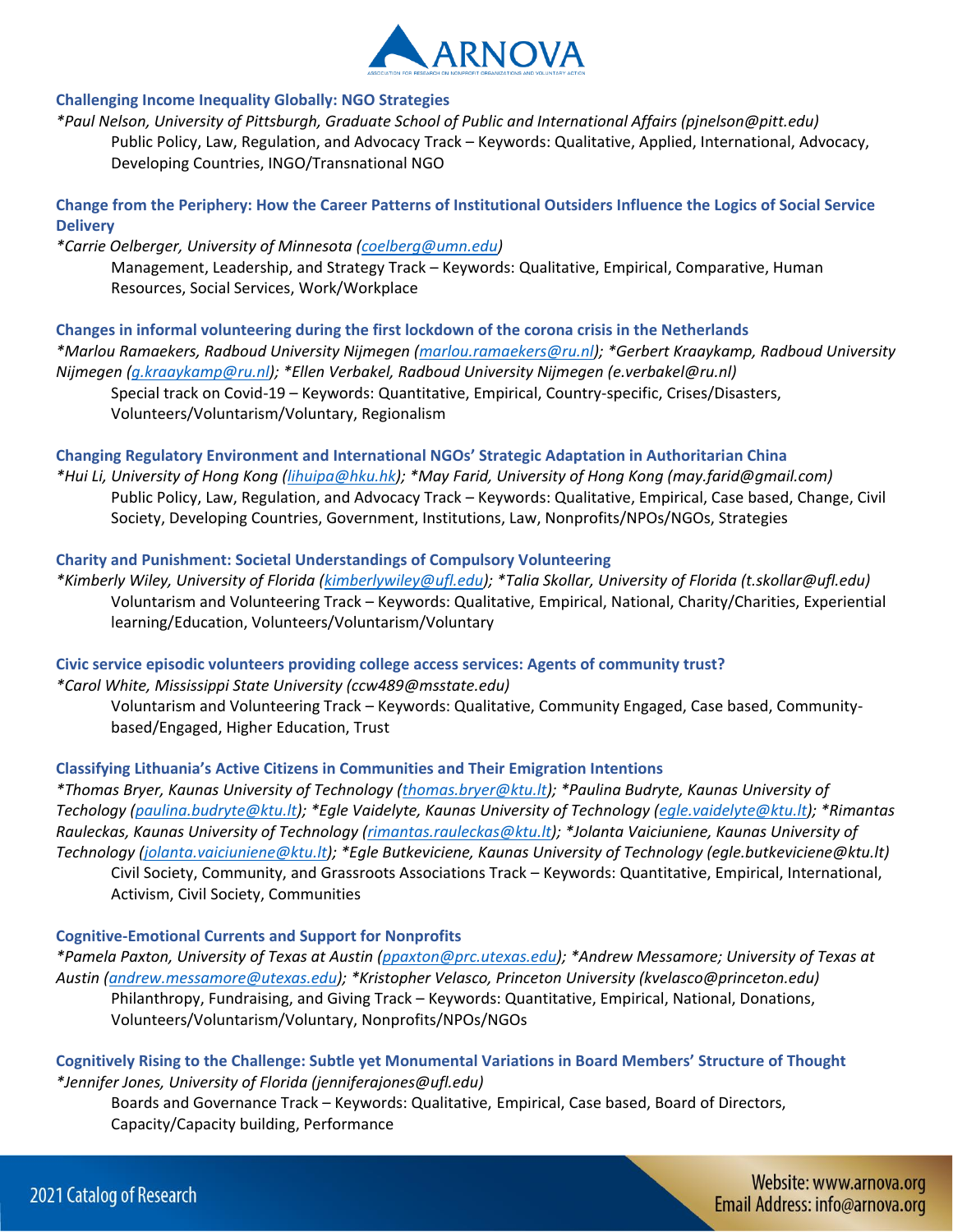

#### **Collaborative Network Changes during the Pandemic: A Case of Home Visiting Program**

*\*Eunsil Yoo, Penn State University, Harrisburg [\(exy126@psu.edu\)](mailto:exy126@psu.edu); \*Triparna Vasavada, Penn State University, Harrisburg (tbv1@psu.edu)*

Special track on Covid-19 – Keywords: Other: egocentric network, Empirical, Case based, Human Services, Networks, Service Provision/Delivery

#### **Collective action problems in nonprofit advocacy**

*\*Clifford Frasier, New York University (cwf246@nyu.edu)*

Public Policy, Law, Regulation, and Advocacy Track – Keywords: Qualitative, Conceptual, National, Advocacy, Coalitions, Collective Action

# **Communities of Care in a Post-welfare Service Infrastructure: The Role of Organic Service Provision**

*\*Rachel Wells, UCLA Luskin School of Public Affairs (rbwells@ucla.edu)*

Civil Society, Community, and Grassroots Associations Track – Keywords: Qualitative, Empirical, Local, Communities, Grassroots, Service Provision/Delivery

#### **Community collaboration towards solving rural social issues**

*\*Maureen Malomba, James Madison University [\(malomba25@gmail.com\)](mailto:malomba25@gmail.com); \*Margaret Sloan, James Madison University (sloanmf@jmu.edu)*

Collaboration: In, Between, and Among Sectors Track – Keywords: Mixed Methods, Theoretical/Conceptual, National, Capacity/Capacity building, Collaboration, Partnerships, & Mergers, Communities, Communitybased/Engaged, Crises/Disasters , Government, Grassroots, Health/Healthcare, Indigenous, Mobilization, Needs, Social Capital, Social Networks, Sustainability

# **Community Foundations, Community Leadership, and Asset Development: Putting a False Dichotomy to the Test**

*\*Michael Layton, Johnson Center for Philanthropy, Grand Valley State University (laytonm@gvsu.edu)* Philanthropy, Fundraising, and Giving Track – Keywords: Mixed Methods, Empirical, National, Assets, Community-based/Engaged, Philanthropy/Philanthropic/Philanthropists

#### **Community-Based Network Trajectories: Dynamics and Evolution in Rural Community Revitalization**

*\*Wen-Chi Shie, Florida State University [\(wshie@fsu.edu\)](mailto:wshie@fsu.edu); \*Ralph Brower, Florida State University (rbrower@fsu.edu)* Civil Society, Community, and Grassroots Associations Track – Keywords: Qualitative, Empirical, Case based, Collaboration, Partnerships, & Mergers, Community-based/Engaged, Social Work

# **Comparing Apples and Pears: Conceptual and Empirical Analysis between Closures and Mergers in Nonprofits**  *\*Tania L. Hernandez Ortiz, Arizona State University [\(therna23@asu.edu\)](mailto:therna23@asu.edu)*

Open Track – Keywords: Qualitative, Conceptual, Comparative, Survival, Categorization/Categories

# **Comparing Online and Face-to-Face Experiential Learning for Global Citizenship While Studying International Nongovernmental Organizations**

*\*Dyana Mason, University of Oregon [\(dmason@uoregon.edu\)](mailto:dmason@uoregon.edu); \*Michael Thier, International Baccalaureate Organization (michael.thier@ibo.org)*

Teaching and Education Track – Keywords: Qualitative, Pedagogical, National, Complexity, Global, Teaching

# **Competition or Collaboration? Analyzing charities' roles in charitable trust relationships after the Enactment of China's Charity Law**

*\*Meng Ye, Georgia State University [\(mye2@student.gsu.edu\)](mailto:mye2@student.gsu.edu)*

Collaboration: In, Between, and Among Sectors Track – Keywords: Mixed Methods, Empirical, Country-specific, Charity/Charities, Collaboration, Partnerships, & Mergers, Trust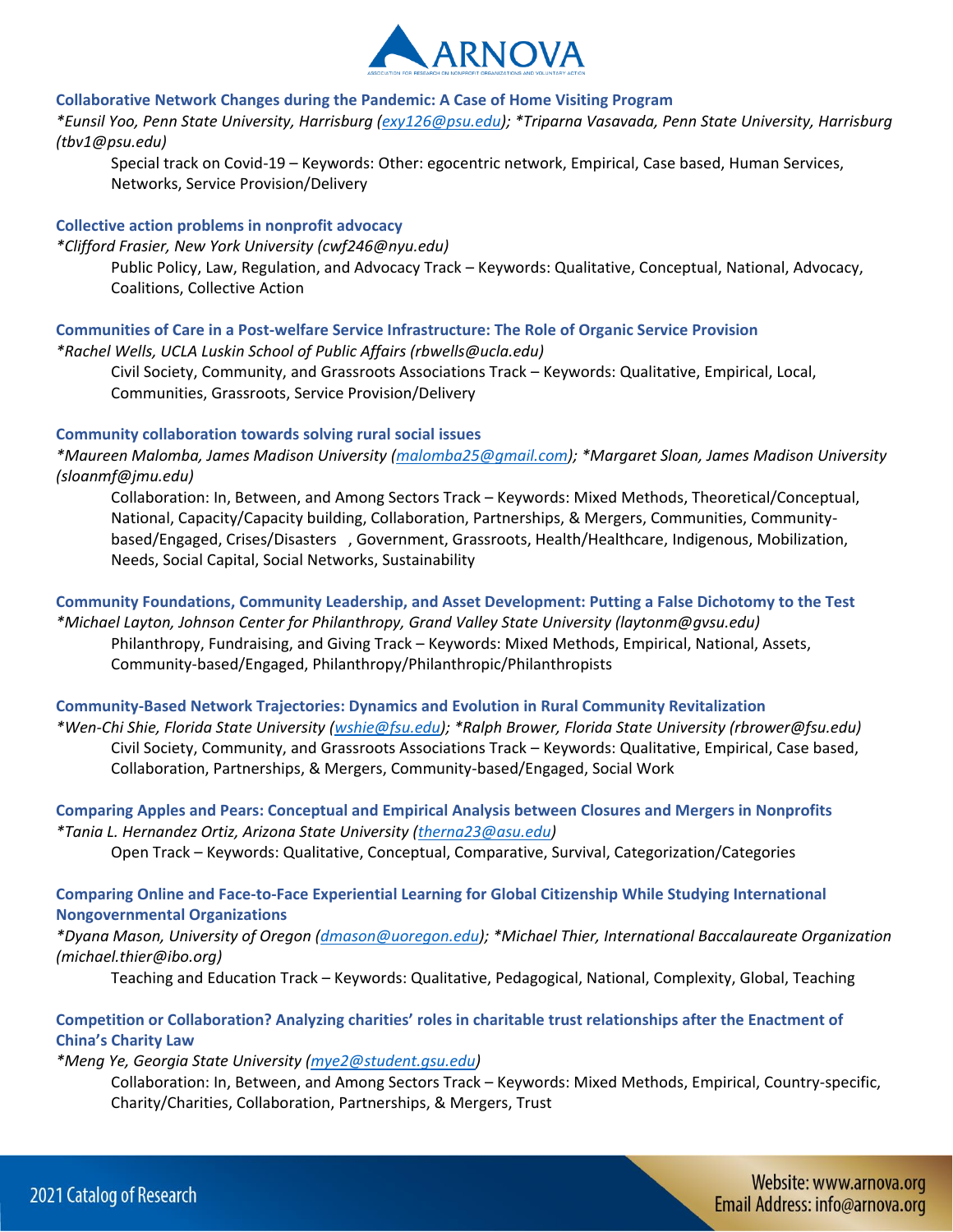

**Connectivity, Social Venture Creation, and Income Inequality: An Opportunity Structure Perspective** 

*\*Chao Guo, University of Pennsylvania, School of Social Policy and Practice [\(chaoguo@upenn.edu\)](mailto:chaoguo@upenn.edu); \*Peiyi Jia, University of Massachusetts Lowell [\(Peiyi\\_Jia@uml.edu\)](mailto:Peiyi_Jia@uml.edu); \*Sunny Li Sun, University of Massachusetts Lowell [\(li\\_sun@uml.edu\)](mailto:li_sun@uml.edu); \*Jipeng Qi, Beijing Jiaotong University (qijipeng@163.com)*

Innovation and Entrepreneurship Track – Keywords: Mixed Methods, Empirical, Country-specific, Entrepreneurship/Entrepreneurial, Infrastructure, Equality

# **Contracting, managerial action, and blame attribution by citizens: An experimental analysis in the child protection services context**

*\*Anita Dhillon, American University [\(ad3679a@student.american.edu\)](mailto:ad3679a@student.american.edu)*

Collaboration: In, Between, and Among Sectors Track – Keywords: Experiments, Empirical, Local, Accountability, Contracting/Contracts, Discretion

# **Coproducing a Better Future: Evidence from Experiential Philanthropy**

*\*Huafang Li, Grand Valley State University [\(lih@gvsu.edu\)](mailto:lih@gvsu.edu)*

Philanthropy, Fundraising, and Giving Track – Keywords: Mixed Methods, Empirical, Comparative, Education, Philanthropy/Philanthropic/Philanthropists, Giving

# **Co-production of migrant integration services: Challenges and opportunities of online service provision**  *\*Caitlin McMullin, Aalborg University [\(cnmm@dps.aau.dk\)](mailto:cnmm@dps.aau.dk)*

Innovation and Entrepreneurship Track – Keywords: Qualitative, Empirical, Local, Cocreation/Coproduction, Human Services, Immigration/Immigrants , Service Provision/Delivery, Online/Virtual

# **Co-production, Administrative Burden, and Organizational Performance: An analysis in veteran Service Nonprofit Organizations (VSNOs)**

*\*Jun Li, University of Illinois at Chicago [\(naldalee@hotmail.com\)](mailto:naldalee@hotmail.com); \*Kelly LeRoux, University of Illinois at Chicago (kleroux@uic.edu)*

Collaboration: In, Between, and Among Sectors Track – Keywords: Quantitative, Theoretical/Conceptual, Local, Civil Society, Nonprofits/NPOs/NGOs, Performance

# **Corporate governance in the context of digitalization of non-profit organizations in Russia**

*\*Alexandra Telitsyna, National Research University Higher School of Economics [\(atelitsyna@hse.ru\)](mailto:atelitsyna@hse.ru); \*Dmitry Malakhow, National Research University HSE (d.malakhow@gmail.com)*

Boards and Governance Track – Keywords: Quantitative, Empirical, Country-specific, Board of Directors, Digital, Governance, Nonprofits/NPOs/NGOs

# **COVID-19 and nonprofit-philanthropic relationships: Is an equitable new normal possible?**

*\*Mary Kay Gugerty, University of Washington, Evans School of Public Policy & Governance [\(gugerty@uw.edu\)](mailto:gugerty@uw.edu); \*Emily Finchum-Mason, University of Washington Evans School of Public Policy (eafinch@uw.edu)*

Special track on Covid-19 Track – Keywords: Mixed Methods, Applied, National, Grants/Grantmaking, Philanthropy/Philanthropic/Philanthropists, Accountability

# **COVID-19 Response Policies and NYC Nonprofit Arts: Access and Impacts**

*\*Tamara Keshecki, University of Massachusetts Amherst [\(tkeshecki@gmail.com\)](mailto:tkeshecki@gmail.com); \*Eric Griffith, University of Massachusetts Amherst [\(ericg@umass.edu\)](mailto:ericg@umass.edu); \*Brenda Bushouse, University of Massachusetts Amherst (bushouse@umass.edu)*

Special track on Covid-19 Track – Keywords: Mixed Methods, Empirical, Local, Arts/Artistic/Artists, Federal, Policymaking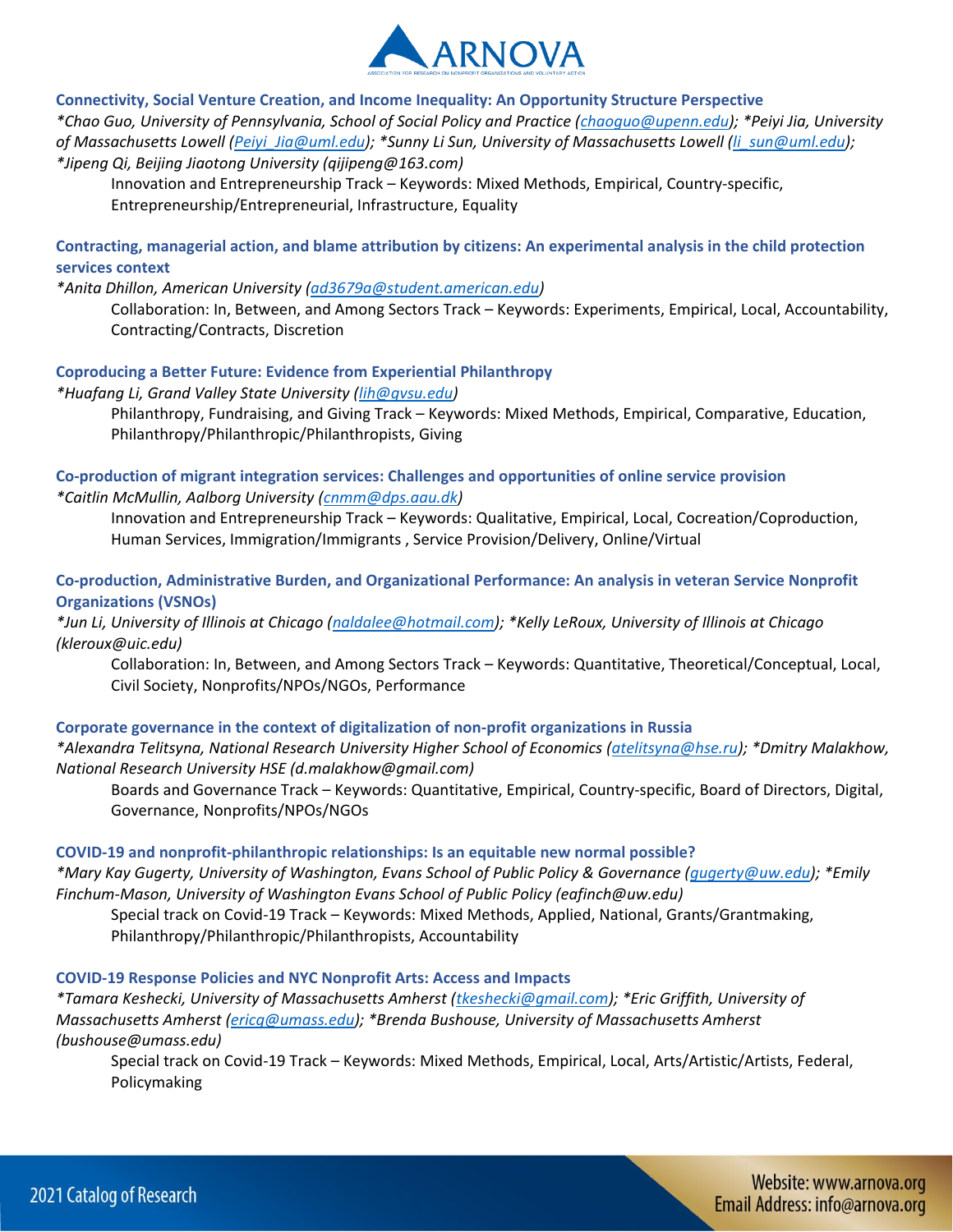

# **Crisis Communication and Social Vulnerability: Social Media Use in Refugee Communities**

*\*Ming Xie, West Texas A&M University (mxie@wtamu.edu)*

Innovation and Entrepreneurship Track – Keywords: Qualitative, Empirical, Local, Community-based/Engaged, Crises/Disasters, Immigration/Immigrants , Information Technology, Social Media

#### **Criteria for Judging Comparative Sectoral Advantage**

*\*Richard Steinberg, Indiana University-Purdue University Indianapolis [\(rsteinbe@iupui.edu\)](mailto:rsteinbe@iupui.edu); \*Eleanor Brown, Pomona College [\(EPB04747@pomona.edu\)](mailto:EPB04747@pomona.edu); \*Liza Taylor, Independent researcher [\(lltaylor22@gmail.com\)](mailto:lltaylor22@gmail.com)*

Open Track – Keywords: Other: Conceptual, Theoretical/Conceptual, Comparative, Institutions, Nonprofits/NPOs/NGOs, Role

#### **Crowd-in Or Crowd Out? The Association between Political Contribution and Charitable Giving**

*\*Peiyao Li, Arizona State University [\(peiyaoli@asu.edu\)](mailto:peiyaoli@asu.edu); \*Lili Wang, Arizona State University [\(Lili.Wang@asu.edu\)](mailto:Lili.Wang@asu.edu)* Philanthropy, Fundraising, and Giving Track – Keywords: Quantitative, Empirical, National, Altruism, Behavior, Charitable Giving

#### **Cy Pres Reform for Tainted Donations**

#### *\*Terri Helge, Texas A&M University School of Law [\(thelge@law.tamu.edu\)](mailto:thelge@law.tamu.edu)*

Public Policy, Law, Regulation, and Advocacy Track – Keywords: Qualitative, Theoretical/Conceptual, National, Academia, Charitable Giving, Morality

## **Data and Deliberation: An Analysis of a Set of Nonprofit Arts Organizations Use of Data to Understand Audiences**  *\*Francie Ostrower, University of Texas at Austin [\(fostrower@austin.utexas.edu\)](mailto:fostrower@austin.utexas.edu)*

Accountability, Effectiveness, Evaluation, and Program Outcomes Track – Keywords: Qualitative, Empirical, Case based, Arts/Artistic/Artists, Evaluation, Learning, Sustainability, Engagement

# **Data for Research: Building the Infrastructure Over 50 Years**

*\*Elizabeth Boris, Urban Institute [\(eboris@urban.org\)](mailto:eboris@urban.org)* 

Conference Theme Track

**Determinants of Revenue in Nonprofit Organizations: An Empirical Assessment of Police Athletic League Chapters**  *\*Vernise Estorcien, Florida International University [\(vesto002@fiu.edu\)](mailto:vesto002@fiu.edu); \*Sukumar Ganapati, Florida International University (ganapati@fiu.edu)*

Nonprofit Finance Track – Keywords: Quantitative, Applied, Local, Form 990, Nonprofits/NPOs/NGOs, Revenues

# **Differential associations between volunteering and subjective well-being by labor force status: An investigation of experiential and evaluative well-being using time use data**

*\*Ellie Heng Qu, The Bush School of Government and Public Service, Texas A&M University (hqu@tamu.edu)* Voluntarism and Volunteering Track – Keywords: Quantitative, Empirical, National, Volunteers/Voluntarism/Voluntary

#### **Diversity and Inclusion in Association Boards**

*\*Jaclyn Piatak, University of North Carolina at Charlotte [\(jpiatak@uncc.edu\)](mailto:jpiatak@uncc.edu)* Boards and Governance Track – Keywords: Mixed Methods, Applied, National, Associations, Board of Directors, Diversity

#### **Diversity in Non-Profit Organizations: A Critical Stance**

*\*Sara Elloukmani, University of Antwerp [\(sara.elloukmani@uantwerpen.be\)](mailto:sara.elloukmani@uantwerpen.be); \*Peter Raeymaeckers, University of Antwerp [\(peter.raeymaeckers@uantwerpen.be\)](mailto:peter.raeymaeckers@uantwerpen.be); \*Stijn Oosterlynck, University of Antwerp [\(stijn.oosterlynck@uantwerpen.be\)](mailto:stijn.oosterlynck@uantwerpen.be)*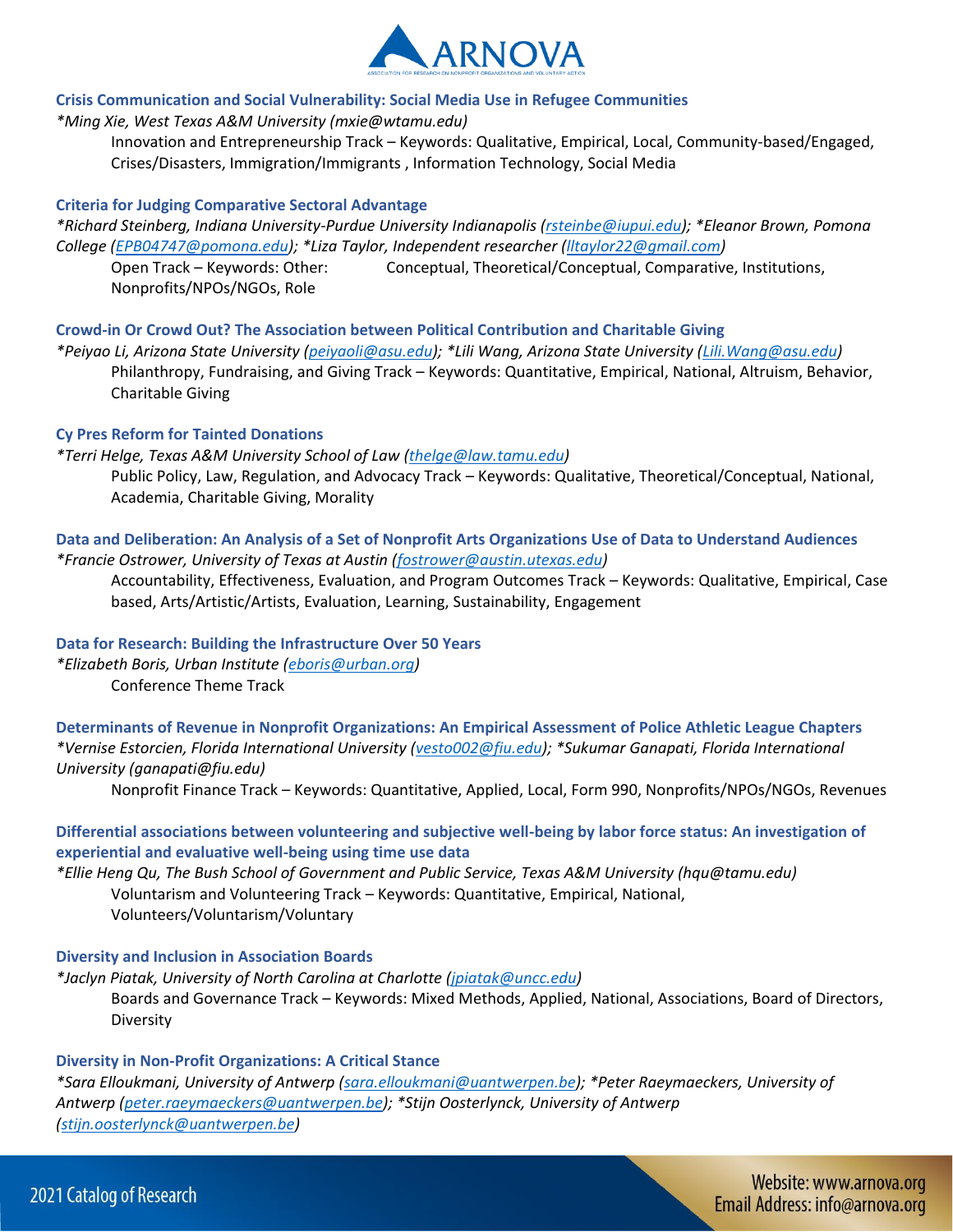

Civil Society, Community, and Grassroots Associations Track – Keywords: Qualitative, Empirical, National, Civil Society, Critical, Discourse, Diversity, Work/Workplace, Race/Ethnicity

**Division of roles and responsibilities among clients, service providers, and coordinators to strengthen nonprofit accountability** 

*\*Takayuki Yoshioka, Okayama University [\(tyoshiok@alumni.iu.edu\)](mailto:tyoshiok@alumni.iu.edu)*

Accountability, Effectiveness, Evaluation, and Program Outcomes Track – Keywords: Qualitative, Empirical, Case based, Accountability, Cocreation/Coproduction, Clients

**Do For-Profit and Nonprofit Affordable Housing CompaniesConceptualize and Approach Their Work Differently?**  *\*Donna Sedgwick, Virginia Tech [\(sedgwick@vt.edu\)](mailto:sedgwick@vt.edu); \*Dustin C. Read, Virginia Tech [\(dcread@vt.edu\)](mailto:dcread@vt.edu)*

Open Track – Keywords: Qualitative, Empirical, National, Housing, Management, Other: institutional logics

**Do Government Welfare-providing Nonprofits Fulfil Civil Society Functions?: Analysing Democracy Promotion by Canadian Homeless Shelters** 

*\*Kristen Pue, Carleton University; University of Toronto [\(kristen.pue@gmail.com\)](mailto:kristen.pue@gmail.com); \*Anna Kopec, University of Toronto [\(anna.kopec@mail.utoronto.ca\)](mailto:anna.kopec@mail.utoronto.ca)*

Public Policy, Law, Regulation, and Advocacy Track – Keywords: Quantitative, Theoretical/Conceptual, Countryspecific, Civil Society, Homelessness, Social Services, Welfare

**Does Being Engaged Benefit the Bottom Line? Community Engagement and its Effects on Fundraising Performance**  *\*Colton Strawser, University of San Diego [\(cstrawser@sandiego.edu\)](mailto:cstrawser@sandiego.edu)*

Philanthropy, Fundraising, and Giving Track – Keywords: Quantitative, Applied, National, Fundraising/Fundraiser, Higher Education, Community-based/Engaged

**Does my community matter in my volunteering decision? Empirical evidence on volunteering participation and time investment in the U.S. (2003-2017)** 

*\*Jeongyoon Lee, Martin School of Public Policy and Administration, University of Kentucky [\(jle240@uky.edu\)](mailto:jle240@uky.edu); \*Na Yeon Kim; Kookmin University [\(nykim18@kookmin.ac.kr\)](mailto:nykim18@kookmin.ac.kr)*

Voluntarism and Volunteering Track – Keywords: Quantitative, Empirical, National, Communities, Volunteers/Voluntarism/Voluntary, Context

**Does the nonprofit sector improve community conditions? A meta-analysis** 

*\*Yuan Cheng, Humphrey School of Public Affairs, University of Minnesota [\(cheng838@umn.edu\)](mailto:cheng838@umn.edu); \*Chia Ko, Hung University of Hawaii at Manoa [\(chung35@hawaii.edu\)](mailto:chung35@hawaii.edu)*

Accountability, Effectiveness, Evaluation, and Program Outcomes Track – Keywords: Quantitative, Empirical, Meta-analysis, Effectiveness, Nonprofits/NPOs/NGOs

**Donor Motivation and Behaviour Science: A look at the evolution of knowledge in fundraising practice**  *\*Sarah Willey, University of Missouri - St. Louis; \*Ligia Pena, University of Kent* Conference Theme Track

**Downward Accountability in Arts, Culture, and Humanities Nonprofits through Social Media**  *\*Richa Adhikari, Georgia State University [\(radhikari1@student.gsu.edu\)](mailto:radhikari1@student.gsu.edu)* Accountability, Effectiveness, Evaluation, and Program Outcomes Track – Keywords: Quantitative, Theoretical/Conceptual, National, Accountability, Arts/Artistic/Artists, Social Capital

**Downward Accountability to Rohingya Refugees: An Examination of Gender-Based Differences in Humanitarian Aid**  *\*Afshan Paarlberg, Indiana University Lilly Family School of Philanthropy [\(afshanpaarlberg@gmail.com\)](mailto:afshanpaarlberg@gmail.com); \*Ronia Hawash, Butler University [\(rhawash@butler.edu\)](mailto:rhawash@butler.edu)*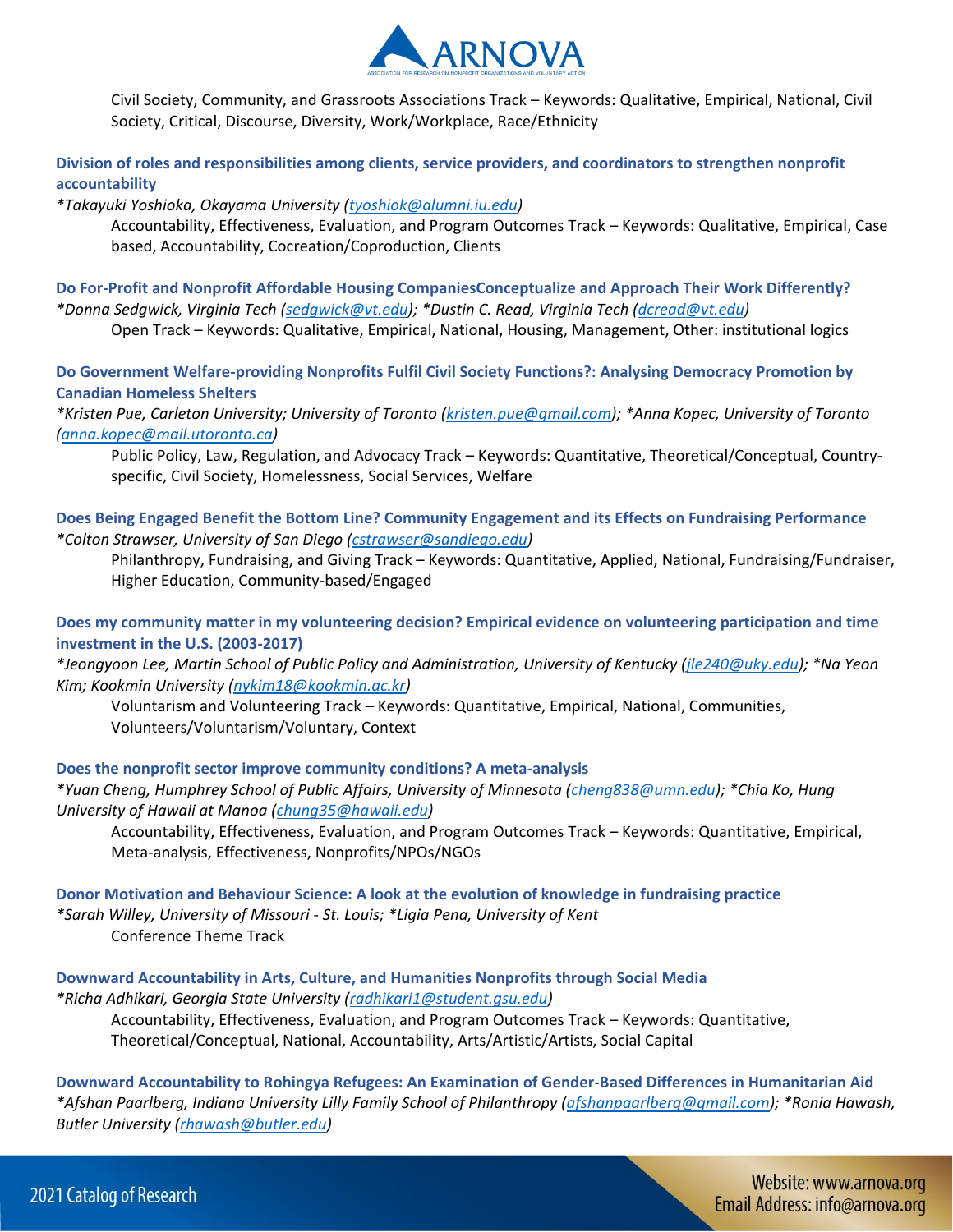

Management, Leadership, and Strategy Track – Keywords: Quantitative, Theoretical/Conceptual, International, Accountability, Gender, INGO/Transnational NGO, Management

**Emotional Socialization in Times of Disruption: A Mixed-Methods Case Study of Emotional Labor among Nonprofit Employees During COVID-19** 

*\*Cynthia Barboza-Wilkes, University of Southern California [\(cbarboza@usc.edu\)](mailto:cbarboza@usc.edu); \*Marisa Turesky, University of Southern California [\(turesky@usc.edu\)](mailto:turesky@usc.edu); \*Thai V. Le, University of Southern California [\(thaivle@usc.edu\)](mailto:thaivle@usc.edu)*

Special track on Covid-19 – Keywords: Mixed Methods, Theoretical/Conceptual, Case based. Emotional Intelligence, Nonprofits/NPOs/NGOs, Work/Workplace

**Emotions, stakeholder identity, and politics in nonprofit mergers: Insights from Israeli mergers**  *\*Itay Greenspan, Hebrew University of Jerusalem [\(itaygree@mail.huji.ac.il\)](mailto:itaygree@mail.huji.ac.il); \*Michal Almog-Bar, Hebrew University of Jerusalem [\(Michal.Bar@mail.huji.ac.il\)](mailto:Michal.Bar@mail.huji.ac.il); \*Hillel Schmid, The Hebrew University of Jerusalem [\(hillel.schmid@gmail.com\)](mailto:hillel.schmid@gmail.com); \*Ayelet Oreg, Binghamton University [\(ayelet.oreg@gmail.com\)](mailto:ayelet.oreg@gmail.com)*

Civil Society, Community, and Grassroots Associations Track – Keywords: Qualitative, Empirical, Case based, Collaboration, Partnerships, & Mergers, Logic, Power

#### **Empirical study of reported gifts from China to U.S. Universities**

*\*Cathie Carrigan, Indiana University Lilly Family School of Philanthropy at IUPUI [\(cmcarrig@iupui.edu\)](mailto:cmcarrig@iupui.edu)* Philanthropy, Fundraising, and Giving Track – Keywords: Quantitative, Empirical, International, Academia, Data, International/Internationalization

**Employee Absenteeism: A Comparison of Absences Among Public, Non-profit, and For-profit Sector Employees**  *\*Rui Wang, Shanghai University of Finance and Economics [\(wangrui.pa@outlook.com\)](mailto:wangrui.pa@outlook.com)*

Management, Leadership, and Strategy Track – Keywords: Quantitative, Empirical, National, Action, Administration, Behavior, Bureaucracy, Burnout, Employment, Evidence, Government

# **Employee Silence: The Case of Sexual Harassment in Fundraising**

*\*Shaun Khurana, Indiana University [\(shaunkhurana@gmail.com\)](mailto:shaunkhurana@gmail.com); \*Megan LePere-Schloop, Ohio State University [\(lepere](mailto:lepere-schloop.1@osu.edu)[schloop.1@osu.edu\)](mailto:lepere-schloop.1@osu.edu); \*Erynn Beaton, The Ohio State University [\(beaton.13@osu.edu\)](mailto:beaton.13@osu.edu)*

Open Track – Keywords: Mixed Methods, Community Engaged, Case based, Equity, Sexual Harassment, Fundraising/Fundraiser

**Environmental Nongovernmental Organizations in Ghana: Supplementary, Complementary, or Adversarial?**  *\*Jennifer Kagan, University of Hawaii at Manoa [\(jkagan@hawaii.edu\)](mailto:jkagan@hawaii.edu); \*Sandy Zook, University of Colorado Denver [\(sandy.zook@ucdenver.edu\)](mailto:sandy.zook@ucdenver.edu); \*Justice Bawole, University of Ghana (jnbawole@ug.edu.gh)*

Civil Society, Community, and Grassroots Associations Track – Keywords: Mixed Methods, Empirical, Countryspecific, Civil Society, Developing Countries, Ecosystem/Conservation/Environment/Nature

**Equity and effectiveness of Private-Public Collaboration in Providing Transition Housing Placements in California**  *\*Sunggeun (Ethan) Park, University of Michigan [\(sunggeun@umich.edu\)](mailto:sunggeun@umich.edu); \*Huiling Feng, University of Chicago [\(huilingf@uchicago.edu\)](mailto:huilingf@uchicago.edu); \*Mark Courtney, University of Chicago [\(markc@uchicago.edu\)](mailto:markc@uchicago.edu); \*Nathanael Okpych, University of Connecticut [\(nathanael.okpych@uconn.edu\)](mailto:nathanael.okpych@uconn.edu)*

Accountability, Effectiveness, Evaluation, and Program Outcomes Track – Keywords: Quantitative, Empirical, Local, Equity, Public-private partnerships, Performance

**Estimating Multilevel Models of Social Connectedness, Group Membership, Volunteering and Giving**  *\*Nathan Dietz, University of Maryland [\(ndietz@umd.edu\)](mailto:ndietz@umd.edu); \*Robert Grimm, University of Maryland (rgrimm@umd.edu)* Civil Society, Community, and Grassroots Associations Track – Keywords: Quantitative, Empirical, National, Charitable Giving, Civil Society, Volunteers/Voluntarism/Voluntary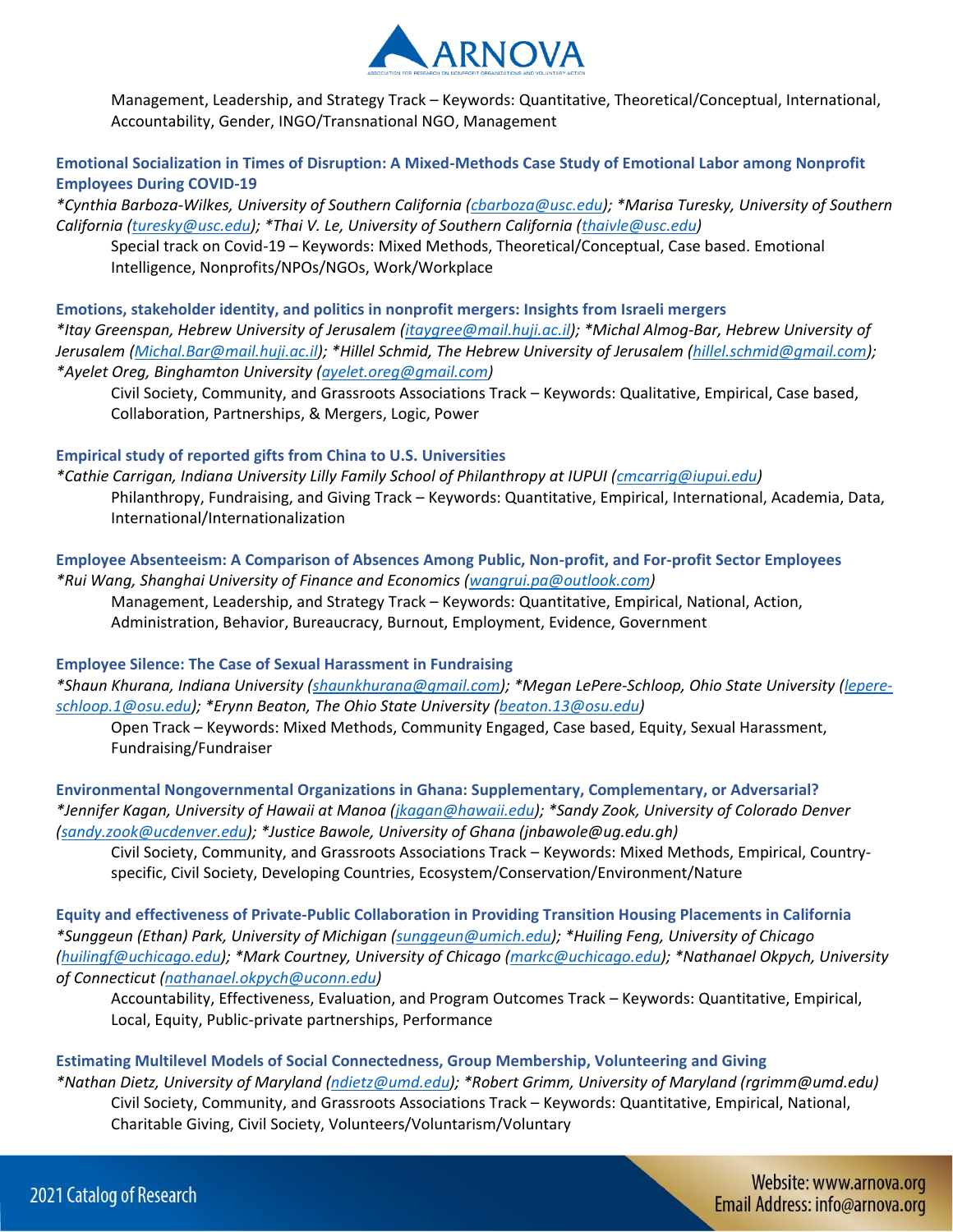

#### **Examining Cultural Differences on Servant Leadership Using WVS Database**

*\*Sungil Chung, Mary Baldwin University [\(schung@marybaldwin.edu\)](mailto:schung@marybaldwin.edu)*

Data and Methodology Track – Keywords: Quantitative, Methodological, International, Leadership/Leaders, Nonprofits/NPOs/NGOs, Global

**Examining revenue volatility in nonprofit organizations with a discussion of measurement and portfolio representation** 

*\*Duncan Mayer, Case Western Reserve University [\(duncanmayer77@gmail.com\)](mailto:duncanmayer77@gmail.com); \*Robert Fischer, Case Western Reserve University [\(fischer@case.edu\)](mailto:fischer@case.edu)*

Nonprofit Finance Track – Keywords: Quantitative, Empirical, National, Finance/Financial, Form 990, Revenues

**Examining Social Diversity and Immigrant Service Options in Faith-Based Organizations: How does Immigrant Representation Influence the Types of Services Provided?** 

*\*Eric Boyer, University of Texas, El Paso [\(ejboyer@utep.edu\)](mailto:ejboyer@utep.edu); \*Jeremy Slack University of Texas at El Paso [\(jslack@utep.edu\)](mailto:jslack@utep.edu)*

Management, Leadership, and Strategy Track – Keywords: Quantitative, Empirical, National, Beneficiaries, Immigration/Immigrants , Representation, Services/Service Area

#### **Examining the impact of differing guilt advertising appeals on charitable giving among Generation Z**

*\*Ronald Conlin, Business Administration Division, Seaver College, Pepperdine University [\(ronald.conlin@pepperdine.edu\)](mailto:ronald.conlin@pepperdine.edu); \*Steven Bauer, Business Administration Division, Seaver College, Pepperdine University (steven.bauer@pepperdine.edu)* Philanthropy, Fundraising, and Giving Track – Keywords: Mixed Methods, Empirical, Local, Attitudes, Decisionmaking, Survey

#### **Executive Directors' Career Paths and Preparedness**

*\*Christopher Einolf, Northern Illinois University (ceinolf@niu.edu)* Management, Leadership, and Strategy Track – Keywords: Qualitative, Empirical, Local, Executive Director/CEO, Human Services, Management

#### **Expanding the Role of Beneficiaries in Performance Measurement**

*\*Kristina Lambright, Binghamton University [\(klambrig@binghamton.edu\)](mailto:klambrig@binghamton.edu); \*David Campbell, Binghamton University dcamp@binghamton.edu)*

Conference Theme Track

**Expanding the scope and theory of government-nonprofit relations: How and when nonprofits are monitored**  *\*Kate Albrecht, University of Illinois-Chicago [\(kalbrech@uic.edu\)](mailto:kalbrech@uic.edu); \*Sam Kurtz, University of Illinois-Chicago [\(skurtz3@uic.edu\)](mailto:skurtz3@uic.edu); \*Saman Shafiq, University of Illinois-Chicago [\(sshafi7@uic.edu\)](mailto:sshafi7@uic.edu)*

Collaboration: In, Between, and Among Sectors Track – Keywords: Qualitative, Empirical, Local, Accountability, Local Governments, Service Provision/Delivery

**Experimenting with Holacracy: How Maine Inside Out uses Self-Management as a Social Change Strategy**  *\*Vanessa Mayesky, University of Michigan-Dearborn [\(vmayesky@umich.edu\)](mailto:vmayesky@umich.edu)*

Management, Leadership, and Strategy Track – Keywords: Qualitative, Empirical, Case based, Structure, Values, Nonprofits/NPOs/NGOs

**Exploring a Policy Mechanism for For-Profit Moderation (not Maximization!) in Social Care Businesses**  *\*Janelle Kerlin, Department of Public Management and Policy at Georgia State University [\(jkerlin@gsu.edu\)](mailto:jkerlin@gsu.edu); \*Wendy Chen, Texas Tech University [\(wendy.chen@ttu.edu\)](mailto:wendy.chen@ttu.edu); \*Meng Ye, Georgia State University (mye2@student.gsu.edu)* Collaboration: In, Between, and Among Sectors Track – Keywords: Other: Literature review, Conceptual, Country-specific, Entrepreneurship/Entrepreneurial, Hybridity, Policies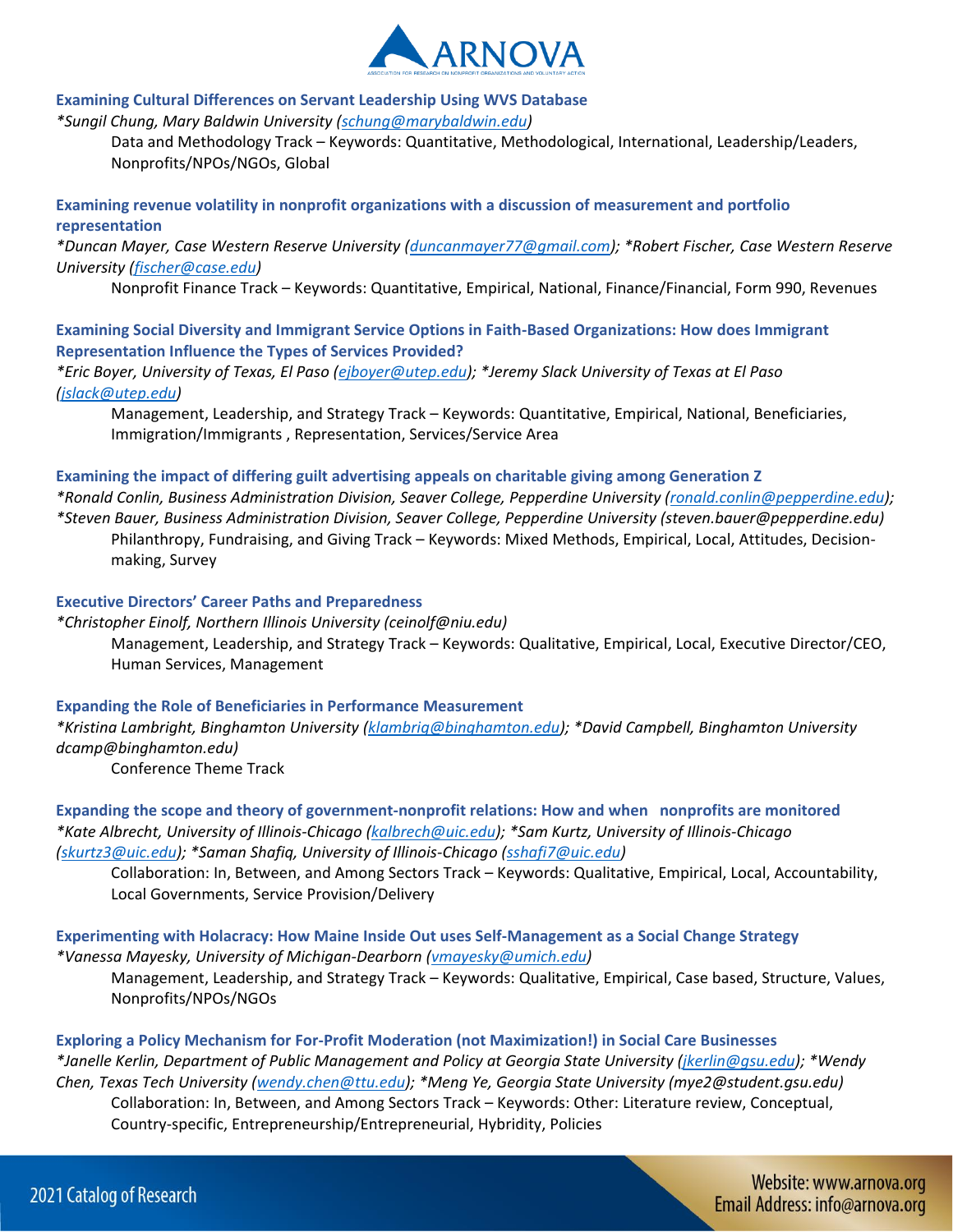

# **Exploring inclusive diversity in the recruitment of not-for-profit boards**

*\*Veronica Lawrance, Curtin University (Veronica.lawrance@curtin.edu.au)*

Boards and Governance Track – Keywords: Qualitative, Empirical, Local, Board of Directors, Diversity, Inclusion

#### **Exploring Organizational Antecedents for Sexual Misconduct in the Nonprofit Sector**

*\*Meeyoung Lamothe, University of Oklahoma [\(mlamothe@ou.edu\)](mailto:mlamothe@ou.edu); \*Corbin Walls, University of Oklahoma [\(corbinwalls@ou.edu\)](mailto:corbinwalls@ou.edu); \*Travis Ruddle, University of Oklahoma [\(truddle@ou.edu\)](mailto:truddle@ou.edu); \*Ani Ter-Mktrtchyan, New Mexico State University (aterm@nmsu.edu)*

Management, Leadership, and Strategy Track – Keywords: Qualitative, Empirical, National, Culture, Sexual Harassment, Work/Workplace

#### **Exploring Scaling-up Social Innovation Measurements in Homeless Services**

*\*CHING HUA Lo, Graduate Institute of Public Affairs, National Taiwan University [\(cindy5931036@gmail.com\)](mailto:cindy5931036@gmail.com); \*Helen Liu, National Taiwan University (helenliu4@gmail.com)*

Accountability, Effectiveness, Evaluation, and Program Outcomes Track – Keywords: Qualitative, Applied, Case based, Assessment, Innovation, Nonprofits/NPOs/NGOs

# **Exploring the changing contexts of community volunteering: how do the COVID-19 pandemic and the transition to teleworking shape volunteers' perceived learning?**

*\*Yinglin Ma, The Ohio State University (ma.1479@osu.edu)*

Voluntarism and Volunteering Track – Keywords: Quantitative, Empirical, National, Online/Virtual, Volunteers/Voluntarism/Voluntary, Learning

#### **Exploring the Outcomes of Design Thinking Process among Graduate Students**

*\*Kristina Jaskyte Bahr, UGA (kjaskyte@uga.edu)*

Teaching and Education Track – Keywords: Mixed Methods, Empirical, Local, Innovation, Teaching, Management

# **Exploring Trends in Donor Participation Across Diverse Communities**

*\*Sasha Zarins, Indiana University Lilly Family School of Philanthropy [\(szarins@iupui.edu\)](mailto:szarins@iupui.edu); \*Xiao Han, Indiana University Lilly Family School of Philanthropy [\(hanxia@iupui.edu\)](mailto:hanxia@iupui.edu); \*Xiaonan Kou, Indiana University Lilly Family School of Philanthropy [\(koux@iupui.edu\)](mailto:koux@iupui.edu); \*Una Osili, Professor, Economics & Philanthropic Studies, Indiana University Lilly Family School of Philanthropy (uosili@iupui.edu)*

Philanthropy, Fundraising, and Giving Track – Keywords: Mixed Methods, Empirical, National, Charitable Giving, Decision-making, Identity

#### **Expressing Demands or Offers: How to Promote Volunteering Using Visual and Verbal Appeals**

*\*Fabienne Bünzli, University of St.Gallen [\(fabienne.buenzli@unisg.ch\)](mailto:fabienne.buenzli@unisg.ch); \*Katarina Stanoevska-Slabeva, University of St.Gallen [\(katarina.stanoevska@unisg.ch\)](mailto:katarina.stanoevska@unisg.ch); \*Martin J. Eppler, University of St.Gallen [\(martin.eppler@unisg.ch\)](mailto:martin.eppler@unisg.ch); \*Alena Hofer, University of St.Gallen (alena.hofer@student.unisg.ch)*

Voluntarism and Volunteering Track – Keywords: Experiments, Empirical, National, Advocacy, Communication, Volunteers/Voluntarism/Voluntary

**Factors Relate to Households with a Saving Goal of Charitable Contributions.** 

*\*Congrong Ouyang, Auburn University (ozc0016@auburn.edu)* Philanthropy, Fundraising, and Giving Track – Keywords: Quantitative, Empirical, National, Academia, Behavior, Big data, Charitable Giving, Economics, Wealth

#### **Faith-Based Foundations: Identifying the Field and Assessing its Impact**

*\*Brad Fulton, Indiana University [\(bradrfulton@gmail.com\)](mailto:bradrfulton@gmail.com); \*Allison Ralph The Aspen Institute (allison.ralph@aspeninstitute.org)*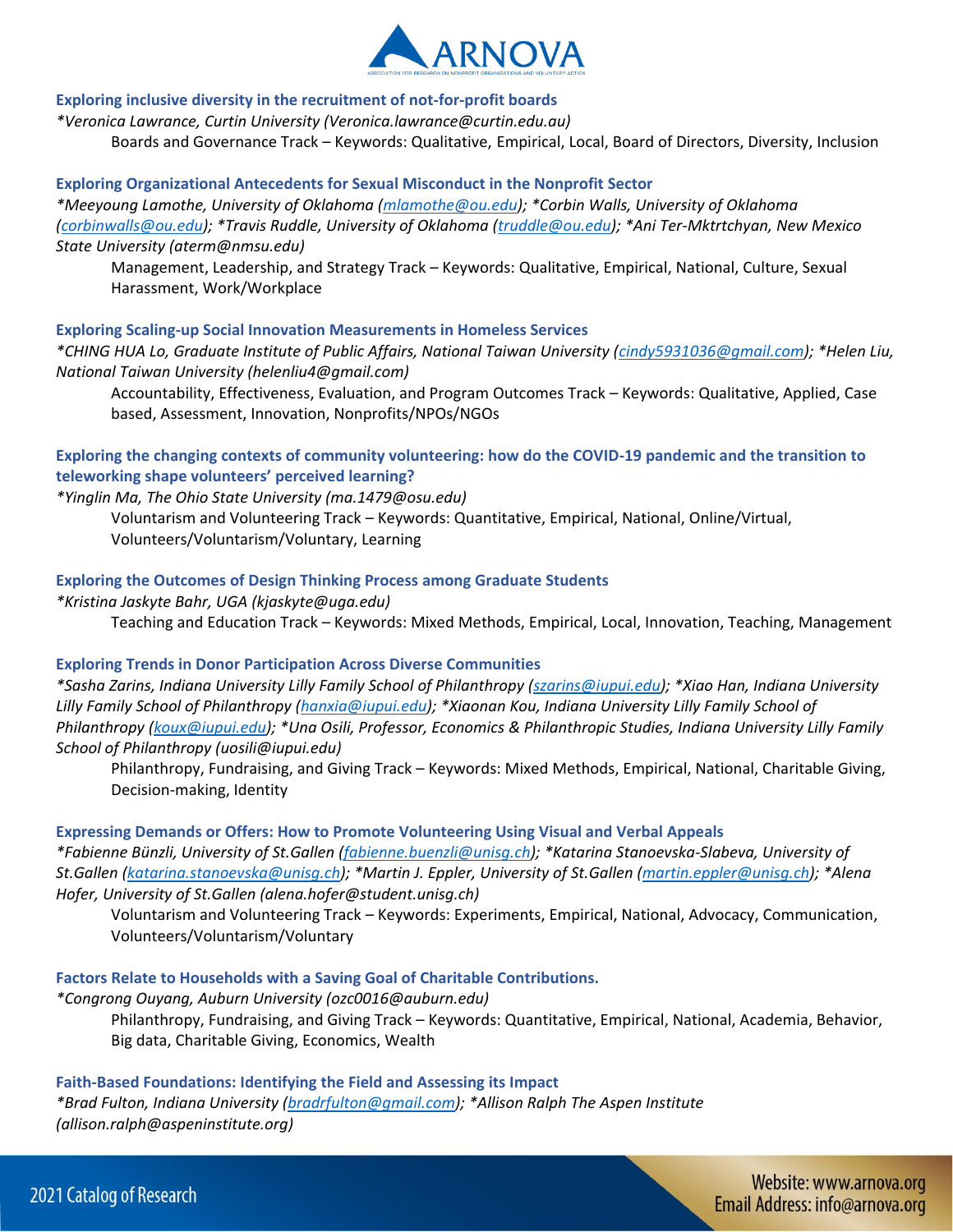

Philanthropy, Fundraising, and Giving Track – Keywords: Quantitative, Empirical, National, Faith-based, Funding, Form 990

**Faith-based vs Secular Philanthropy in cross-border perspective: a bridge between the Netherlands and Morocco**  *\*Malika Ouacha, PhD Candidate, Rotterdam School of Management (ouacha@rsm.nl)*

History, Religion, and Arts Track – Keywords: Qualitative, Empirical, Country-specific, Civil Society, Crossborder/Transnational, Diaspora, Philanthropy/Philanthropic/Philanthropists

**Financial vulnerability and organizational dynamics of voluntary organisations in the UK**  *\*John Mohan, Third Sector Research Centre [\(J.Mohan@bham.ac.uk\)](mailto:J.Mohan@bham.ac.uk); \*Diarmuid McDonnell, Third Sector Research Centre, University of Birmingham [\(d.mcdonnell.1@bham.ac.uk\)](mailto:d.mcdonnell.1@bham.ac.uk); \*Alasdair Rutherford, University of Stirling [\(alasdair.rutherford@stir.ac.uk\)](mailto:alasdair.rutherford@stir.ac.uk); \*Alan Duggan, University of Stirling [\(alan.duggan@stir.ac.uk\)](mailto:alan.duggan@stir.ac.uk); \*David Clifford, University of Southampton (David.Clifford@soton.ac.uk)*

Special track on Covid-19 – Keywords: Qualitative, Theoretical/Conceptual, Comparative, Academia

#### **Foundation Funding of Grassroots Organizations Revisited: Making Sense of Diversity**

*\*Irene Davids, Erasmus University, Rotterdam, The Netherlands [\(i.davids@live.nl\)](mailto:i.davids@live.nl); \*Lucas Meijs, Erasmus University, Rotterdam, The Netherlands (lmeys@rsm.nl)*

Philanthropy, Fundraising, and Giving Track – Keywords: Qualitative, Empirical, Comparative, Associations, Diversity, Grants/Grantmaking

**Foundations as Drivers of Pretrial Detention and Bail Reform in Mitigating the Causes and Consequences of Structural Racism** 

*\*Matthew Bakko, University of Michigan [\(mbakko@umich.edu\)](mailto:mbakko@umich.edu); \*Cynthia Golembeski, Rutgers University-Newark (cynthia.golembeski@rutgers.edu)*

Philanthropy, Fundraising, and Giving Track – Keywords: Mixed Methods, Empirical, National, Equity, Justice, Philanthropy/Philanthropic/Philanthropists

#### **From Physical to Digital Volunteering: The transition of volunteering during the Covid-19 Crisis**

*\*Liora Arnon,The Israeli Volunteering Council and The Hebrew University of Jerusalem [\(lioraa@ivolunteer.org.il\)](mailto:lioraa@ivolunteer.org.il); \*Michal Almog-Bar, Hebrew University of Jerusalem (Michal.Bar@mail.huji.ac.il)*

Voluntarism and Volunteering Track – Keywords: Qualitative, Empirical, National, Digital,

Nonprofits/NPOs/NGOs, Volunteers/Voluntarism/Voluntary

# **Gender and Values in Fundraising Appeal Letters**

*\*Lauren Dula, Binghamton University, SUNY [\(ldula@binghamton.edu\)](mailto:ldula@binghamton.edu); \*Ruth Hansen, University of Wisconsin – Whitewater (hansenru@uww.edu)*

Philanthropy, Fundraising, and Giving Track – Keywords: Quantitative, Empirical, National, Fundraising/Fundraiser, Gender, Values

**Generosity During COVID-19: How U.S. Households' Charitable Giving Changed During a Global Pandemic** 

*\*Tessa Skidmore, Indiana University Lilly Family School of Philanthropy [\(tbskidmo@indiana.edu\)](mailto:tbskidmo@indiana.edu); \*Jon Bergdoll, Indiana University Lilly Family School of Philanthropy [\(jjbergdo@iupui.edu\)](mailto:jjbergdo@iupui.edu); \*Chelsea Clark, Indiana University, Lilly Family School of Philanthropy, IUPUI (chelphil@iupui.edu)*

Special track on Covid-19 – Keywords: Quantitative, Empirical, National, Charitable Giving, Generosity, Relief/Recovery/Response

**Give where you live: A social network analysis of charitable donations reveals localized prosociality**  *\*Cassandra Chapman, School of Business, University of Queensland [\(c.chapman@business.uq.edu.au\)](mailto:c.chapman@business.uq.edu.au); \*Winnifred Louis, University of Queensland [\(w.louis@psy.uq.edu.au\)](mailto:w.louis@psy.uq.edu.au); \*Matthew Hornsey, University of Queensland*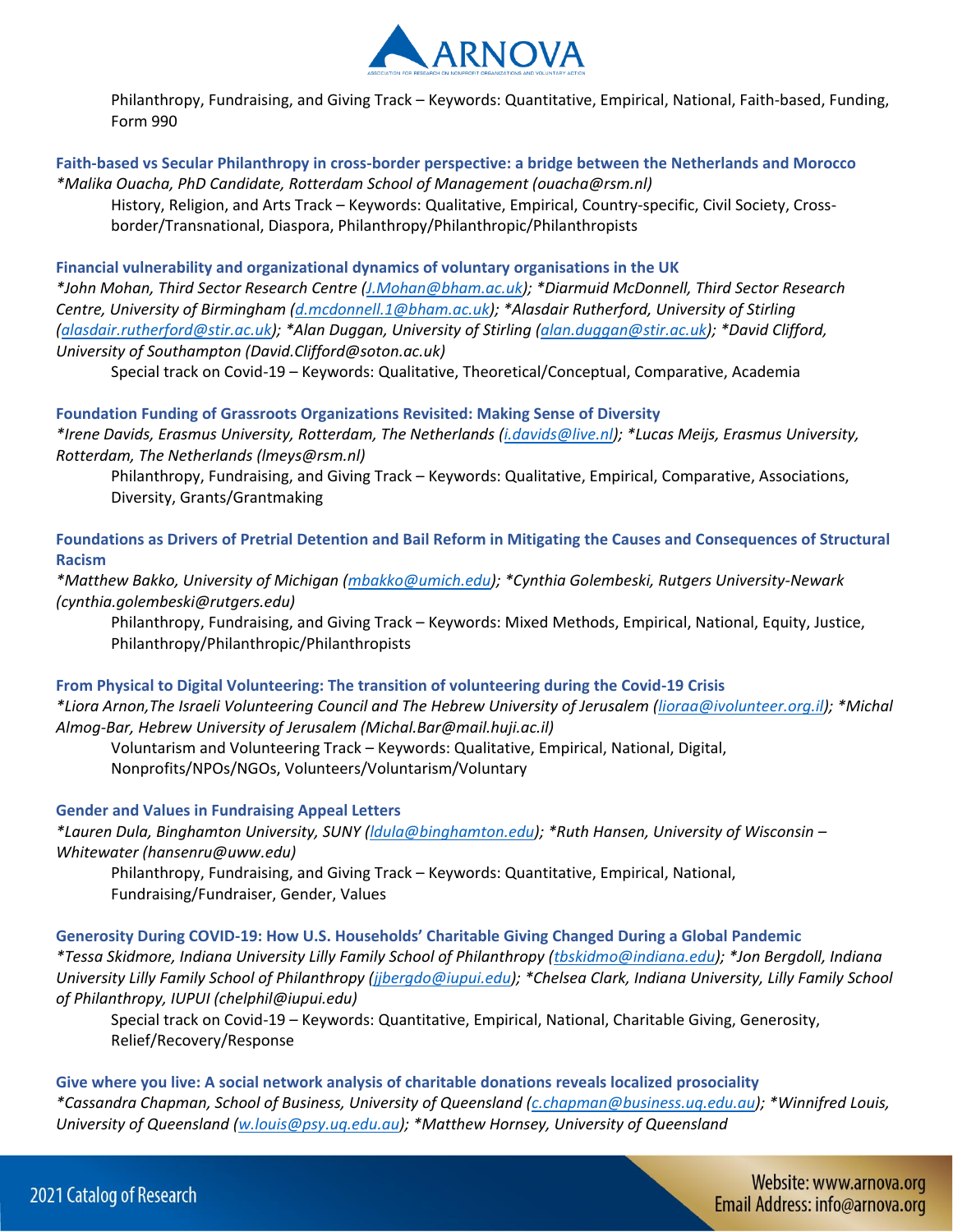

*[\(m.hornsey@uq.edu.au\)](mailto:m.hornsey@uq.edu.au); \*Barbara Masser, University of Queensland (b.masser@psy.uq.edu.au)*

Philanthropy, Fundraising, and Giving Track – Keywords: Quantitative, Empirical, National, Charitable Giving, Donations, Fundraising/Fundraiser

#### **Global Philanthropy Response to the COVID-19 crisis during the first months**

*\*Cathie Carrigan, Indiana University Lilly Family School of Philanthropy at IUPUI [\(cmcarrig@iupui.edu\)](mailto:cmcarrig@iupui.edu); \*Una Osili, Professor, Economics & Philanthropic Studies, Indiana University Lilly Family School of Philanthropy [\(uosili@iupui.edu\)](mailto:uosili@iupui.edu); \*Silvia Garcia, IUPUI (sigarcia@iupui.edu)*

Special track on Covid-19 – Keywords: Qualitative, Empirical, International, Cross-Sector, Global, Relief/Recovery/Response

**Governance Determinants of CEO Compensation: The Roles of Interlocking Boards of Directors and Gender Diversity**  *\*Nara Yoon, Syracuse University (nyoon@syr.edu)*

Boards and Governance Track – Keywords: Quantitative, Empirical, Local, Board of Directors, Form 990, Gender, Outcomes, Oversight

#### **Government Attention and Nonprofit Performance: Is There a Link?**

*\*Yuhao Ba, National University of Singapore [\(yba@ncsu.edu\)](mailto:yba@ncsu.edu); \*Jessica Berrett, University of Colorado Colorado Springs (jberrett@uccs.edu)*

Management, Leadership, and Strategy Track – Keywords: Quantitative, Theoretical/Conceptual, Local, Government, Performance, Multi-dimensional/Multi-level

# **Government Failure Theory Revisited: Is Service Category the Missing Piece to The Puzzle?**

*\*Tianyu Chen, American University [\(tianyu.chen@student.american.edu\)](mailto:tianyu.chen@student.american.edu); \*Lewis Faulk, American University [\(faulk@american.edu\)](mailto:faulk@american.edu)*

Open Track – Keywords: Quantitative, Theoretical/Conceptual, National, Communities, Services/Service Area, Demands

**Gratitude and Giving Behavior: Do expressions of gratitude in text messages lead to subsequent and increased giving?**  *\*Audra Vaz, Appalachian State University [\(vazah@appstate.edu\)](mailto:vazah@appstate.edu); \*Patrick Dwyer, Indiana University Lilly Family School of Philanthropy (pcdwyer@iupui.edu)*

Philanthropy, Fundraising, and Giving Track – Keywords: Experiments, Applied, Comparative, Communication, Fundraising/Fundraiser, Stewardship

# **Helping Nonprofits to Make Their Peer Coaching Groups Really Effective**

*\*Roman Terekhin, Case Western Reserve University (rxt335@case.edu)*

Research to Practice Track – Keywords: Qualitative, Empirical, Local, Education, Human Resource Management, Leadership/Leaders

#### **Hitching the Wagon to Mustangs: Nonprofits and the Business Cycle**

*\*Elizabeth Searing, The University of Texas at Dallas [\(Elizabeth.searing@utdallas.edu\)](mailto:Elizabeth.searing@utdallas.edu); \*Travis St. Clair, New York University (travis.stclair@nyu.edu)*

Nonprofit Finance Track – Keywords: Quantitative, Empirical, National, Finance/Financial, Form 990, Sector

# **How Coauthor Networks, Scholarly Reputation, and Gender Representation Are Driving Consensus in Research on Nonprofit Organizations and Voluntary Action**

*\*Ji Ma, The University of Texas at Austin, LBJ School of Public Affairs [\(maji@austin.utexas.edu\)](mailto:maji@austin.utexas.edu); \*Rene Bekkers, Faculty of Social Sciences, Vrije Universiteit (VU) Amsterdam (r.bekkers@vu.nl)*

Open Track – Keywords: Quantitative, Empirical, Meta-analysis, Academia, Big data, Gender, Social Networks, Knowledge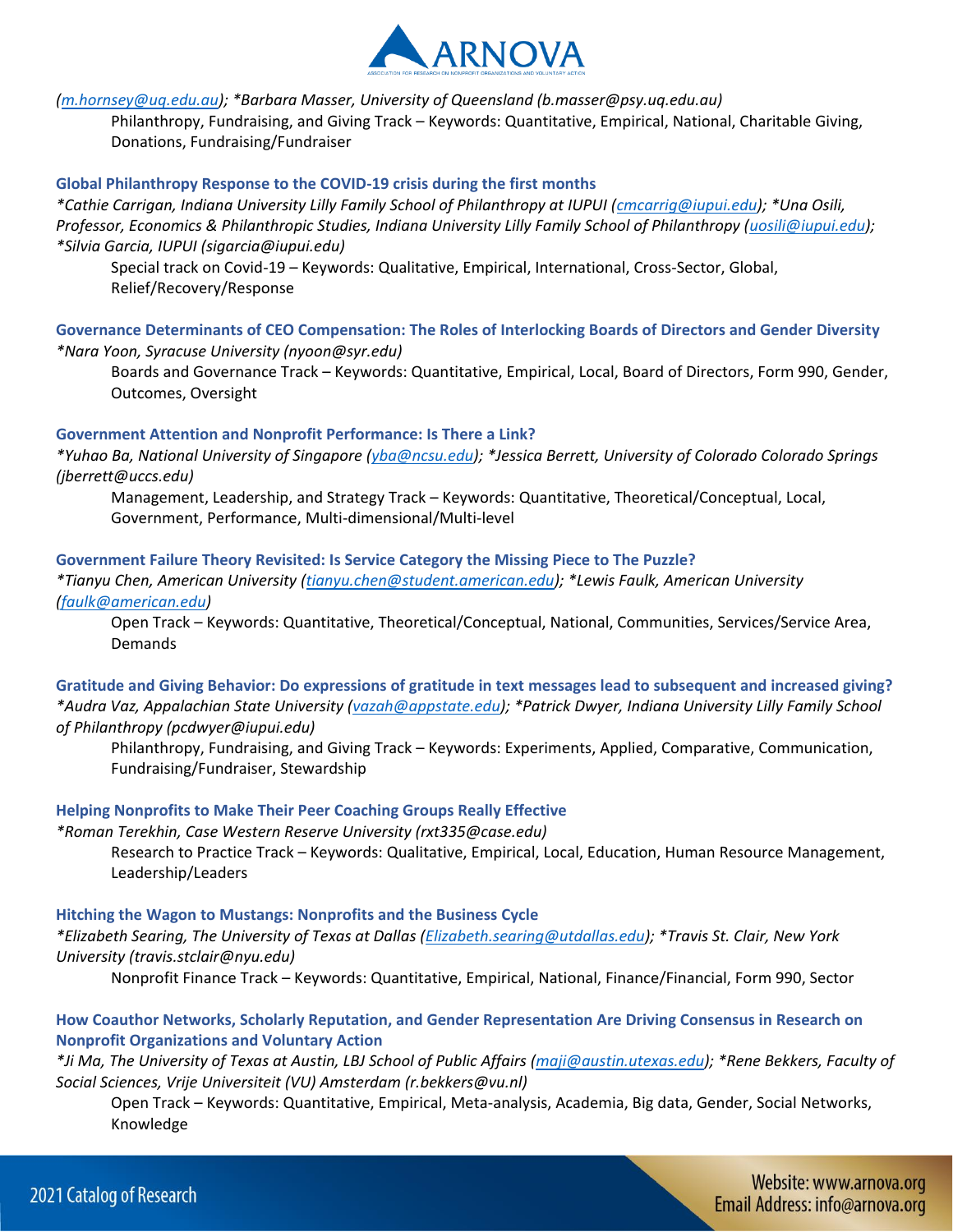

**How different subsidies promote charitable giving: Evidence from public good games** 

*\*Ursa Bernardic, University of Geneva [\(ursa.bernardic@unige.ch\)](mailto:ursa.bernardic@unige.ch); \*Giedre Lideikyte-Huber, University of Geneva [\(Giedre.Lideikyte-Huber@unige.ch\)](mailto:Giedre.Lideikyte-Huber@unige.ch); \*Henry Peter, University of Geneva [\(Henry.Peter@unige.ch\)](mailto:Henry.Peter@unige.ch); \*Giuseppe Ugazio, Geneva Finance Research Institute (GFRI), University of Geneva [\(giuseppe.ugazio@unige.ch\)](mailto:giuseppe.ugazio@unige.ch); \*Maël Lebreton, University of Geneva (mael.lebreton@unige.ch)*

Philanthropy, Fundraising, and Giving Track – Keywords: Experiments, Empirical, International, Decision-making, Incentives, Taxes

**How does a service-providing civil society organization affect a community's democratic outcomes? A longitudinal study of human service-providing organizations in the U.S. (2007-2012)** 

*\*Jeongyoon Lee, Martin School of Public Policy and Administration, University of Kentucky [\(jle240@uky.edu\)](mailto:jle240@uky.edu); \*Young Joo Park, School of Public Administration, University of New Mexico (park@unm.edu)*

Civil Society, Community, and Grassroots Associations Track – Keywords: Quantitative, Empirical, National, Civil Society, Democracy/Democratic/Democratization, Politics/Political

**How does engagement versus nonengagement in volunteering influence first-generation immigrants' perceptions of integration into U.S. society?** 

*\*Stefanie Ruiz, University of Pennsylvania [\(stefruiz@upenn.edu\)](mailto:stefruiz@upenn.edu); \*Sharon Ravitch, University of Pennsylvania (ravitch@gse.upenn.edu)*

Voluntarism and Volunteering Track – Keywords: Qualitative, Empirical, Local, Civil Society, Diversity, Engagement, Identity, Immigration/Immigrants, Inclusion, Intersectionality, Minority, Race/Ethnicity, Trust, Volunteers/Voluntarism/Voluntary

# **How Muslim Men and Women Donate During COVID-19: Who Gives More, to Whom, and Why?**

*\*Zeeshan Noor, Indiana University Lilly Family School of Philanthropy [\(noor.zeeshan2021@gmail.com\)](mailto:noor.zeeshan2021@gmail.com); \*Kayla Schwoerer, Rutgers University [\(kayla.schwoerer@gmail.com\)](mailto:kayla.schwoerer@gmail.com); \*Shariq Siddiqui, University Lilly Family School of Philanthropy [\(ssiddiqu@iupui.edu\)](mailto:ssiddiqu@iupui.edu)*

Philanthropy, Fundraising, and Giving Track – Keywords: Quantitative, Empirical, Case based, Academia, Altruism, Assessment, Attitudes, Behavior, Charitable Giving, Charity/Charities, Crises/Disasters , Culture, Decision-making, Diversity, Donations, Donors/Funders, Empathy, Faith-based, Fundraising/Fundraiser, Gender, Philanthropy/Philanthropic/Philanthropists, Religion/Religious, Religious groups/Organizations/Institutions, Women

#### **Improving Nonprofit Succession Management for Leadership Continuity: A Shared Leadership Approach**  *\*Nils Geib, Research assistant / PhD candidate [\(nils.geib@uni-hamburg.de\)](mailto:nils.geib@uni-hamburg.de); \*Silke Boenigk, Professor for Nonprofit Management (silke.boenigk@uni-hamburg.de)*

Management, Leadership, and Strategy Track – Keywords: Quantitative, Empirical, National, Board of Directors, Human Resource Management, Leadership/Leaders

# **In Search of Systemic Impact: The Cooperative Assistance Fund and Program-Related Investments**

*\*Peter Weber, Auburn University (pcw0015@auburn.edu)*

Philanthropy, Fundraising, and Giving Track – Keywords: Qualitative, Empirical, Case based, Donors/Funders, Philanthropy/Philanthropic/Philanthropists, Other: Systemic impact

# **In the Ears of the Beholder: Songs That Define the Nonprofit Sector**

*\*Lucas Meijs, Rotterdam School of Management, Erasmus University [\(lmeijs@rsm.nl\)](mailto:lmeijs@rsm.nl); \*Philine van Overbeeke, Rotterdam School of Management, Erasmus University [\(vanoverbeeke@rsm.nl\)](mailto:vanoverbeeke@rsm.nl); \*Afrodita Dobreva, Rotterdam School of Management, Erasmus University [\(dobreva@eur.nl\)](mailto:dobreva@eur.nl); \*Lara Schilling, Rotterdam School of Management, Erasmus University (schillara@web.de)*

History, Religion, and Arts Track – Keywords: Qualitative, Empirical, International, Arts/Artistic/Artists, Social Movements, Activism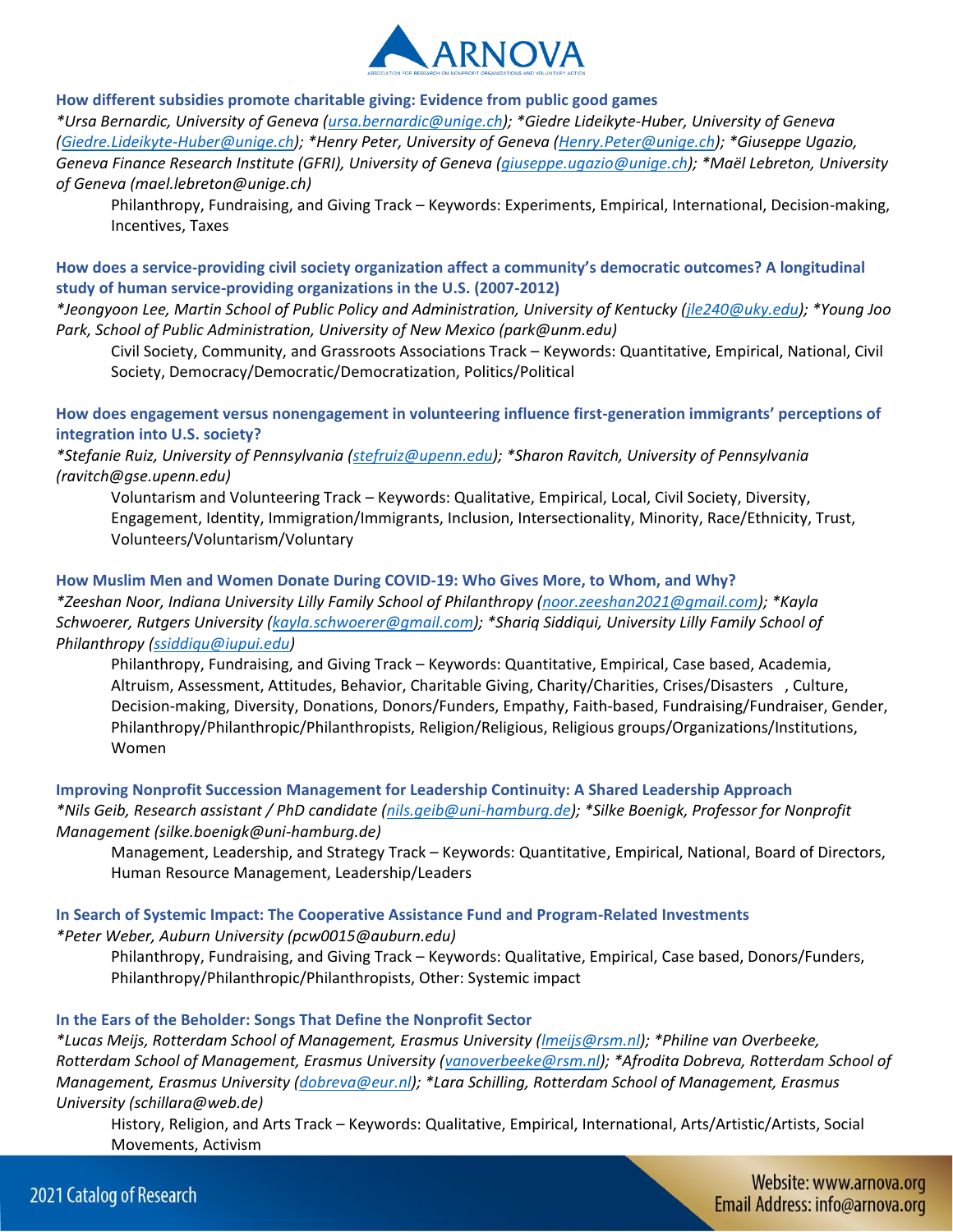

**Incorporating Equity in Social Innovation and Social Entrepreneurship Curricula and Teaching: Is It Time to Rethink our Approach?** 

*\*Allison, Russell; University of Texas at Dallas, School of Economic, Political and Policy Sciences [\(alruss@upenn.edu\)](mailto:alruss@upenn.edu); \*Ariel Schwartz, University of Pennsylvania School of Social Policy & Practice (arielsch@upenn.edu)*

Innovation and Entrepreneurship Track – Keywords: Qualitative, Applied, Comparative, Equity, Teaching

**Influence of Transformational Leadership style on the sustainability of Non-Profits in Sub-Saharan Africa**  *\*Kennedy Musyoka, James Madison University (musyokkm@dukes.jmu.edu)*

Nonprofit Finance Track – Keywords: Mixed Methods, Empirical, International, Finance/Financial, Leadership/Leaders, Management, Nonprofits/NPOs/NGOs, Survival, Sustainability, Third Sector

**Intergenerational differences in leadership perspective: A Case of Korean Immigrant Church** 

*\*Sungil Chung, Mary Baldwin University (schung@marybaldwin.edu)*

History, Religion, and Arts Track – Keywords: Qualitative, Empirical, Comparative, Generations/Generational, Leadership/Leaders, Religious groups/Organizations/Institutions

#### **International NGOs as Intermediaries in China's 'Going-Out' Strategy**

*\*May Farid, University of Hong Kong [\(may.farid@gmail.com\)](mailto:may.farid@gmail.com); \*Hui Li, University of Hong Kong (lihuipa@hku.hk)* Open Track – Keywords: Qualitative, Empirical, International, Development, INGO/Transnational NGO, Intermediary

**International Nongovernmental Organizations (INGOS) And Local Participation In Program Design: An Exploratory Study In Afghanistan.** 

*\*Jonathan Beagles, Maxwell School, Syracuse University [\(jebeagle@syr.edu\)](mailto:jebeagle@syr.edu); \*Mursal Kabir, Maxwell School, Syracuse University (mukabir@syr.edu)*

Open Track – Keywords: Qualitative, Empirical, Country-specific, INGO/Transnational NGO, Participatory/Participation, Foreign Aid/Assistance/Funding

**Investigating Activities Leading to Collaboration Maturity in Emergency Discharge Planning Coordination**  *\*Federickia Washington, Tennessee State University [\(federickia\\_washington@yahoo.com\)](mailto:federickia_washington@yahoo.com); Hee Soun Jang, Department of Public Administration, University of North Texas (HeeSoun.Jang@unt.edu)*

Collaboration: In, Between, and Among Sectors Track – Keywords: Qualitative, Empirical, Case based, Collaborative Governance, Homelessness, Collaboration, Partnerships, & Mergers

**Investigating Differences in Volunteer Administrator Challenges and Management Practices**  *\*David Thorne, Bowling Green State University [\(drairwolf@me.com\)](mailto:drairwolf@me.com)*

Voluntarism and Volunteering Track – Keywords: Quantitative, Empirical, National, Management, Nonprofits/NPOs/NGOs, Volunteers/Voluntarism/Voluntary

# **Investigating How School-Specific Supplemental Fundraising Organizations Exacerbate Inequitable Public School Resource Distribution**

*\*Claire Mackevicius, Northwestern University (mackevicius7@gmail.com)*

Open Track – Keywords: Quantitative, Empirical, National, Education, Equity, Fundraising/Fundraiser, Public goods

# **Investigating Mutual Aid Approaches to the COVID-19 Pandemic: The Collective Role of Individuals in Serving Marginalized Communities**

*\*Viviana Wu, University of Massachusetts Amherst, School of Public Policy [\(bijoux.viviana@gmail.com\)](mailto:bijoux.viviana@gmail.com); \*Marquisha Lawrence Scott, University of Denver Graduate School of Social Work [\(marquisha.scott@du.edu\)](mailto:marquisha.scott@du.edu); \*Allison Russell, University of Texas at Dallas, School of Economic, Political and Policy Sciences (alruss@upenn.edu)*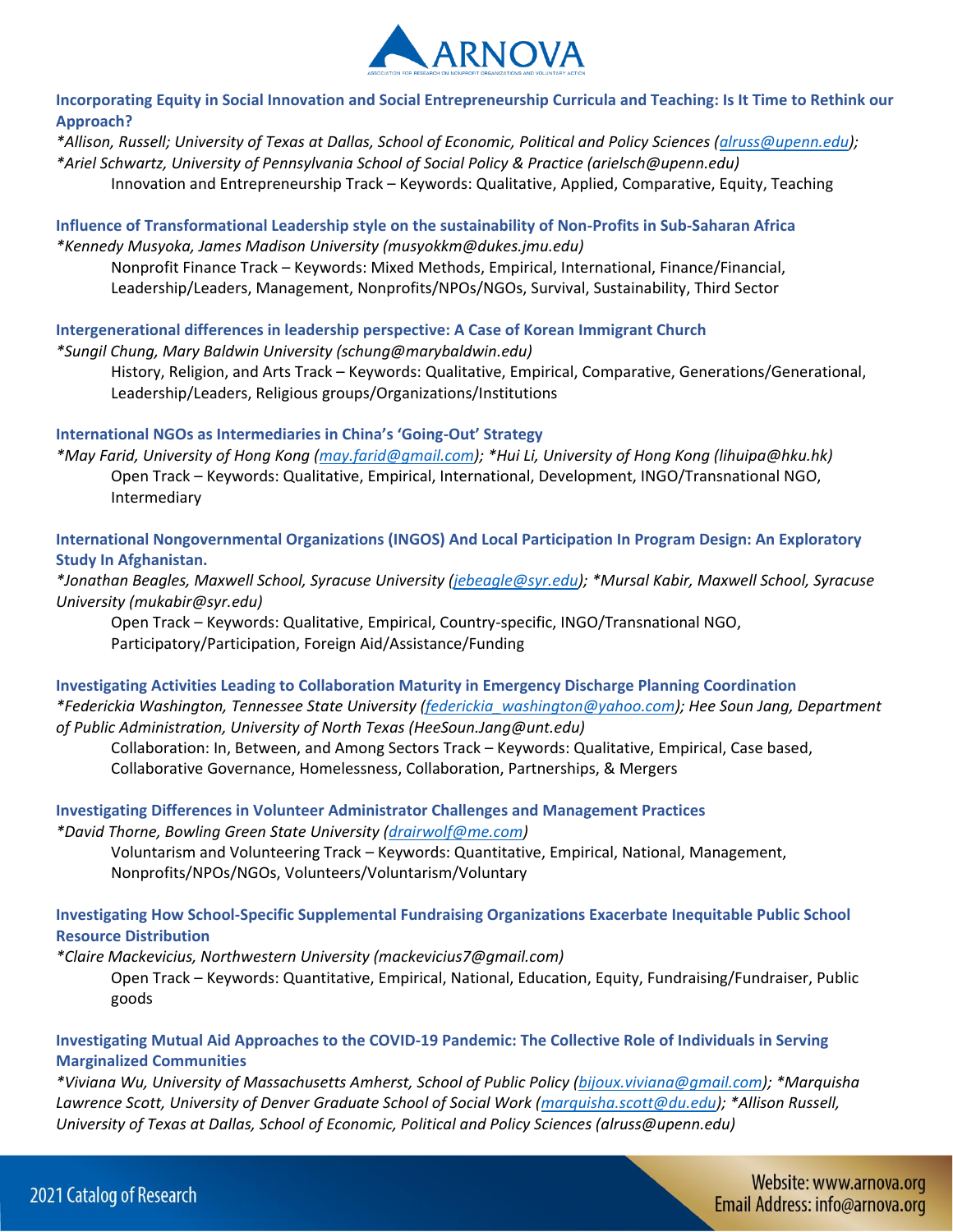

Special track on Covid-19 – Keywords: Mixed Methods, Empirical, National, Participatory/Participation, Volunteers/Voluntarism/Voluntary, Communities

# **Investing for Impact: Mapping the Influences of Organizational and Environmental Factors on the Program-Related Investment Making by Community Foundations**

*\*Chen Ji, Lilly Family School of Philanthropy, IUPUI [\(cheji@iu.edu\)](mailto:cheji@iu.edu); \*Yue Ming, Lilly Family School of Philanthropy, IUPUI (yueming@iu.edu)*

Philanthropy, Fundraising, and Giving Track – Keywords: Quantitative, Empirical, National, Communitybased/Engaged, Form 990, Impact, Other: Impact investing

**Is collaboration a harder task for leaders of color? A study of nonprofit human service organizations in Georgia**  *\*Bo Li, Georgia State University (bli10@student.gsu.edu)*

Management, Leadership, and Strategy Track – Keywords: Quantitative, Empirical, Local, Collaboration, Partnerships, & Mergers, Executive Director/CEO, Race/Ethnicity

#### **Knowledge-based Resources and Public-Nonprofit Partnership Performance**

*\*Aline Santos, Fundação Getúlio Vargas [\(santosalineams@gmail.com\)](mailto:santosalineams@gmail.com); \*Alketa Peci, Fundação Getúlio Vargas (alketa.peci@fgv.br)*

Collaboration: In, Between, and Among Sectors Track – Keywords: Quantitative, Empirical, National, Performance, Resources, Knowledge

#### **Leadership and Gender Dynamics in the Native American Nonprofit Sector**

*\*Cheryl Ellenwood, University of Arizona [\(cheryle@email.arizona.edu\)](mailto:cheryle@email.arizona.edu); \*Raymond Foxworth, First Nations Development Institute (rfoxworth@firstnations.org)*

Management, Leadership, and Strategy Track – Keywords: Mixed Methods, Community Engaged, National, Form 990, Gender, Native American, Leadership/Leaders

**Legacy Corps' Provision of Respite Care to Veteran Families: Community Attachment and Recipient Satisfaction**  *\*David Swindell, Arizona State University [\(David.Swindell@asu.edu\)](mailto:David.Swindell@asu.edu); \*Seungkyu Choi, Arizona State University (schoi95@asu.edu)*

Accountability, Effectiveness, Evaluation, and Program Outcomes Track – Keywords: Quantitative, Community Engaged, National, Community-based/Engaged, Social Capital, Volunteers/Voluntarism/Voluntary

# **Leveraging partnership with community organizations to foster social equity outcomes**

*\*Lindsey Evans, Virginia Commonwealth University [\(evansll@vcu.edu\)](mailto:evansll@vcu.edu); \*Rosa Krewson, Virginia Commonwealth University [\(krewsonrc@vcu.edu\)](mailto:krewsonrc@vcu.edu); \*Sean McCandless, University of Illinois at Springfield (smcca8@uis.edu)* Special track on Covid-19 – Keywords: Mixed Methods, Community Engaged, Other: State, Equity, Practice, Public-private partnerships, Strategies

**Local Government and Nonprofits: Preparedness for and Responding to Major Disasters**  *\*Kirsten Gronbjerg, Indiana University [\(kgronbj@indiana.edu\)](mailto:kgronbj@indiana.edu); Elizabeth McAvoy, Indiana University (emmcavoy@iu.edu)*

Collaboration: In, Between, and Among Sectors Track – Keywords: Quantitative, Empirical, Local, Climate, Change, Communities, Cross-Sector, Emergency/Response/Management, Local Governments

# **Losing the "Privilege of Patience": Education Grantmaking and Equity Movements**

*\*Claire Mackevicius, Northwestern University [\(mackevicius7@gmail.com\)](mailto:mackevicius7@gmail.com); \*Krystal Villanosa, Northwestern University [\(kvillanosa@u.northwestern.edu\)](mailto:kvillanosa@u.northwestern.edu); \*Heather McCambly, Northwestern University (mccambly@u.northwestern.edu)* Philanthropy, Fundraising, and Giving Track – Keywords: Qualitative, Empirical, Case based, Education,

Grants/Grantmaking, Race/Ethnicity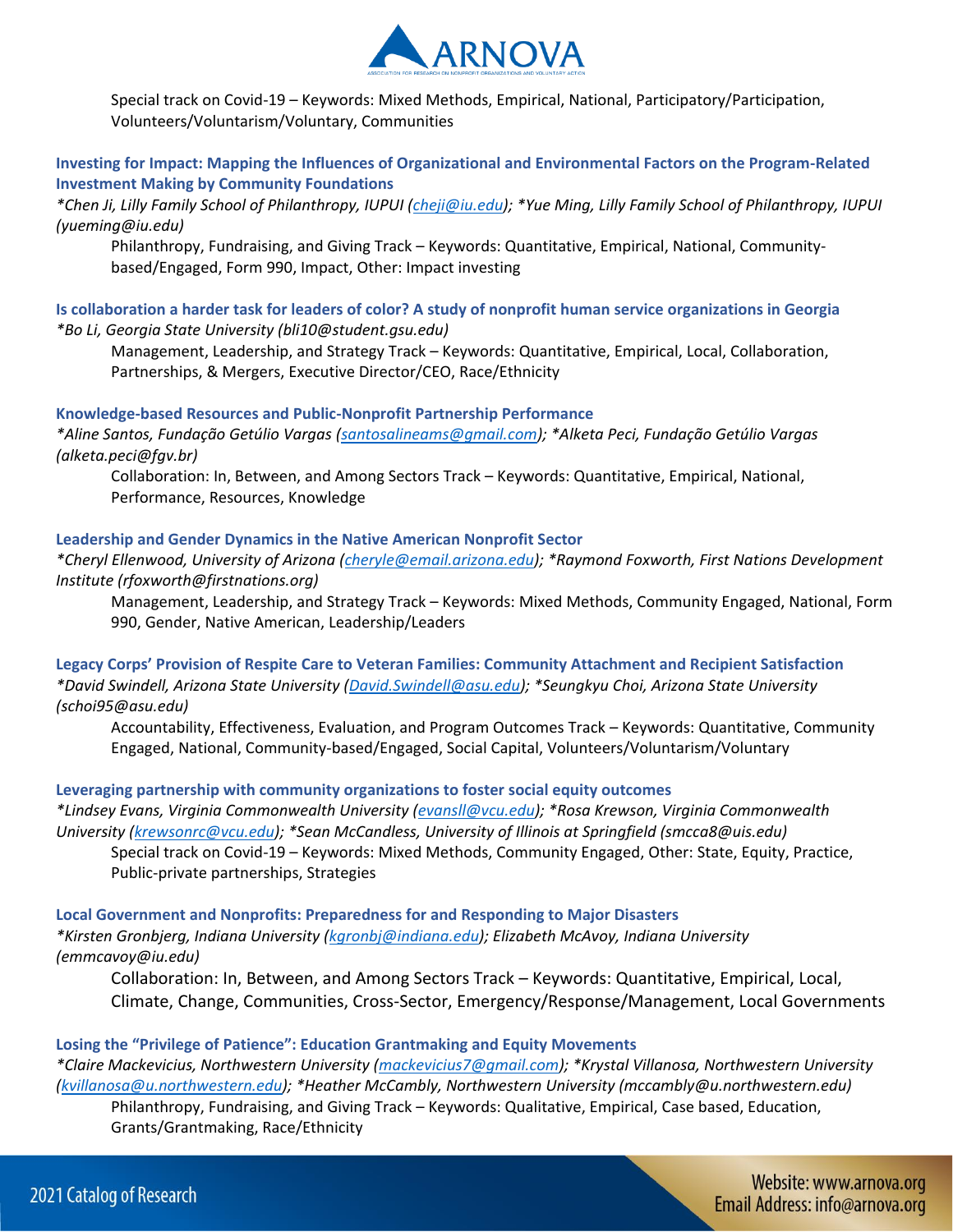

#### **Making sense of the pandemic: COVID-19 as a critical incident for nonprofit workers**

*\*Marlene Walk, IUPUI [\(mwalk@iupui.edu\)](mailto:mwalk@iupui.edu); \*Kerry Kuenzi, University of Wisconsin-Green Bay [\(kuenzik@uwgb.edu\)](mailto:kuenzik@uwgb.edu); \*Amanda Stewart, NC State (ajstewa5@ncsu.edu)*

Special track on Covid-19 – Keywords: Qualitative, Empirical, National, Change, Human Resources, Third Sector

#### **Mapping the Swiss Philanthropic Landscape Through Big-Data**

*\*Lucia Gomez Teijeiro, Geneva Finance Research Institute (GFRI) & Department of Basic Neurosciences, University of Geneva [\(Lucia.Gomez@unige.ch\)](mailto:Lucia.Gomez@unige.ch); \*Giuseppe Ugazio, Geneva Finance Research Institute (GFRI), University of Geneva (giuseppe.ugazio@unige.ch)*

Data and Methodology Track – Keywords: Quantitative, Methodological, National, Big data, Nonprofits/NPOs/NGOs, Machine learning

**Measuring outcomes and social impact of nonprofit incubators in fostering local community startups and entrepreneurs** 

*\*Marina Saitgalina, Old Dominion University [\(msaitgal@odu.edu\)](mailto:msaitgal@odu.edu); \*Jesus N Valero, Department of Political Science, University of Utah [\(jesus.valero@utah.edu\)](mailto:jesus.valero@utah.edu); \*Rachel Black, University of Utah (rachel.a.black@gmail.com)* Innovation and Entrepreneurship Track – Keywords: Mixed Methods, Applied, National, Entrepreneurship/Entrepreneurial, Impact, Outcomes

**Measuring The Impact of Alliance Change On Financial Outcomes: The Case Of Intercollegiate Athletics**  *\*Stephanie Herbst-Lucke, Case Western Reserve Student [\(sxh985@case.edu\)](mailto:sxh985@case.edu); \*Paul Salipante, Case Western Reserve [\(paul.salipante@case.edu\)](mailto:paul.salipante@case.edu); \*Avi Turetsky, Case Western Reserve [\(turetsky@gmail.com\)](mailto:turetsky@gmail.com); \*Robert Mayberry, Georgia State University [\(Robert.Mayberry@gmail.com\)](mailto:Robert.Mayberry@gmail.com); \*James Lucke, Georgia State University (jlucke@gsu.edu)* Management, Leadership, and Strategy Track – Keywords: Quantitative, Empirical, National, Decision-making,

Education, Governance, Strategic Thinking, Strategies, Survival

#### **Millennial Philanthropy: Faith-Based Context**

*\*Holly Miori, The University of Texas at Dallas (hmiori@utdallas.edu)* Philanthropy, Fundraising, and Giving Track – Keywords: Quantitative, Applied, Local, Fundraising/Fundraiser, Religious groups/Organizations/Institutions, Other: Millennials

#### **Mission Drift: A Review of the Literature**

*\*Kirsten Bullock, University of Louisville (kmbull02@louisville.edu)* Open Track – Keywords: Qualitative, Conceptual, Literature review, Agenda/Agenda setting, Missions, Behavior

#### **Moderation Effects of Nonprofits on the Economic Development-Inclusion Relationship**

*\*Shuyi Deng, University of Minnesota [\(dengx413@umn.edu\)](mailto:dengx413@umn.edu); \*Yuan Cheng Humphrey School of Public Affairs, University of Minnesota (cheng838@umn.edu)*

Civil Society, Community, and Grassroots Associations Track – Keywords: Quantitative, Empirical, Local, Antiracism, Class, Equity

#### **Monitoring and Managing Data Systems: on Data Work, Breaks, and Their Effects**

### *\*Jade Wong, University of Chicago (jcwong@uchicago.edu)*

Management, Leadership, and Strategy Track – Keywords: Qualitative, Empirical, Case based, Data, Management, Accountability

# **Motivation and/or Money? Disentangling the relationship between intrinsic motivations, monetary rewards, and job satisfaction among international aid workers**

*\*Carrie Oelberger, University of Minnesota [\(coelberg@umn.edu\)](mailto:coelberg@umn.edu); \*Jung Ho Choi, University of Minnesota (choi0713@umn.edu)*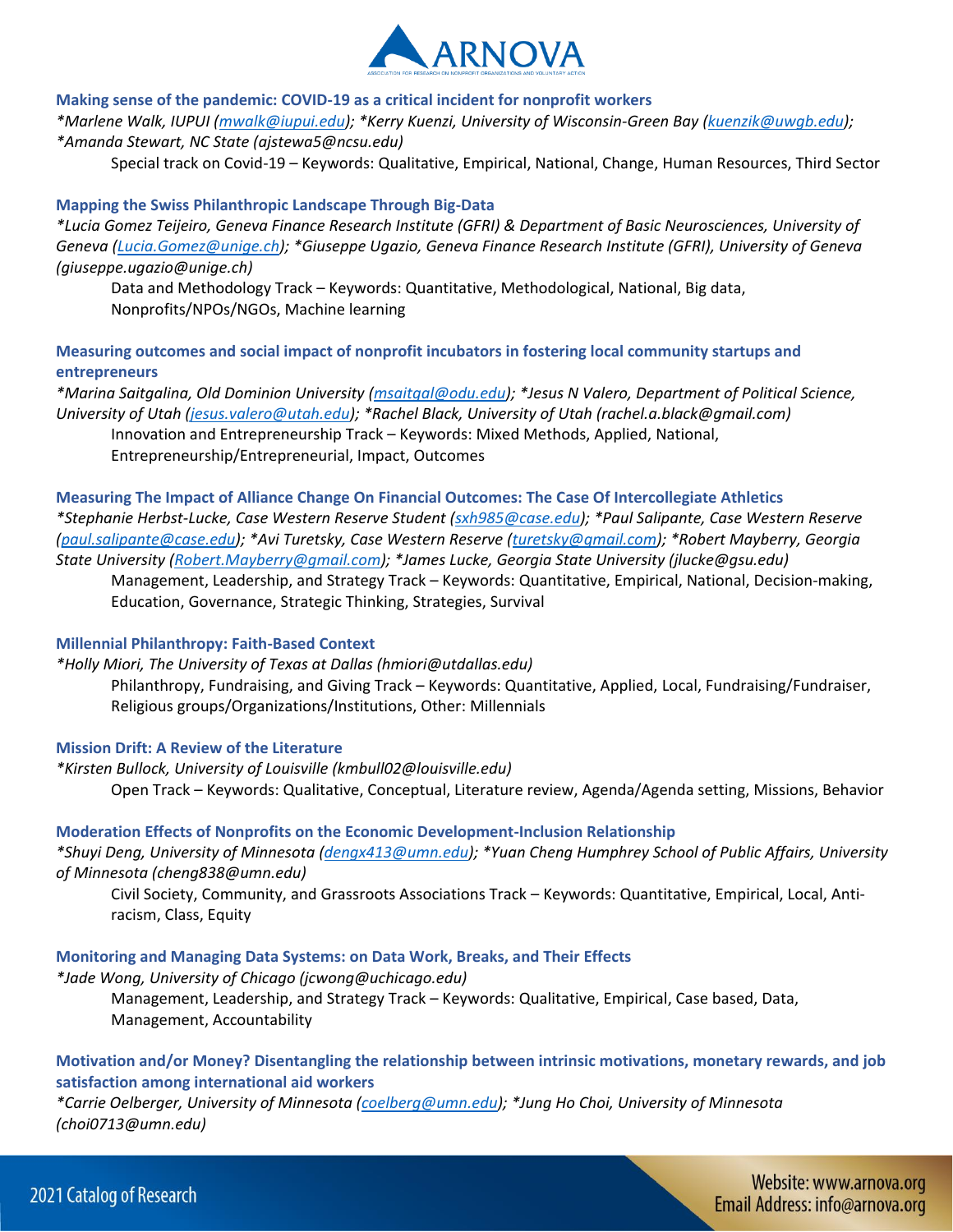

Management, Leadership, and Strategy Track – Keywords: Quantitative, Empirical, International, Motivations, Salary/Compensation/Wages, Satisfaction

#### **Moving philanthropy towards equity and justice: exploring the potential of public foundations**

*\*Fahad Ahmad, Research Associate, Carleton Centre for Community Innovation, Carleton University [\(fahad.ahmad@carleton.ca\)](mailto:fahad.ahmad@carleton.ca); \*Solomé Lemma, Executive Director, Thousand Currents (solome@thousandcurrents.org)* Philanthropy, Fundraising, and Giving Track – Keywords: Mixed Methods, Empirical, National, Philanthropy/Philanthropic/Philanthropists, Social Justice, Equity

**Multi-faceted concept of accountability: Experimental tests on stakeholder perceptions and giving behaviors**  *\*Minjung Kim, American University [\(alswjd8810@gmail.com\)](mailto:alswjd8810@gmail.com); \*Jihye Jung, Rutgers University–Newark [\(jihye.jung@rutgers.edu\)](mailto:jihye.jung@rutgers.edu); \*Jiwon Suh, University of Texas, Arlington (jiwon.suh@uta.edu)*

Accountability, Effectiveness, Evaluation, and Program Outcomes Track – Keywords: Experiments, Empirical, National, Accountability, Perceptions , Stakeholders

**Navigating the Roles of Nonprofit Police Foundations in Times of Unrest: Critical Partnerships between Police and Communities** 

*\*Joannie Tremblay-Boire, University of Maryland, College Park [\(jboire@umd.edu\)](mailto:jboire@umd.edu); \*Kandyce Fernandez, University of Texas at San Antonio (kandyce.fernandez@utsa.edu)*

Civil Society, Community, and Grassroots Associations Track – Keywords: Quantitative, Empirical, National, Collaboration, Partnerships, & Mergers, Communities, Local Governments

# **Networks and Collaborations in Community Based Organizations**

*\*Karabi Bezboruah, University of Texas at Arlington (bezborua@uta.edu)* Collaboration: In, Between, and Among Sectors Track – Keywords: Qualitative, Empirical, Case based, Community-based/Engaged, Health/Healthcare, Rural/Urban

**Nice White Nonprofits: Nonprofit Formation and Response to Community Change**  *\*Francisco Santamarina, University of Washington [\(fjsantam@uw.edu\)](mailto:fjsantam@uw.edu); \*Eric van Holm, University of New Orleans [\(evanholm@uno.edu\)](mailto:evanholm@uno.edu); \*Jesse Lecy, Arizona State University [\(jlecy@asu.edu\)](mailto:jlecy@asu.edu)*

Innovation and Entrepreneurship Track – Keywords: Mixed Methods, Empirical, Local, Change, Communities, Gentrification

# **Nonprofit advocacy and politicization of the public sphere within the Flemish context. Qualitative thinning out of the tactical repertoire?**

*\*Björn Carré, University of Antwerp [\(Bjorn.Carre@uantwerpen.be\)](mailto:Bjorn.Carre@uantwerpen.be); \*Bram Verschuere, Ghent University [\(Bram.Verschuere@ugent.be\)](mailto:Bram.Verschuere@ugent.be); \*Stijn Oosterlynck, University of Antwerp [\(stijn.oosterlynck@uantwerpen.be\)](mailto:stijn.oosterlynck@uantwerpen.be); \*Peter Raeymaeckers, University of Antwerp (peter.raeymaeckers@uantwerpen.be)*

Public Policy, Law, Regulation, and Advocacy Track – Keywords: Quantitative, Empirical, Country-specific, Advocacy, Politics/Political, Nonprofits/NPOs/NGOs

**Nonprofit Commercialization and Donors' Giving Decisions** 

*\*ChiaKo Hung, University of Hawaii at Manoa [\(chung35@hawaii.edu\)](mailto:chung35@hawaii.edu); \*Ben Suykens, Ghent University (Ben.Suykens@UGent.be)*

Nonprofit Finance Track – Keywords: Experiments, Empirical, Country-specific, Charitable Giving, Commercialism/Commercialization/Commercial, Finance/Financial

# **Nonprofit Commercialization: Disentangling the Effect on Free Access in Arts Organizations**

*\*ChiaKo Hung, University of Hawaii at Manoa [\(chung35@hawaii.edu\)](mailto:chung35@hawaii.edu); \*Jessica Berrett, University of Colorado Colorado Springs (jberrett@uccs.edu)*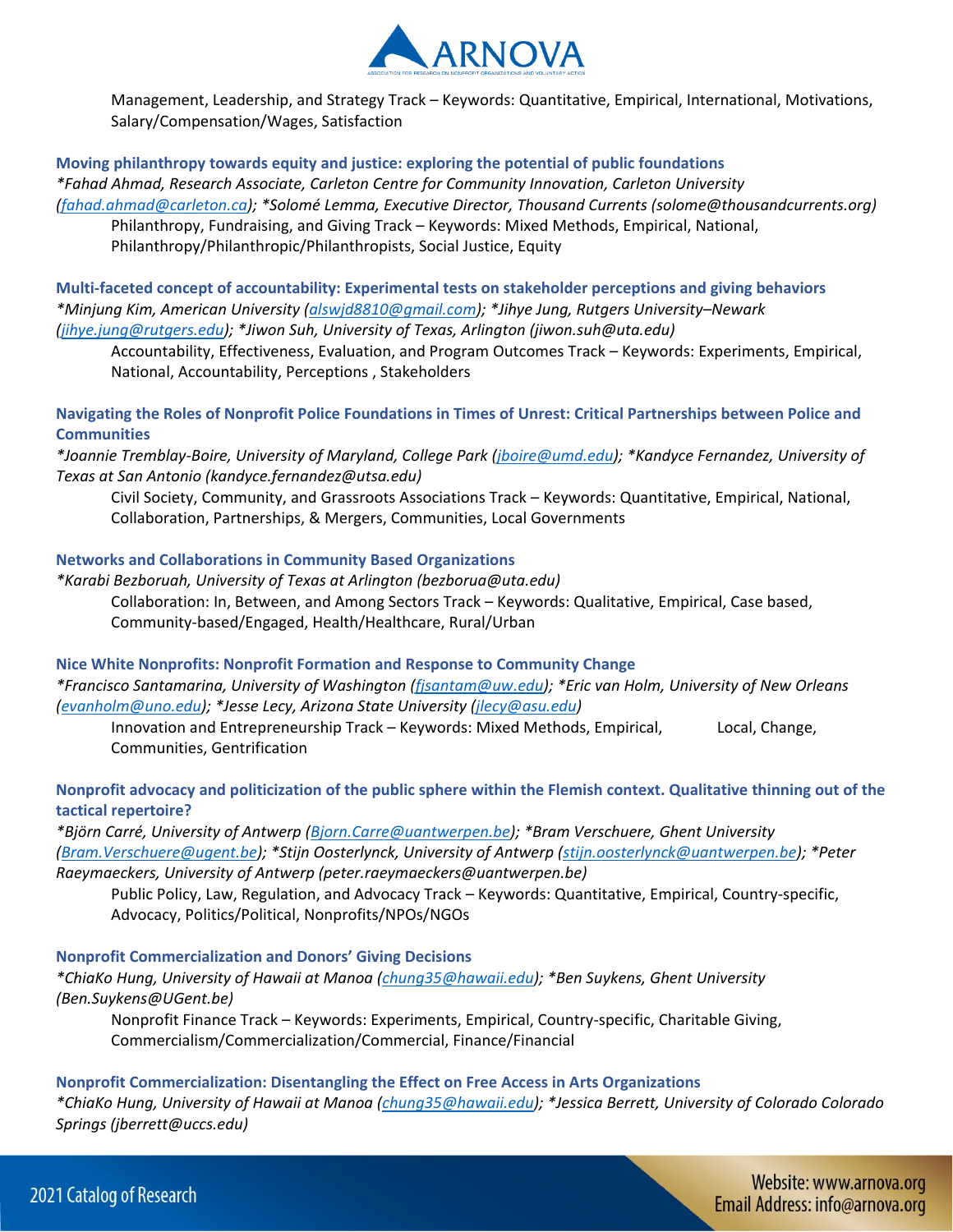

Accountability, Effectiveness, Evaluation, and Program Outcomes Track – Keywords: Quantitative, Empirical, National, Beneficiaries, Commercialism/Commercialization/Commercial, Arts/Artistic/Artists

#### **Nonprofit Data Sources: Where Have We Come From? Where Are We Going?**

*\*Beth Gazley, Indiana University-Bloomington; \*Jesse Lecy, Arizona State University* Conference Theme Track

**Nonprofit education in Eastern countries: Cross-country comparison of nonprofit education programs.**  *\*Sung-Ju Kim, North Carolina State University [\(skim67@ncsu.edu\)](mailto:skim67@ncsu.edu); \*Helen Liu, National Taiwan University [\(helenliu4@ntu.edu.tw\)](mailto:helenliu4@ntu.edu.tw); \*Aya Okada, Tohoku University [\(aya.okada.e3@tohoku.ac.jp\)](mailto:aya.okada.e3@tohoku.ac.jp); \*Li Yang, Beijing Normal University [\(yangli2012@bnu.edu.cn\)](mailto:yangli2012@bnu.edu.cn); \*Yu Ishida, Miyagi University [\(ishiday@myu.ac.jp\)](mailto:ishiday@myu.ac.jp); \*Bok Gyo Jeong, Kean University [\(bjeong@kean.edu\)](mailto:bjeong@kean.edu); \*Li-Chuan Liu, National Taitung University [\(tammyliu@nttu.edu.tw\)](mailto:tammyliu@nttu.edu.tw); \*Cai Qihai, Macau University of Science and Technology (qihaicai@gmail.com)*

Teaching and Education Track – Keywords: Quantitative, Pedagogical, International, Academia, Education, Nonprofits/NPOs/NGOs

# **Nonprofit leaders' capital structure decisions in times of fiscal shock**

*\*Margaret Sloan, James Madison University [\(sloanmf@jmu.edu\)](mailto:sloanmf@jmu.edu); \*Mirae Kim, Schar School of Policy and Government, George Mason University [\(mkim216@gmu.edu\)](mailto:mkim216@gmu.edu); \*Emily Irungu, James Madison University [\(irunguen@dukes.jmu.edu\)](mailto:irunguen@dukes.jmu.edu); \*Cleopatra Charles, Rutgers University (cleopatra.charles@rutgers.edu)*

Nonprofit Finance Track – Keywords: Quantitative, Empirical, Comparative, Finance/Financial, Leadership/Leaders, Management

#### **Nonprofit Leadership Challenges: Refining of a Typology of Issues Faced by Nonprofits and Their Leaders**

*\*Jayce Sudweeks, Georgia Southern University [\(jsudweeks@georgiasouthern.edu\)](mailto:jsudweeks@georgiasouthern.edu); \*Richard Clerkin, North Carolina State University [\(Richard\\_Clerkin@ncsu.edu\)](mailto:Richard_Clerkin@ncsu.edu); \*Sapna Varkey, University of Missouri-St. Louis (sapnavarkey@umsl.edu)* Management, Leadership, and Strategy Track – Keywords: Qualitative, Empirical, International, Leadership/Leaders, Management

#### **Nonprofit Leadership: A Synthesis of Current Literature**

*\*Maureen Malomba, James Madison University [\(malomba25@gmail.com\)](mailto:malomba25@gmail.com); \*Margaret Sloan, James Madison University (sloanmf@jmu.edu)*

Research to Practice Track – Keywords: Quantitative, Theoretical/Conceptual, Literature review, Academia, Context, Education, Evaluation, Leadership/Leaders, Nonprofits/NPOs/NGOs, Practice

#### **Nonprofit Lobbying Limits**

*\*Suzette Myser, University of Central Florida [\(suzette.myser@ucf.edu\)](mailto:suzette.myser@ucf.edu); \*Misty Grayer, Kennesaw State University (mgrayer@kennesaw.edu)*

Public Policy, Law, Regulation, and Advocacy Track – Keywords: Quantitative, Empirical, National, Advocacy, Law, Lobbying

#### **Nonprofit managers' prioritization of public values: efficiency, effectiveness, and equity**

*\*Jessica Berrett, University of Colorado Colorado Springs [\(jberrett@uccs.edu\)](mailto:jberrett@uccs.edu); \*Teshanee Williams, University of North Carolina Chapel Hill [\(twilliams@sof.unc.edu\)](mailto:twilliams@sof.unc.edu); \*Honey Minkowitz, North Carolina State University [\(hminkow@ncsu.edu\)](mailto:hminkow@ncsu.edu); \*Alexandra Lahoud, University of Colorado Colorado Springs (alahoud@uccs.edu)*

Accountability, Effectiveness, Evaluation, and Program Outcomes Track – Keywords: Mixed Methods, Empirical, National, Effectiveness, Efficiency, Equity

**Nonprofit Messaging and the 2020 Election:Findings from a Nonpartisan GOTV Field Experiment**  *\*Kelly LeRoux, University of Illinois at Chicago [\(kleroux@uic.edu\)](mailto:kleroux@uic.edu); \*Julie Langer, Northern Illinois University*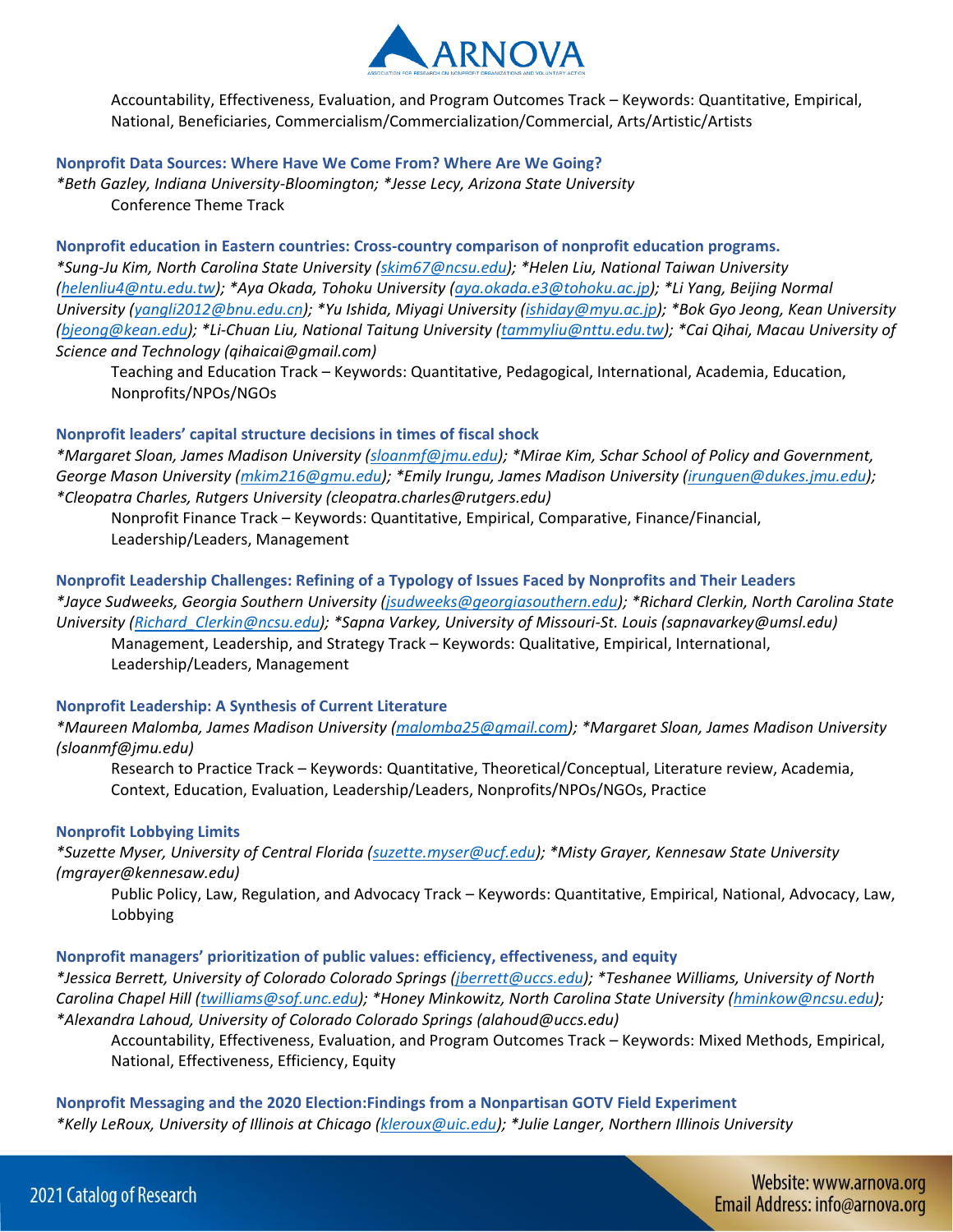

*[\(jlanger@niu.edu\)](mailto:jlanger@niu.edu); \*Samantha Plotner, University of Illinois, Chicago (splotn2@uic.edu)*

Civil Society, Community, and Grassroots Associations Track – Keywords: Quantitative, Community Engaged, Country-specific, Mobilization, Voting, Elections

## **Nonprofit Organizations and Urban Food Insecurity: A Mixed Method Analysis of Food Service Networks**

*\*Karabi Bezboruah University of Texas at Arlington [\(bezborua@uta.edu\)](mailto:bezborua@uta.edu); \*Landon Baldwin, University of Texas at Arlington [\(lcb1472@mavs.uta.edu\)](mailto:lcb1472@mavs.uta.edu); \*Subham Kharel, University of Texas at Arlington (sxk7802@mavs.uta.edu)* Accountability, Effectiveness, Evaluation, and Program Outcomes Track – Keywords: Mixed Methods, Empirical, Case based, Effectiveness, Food Insecurity Assistance/Banks, Service Provision/Delivery

**Nonprofit Representation of Disadvantaged Constituencies: Examining the Strategic Repertoire of Nonprofit Advocacy for Marginalized Populations** 

*\*Heather MacIndoe, University of Massachusetts Boston [\(Heather.MacIndoe@umb.edu\)](mailto:Heather.MacIndoe@umb.edu); \*Maria Pachede Athayde, University of Massachusetts Boston [\(m.pachedeathayde001@umb.edu\)](mailto:m.pachedeathayde001@umb.edu); \*Erynn Beaton, The Ohio State University [\(beaton.13@osu.edu\)](mailto:beaton.13@osu.edu)*

Public Policy, Law, Regulation, and Advocacy Track – Keywords: Quantitative, Empirical, Comparative, Advocacy, Participatory/Participation, Representation

**Nonprofit Sector-Wide Advocacy: How the Nonprofit Sector Stands Up for Itself on Sector-Wide Policy Issues**  *\*Alan Abramson, George Mason University [\(aabramso@gmu.edu\)](mailto:aabramso@gmu.edu); \*Benjamin Soskis, Urban Institute (bsoskis@urban.org)*

Public Policy, Law, Regulation, and Advocacy Track – Keywords: Qualitative, Empirical, National, Advocacy, Policymaking, Sector

#### **Nonprofit Studies and Organizational Theory: Is the Flame Still Alive After So Many Years?**

*\*Joseph Galaskiewicz, University of Arizona [\(galaskie@arizona.edu\)](mailto:galaskie@arizona.edu); \*Yi Zhao, University of Arizona [\(yz579@email.arizona.edu\)](mailto:yz579@email.arizona.edu); \*Jennifer Hyunkyung, LeeUniversity of Arizona (jenniferhlee@email.arizona.edu)* Open Track – Keywords: Mixed Methods, Empirical, Meta-analysis, Knowledge, Sociology, Other: Theory

**Nonprofit Voter Mobilization and Adaptive Capacity During COVID-19: Overcoming Risks to Health and Democracy**  *\*Jodi Benenson, University of Nebraska Omaha [\(jbenenson@unomaha.edu\)](mailto:jbenenson@unomaha.edu); \*Melissa Breazile, Nebraska Civic Engagement Table (melissa@nebraskatable.org)*

Special track on Covid-19 – Keywords: Quantitative, Empirical, National, Capacity/Capacity building, Politics/Political, Voting

# **Nonprofits as Advocates: Mapping Unequal Voices across U.S. Communities**

*\*Viviana Wu, University of Massachusetts Amherst, School of Public Policy [\(bijoux.viviana@gmail.com\)](mailto:bijoux.viviana@gmail.com); \*Lin Nie, The University of Hong Kong, Department of Politics and Public Administration (niel1216@gmail.com)*

Public Policy, Law, Regulation, and Advocacy Track – Keywords: Quantitative, Empirical, National, Advocacy, Communities, Equality

**Not "For Profit" but For Community: Fulfilling Missions Amidst COVID-19 in Southern California**  *\*Laura Deitrick, University of San Diego [\(lauradeitrick@sandiego.edu\)](mailto:lauradeitrick@sandiego.edu); \*Thomas Abruzzo, University of San Diego [\(tabruzzo@sandiego.edu\)](mailto:tabruzzo@sandiego.edu); \*Mehrnoush Jamshidi, University of San Diego (mjamshidi@sandiego.ed)* Special track on Covid-19 – Keywords: Mixed Methods, Applied, Local, Change, Effectiveness,

Resiliency/Resilience

**On the Capital Structure of Nonprofits: Exploring the Determinants of Nonprofits' Use of Debt Instruments**  *\*Qingqing Sun, School of Public Policy, University of Maryland- College Park (qsun123@umd.edu)* Nonprofit Finance Track – Keywords: Quantitative, Empirical, National, Finance/Financial, Form 990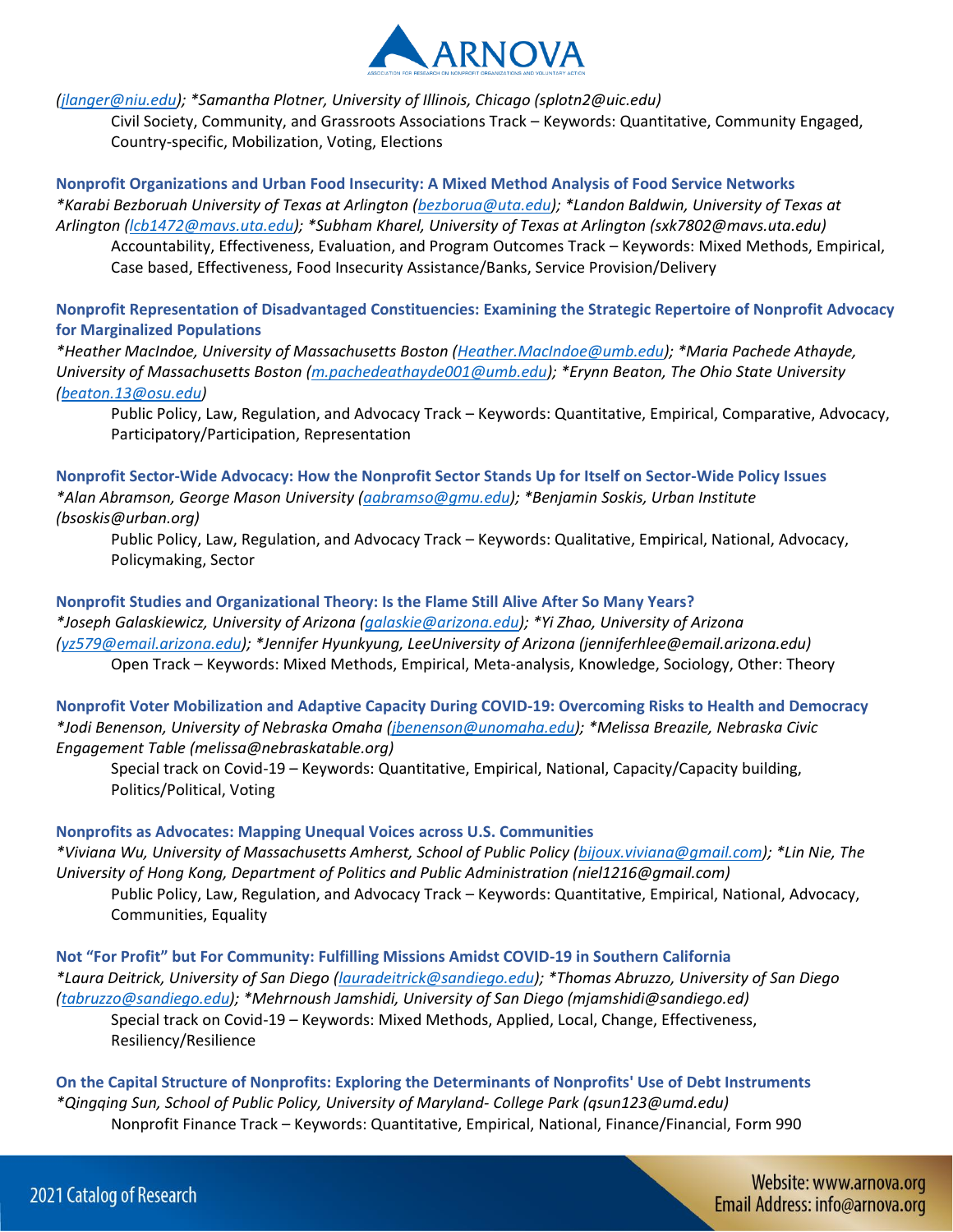

#### **Online voluntary action in the Netherlands, before and after the pandemic**

*\*Arjen De Wit, Vrije Universiteit Amsterdam (a.de.wit@vu.nl)*

Voluntarism and Volunteering Track – Keywords: Quantitative, Empirical, National, Online/Virtual, Volunteers/Voluntarism/Voluntary, Internet

**Organizational Slack and Performance: Are Nonprofit Hospitals Different from Public and For-Profit Hospitals?**  *\*Shuyang Peng, University of New Mexico [\(speng@unm.edu\)](mailto:speng@unm.edu); \*Young Joo Park, School of Public Administration, University of New Mexico (park@unm.edu)*

Nonprofit Finance Track – Keywords: Quantitative, Empirical, National, Performance, Sector, Resources

#### **Overfishing Donors: Institutional Responses to Donor Fatigue**

*\*Brent Never, University of Missouri-Kansas City [\(neverb@umkc.edu\)](mailto:neverb@umkc.edu); \*Brenda Bushouse, University of Massachusetts-Amherst [\(bushouse@polsci.umass.edu\)](mailto:bushouse@polsci.umass.edu); \*Robert Christensen, Brigham Young University (rkc@byu.edu)*

Philanthropy, Fundraising, and Giving Track – Keywords: Qualitative, Theoretical/Conceptual, National, Philanthropy/Philanthropic/Philanthropists

**Past the business case: Reorienting corporate philanthropy research towards outcomes and impact**  *\*Arthur Gautier, ESSEC Business School [\(gautierart@essec.edu\)](mailto:gautierart@essec.edu); \*Marian Eabrasu, EM Normandie Business School* 

*(eabrasu@yahoo.com)*

Philanthropy, Fundraising, and Giving Track – Keywords: Qualitative, Theoretical/Conceptual, Literature review, Corporate/Corporations, Impact, Philanthropy/Philanthropic/Philanthropists

**Peer-regulation as Mediating Factor in Strengthening INGOs' Mission-Orientation** 

*\*Georg von SchnurbeinUniversität Basel [\(georg.vonschnurbein@unibas.ch\)](mailto:georg.vonschnurbein@unibas.ch); \*Alice Hengevoss, Universität Basel (alice.hengevoss@unibas.ch)*

Accountability, Effectiveness, Evaluation, and Program Outcomes Track – Keywords: Quantitative, Empirical, International, Accountability, Governance, INGO/Transnational NGO

**Peer-to-Peer Giving: A Large Empirical Study on Fundraisers' Inspiration and the Champion Effect on Donations**  *\*Laura Hesse, Research assistant/PHD candidate [\(laura.hesse@uni-hamburg.de\)](mailto:laura.hesse@uni-hamburg.de); \*Silke Boenigk, Professor for Nonprofit Management (silke.boenigk@uni-hamburg.de)*

Philanthropy, Fundraising, and Giving Track – Keywords: Quantitative, Empirical, International, Charitable Giving, Donations, Social Networks

**Penalty or Reward? The Role of Competing Institutional Logics in Audience Evaluation of Social Enterprises**  *\*Chen Ji, Lilly Family School of Philanthropy, IUPUI (cheji@iu.edu)*

Innovation and Entrepreneurship Track – Keywords: Quantitative, Empirical, International, Funding, Hybridity, Nonprofits/NPOs/NGOs, Other Social enterprise

**Perceptions of Efficiency: Perspectives of Nonprofit Managers on Efficiency and Its Application to Their Organizations**  *\*Jayce Sudweeks, Georgia Southern University [\(jsudweeks@georgiasouthern.edu\)](mailto:jsudweeks@georgiasouthern.edu); \*Jessica Berrett, University of Colorado Colorado Springs (jberrett@uccs.edu)*

Accountability, Effectiveness, Evaluation, and Program Outcomes Track – Keywords: Mixed Methods, Empirical, National, Effectiveness, Efficiency, Nonprofits/NPOs/NGOs

# **Personality and Fundraising: Who Gives For What Reasons?**

*\*Patrick Dwyer, Indiana University Lilly Family School of Philanthropy [\(pcdwyer@iupui.edu\)](mailto:pcdwyer@iupui.edu); \*Catherine Luce, Indiana University Lilly Family School of Philanthropy (cluce@iu.edu)*

Philanthropy, Fundraising, and Giving Track – Keywords: Quantitative, Empirical, National, Charitable Giving, Donors/Funders, Fundraising/Fundraiser, Motivations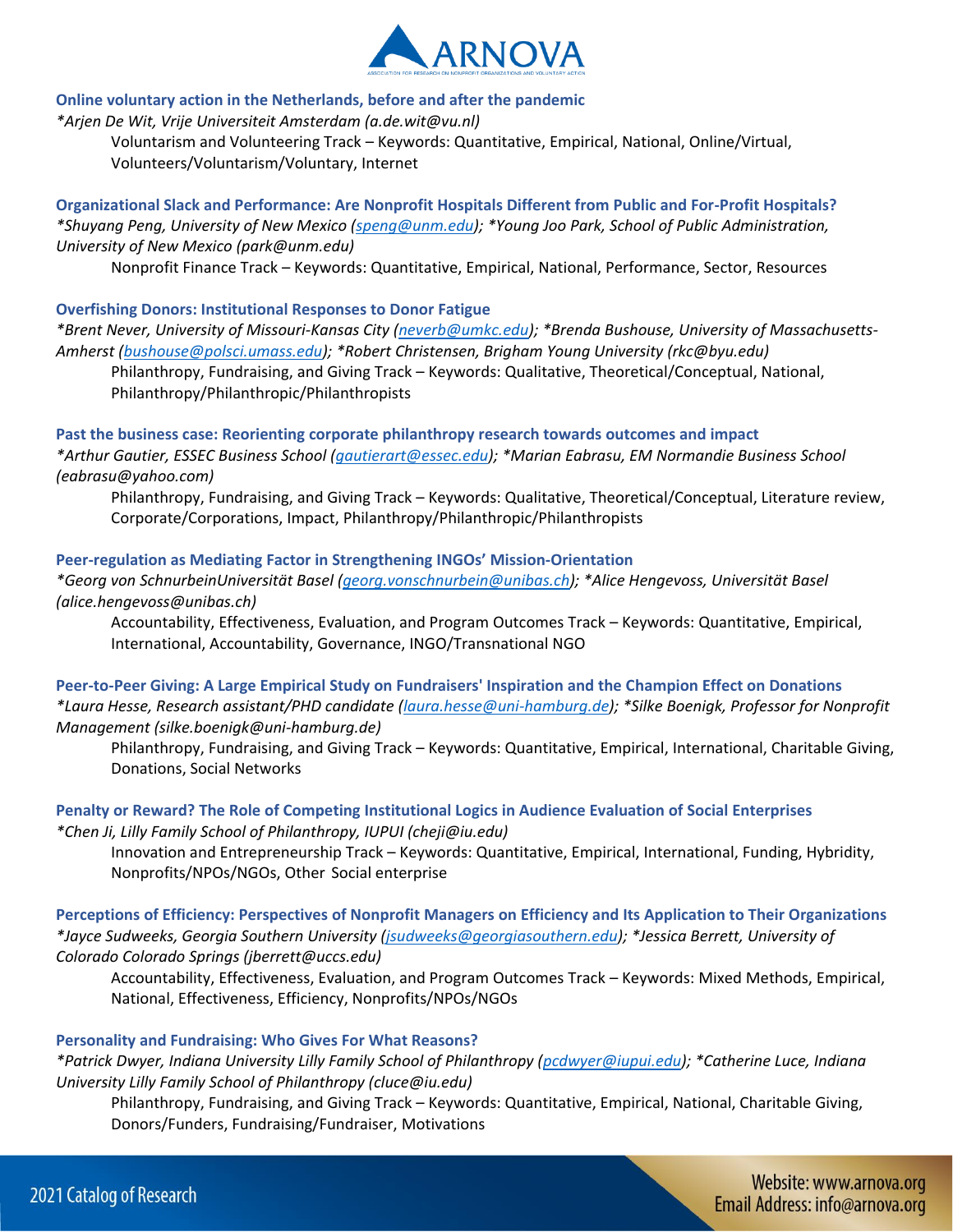

#### **Philanthropic Advice Networks and Gender in Collective Giving**

*\*Julia Carboni, Syracuse University (jlcarbon@maxwell.syr.edu)*

Philanthropy, Fundraising, and Giving Track – Keywords: Quantitative, Empirical, Comparative, Collective Action, Gender, Networks, Philanthropy/Philanthropic/Philanthropists, Women

## **Philanthropic Behavior in Times of Covid-19**

*\*Julia Litofcenko, WU Vienna University of Economics and Business [\(julia.litofcenko@wu.ac.at\)](mailto:julia.litofcenko@wu.ac.at); \*Astrid Pennerstorfer, WU Vienna University of Economics and Business, Institute for Social Policy [\(astrid.pennerstorfer@wu.ac.at\)](mailto:astrid.pennerstorfer@wu.ac.at); \*Berta Terzieva, WU Vienna University of Economics and Business, Institute for Nonprofit Management [\(berta.terzieva@wu.ac.at\)](mailto:berta.terzieva@wu.ac.at); \*Michael Meyer, WU Vienna University of Economics and Business, Institute for Nonprofit Management [\(michael.meyer@wu.ac.at\)](mailto:michael.meyer@wu.ac.at); \*Michaela Neumayr, WU Vienna University of Economics and Business, Institute for Nonprofit Management (michaela.neumayr@wu.ac.at)*

Special track on Covid-19 – Keywords: Quantitative, Empirical, Country-specific, Philanthropy/Philanthropic/Philanthropists, Volunteers/Voluntarism/Voluntary, Donations

#### **Philanthropic Windfalls: How Foundations Respond When the Cash Flows in**

*\*Rachel Wimpee, Rockefeller Archive Center (rwimpee@rockarch.org)* History, Religion, and Arts Track – Keywords: Qualitative, Pedagogical, Comparative, Assets, Decision-making, Donations, Donors/Funders, Endowment, Fiduciary, Finance/Financial, Fiscal, History/Historical, Institutional/Institutionalism/Institutionalization, Operational/Operations, Philanthropy/Philanthropic/Philanthropists, Revenues, Strategies, Structure, Sustainability, Wealth

#### **Philanthropy as Whiteness**

*\*Erynn Beaton, The Ohio State University [\(beaton.13@osu.edu\)](mailto:beaton.13@osu.edu); \*Nicole Rodriguez Leach, The Ohio State University [\(leach.318@buckeyemail.osu.edu\)](mailto:leach.318@buckeyemail.osu.edu); \*Charity Scott, The Ohio State University (scott.2298@buckeyemail.osu.edu)* Open Tracks – Keywords: Other: Conceptual, Theoretical/Conceptual, Country-specific, Accountability, Antiracism, Critical, Democracy/Democratic/Democratization, Donors/Funders, Justice, Nonprofits/NPOs/NGOs, Philanthropy/Philanthropic/Philanthropists, Policymaking, Power, Practice, Race/Ethnicity, Whiteness

#### **Pivoting Services: Disruptions in Nonprofit Organizations Caused by COVID-19**

*\*Kara Newby, Auburn University [\(KEL0031@auburn.edu\)](mailto:KEL0031@auburn.edu); \*Brittany Branyon, Auburn University (branyba@auburn.edu)* Special track on Covid-19 – Keywords: Qualitative, Empirical, Local, Accountability, Community-based/Engaged, Nonprofits/NPOs/NGOs, Rural/Urban, Strategies, Volunteers/Voluntarism/Voluntary

**Plantation as Commons: How the (missing) plantation narratives manifest in the nonprofit sector** 

*\*Jamie Levine Daniel, IUPUI [\(jlevined@iupui.edu\)](mailto:jlevined@iupui.edu); \*Shonda Nicole Gladden, IUPUI (sngladde@iu.edu)* History, Religion, and Arts Track – Keywords: Qualitative, Theoretical/Conceptual, National, Race/Ethnicity, Reflexivity, Equity

**Procuring Nonprofit Start-Up Funding: Examining the Role of Founder Experience, Team Size, and Inventiveness**  *\*Chen Ji, Lilly Family School of Philanthropy, IUPUI [\(cheji@iu.edu\)](mailto:cheji@iu.edu); \*Fredrik Andersson, Indiana University (fanders@iu.edu)*

Innovation and Entrepreneurship Track – Keywords: Quantitative, Empirical, International, Academia, Funding, Innovation, Nonprofits/NPOs/NGOs

# **Protecting identity through Twitter- Racialized minority-led nonprofits use of social media**

*\*Shariq Siddiqui, University Lilly Family School of Philanthropy [\(ssiddiqu@iu.edu\)](mailto:ssiddiqu@iu.edu); \*Rafeel Wasif Indiana University-Purdue University [\(rwasif@iu.edu\)](mailto:rwasif@iu.edu); \*Zeeshan Noor, Lilly Family School of Philanthropy (zeeshan.noor@utdallas.edu)* Open Track – Keywords: Mixed Methods, Empirical, National, Faith-based, Social Media, Legitimacy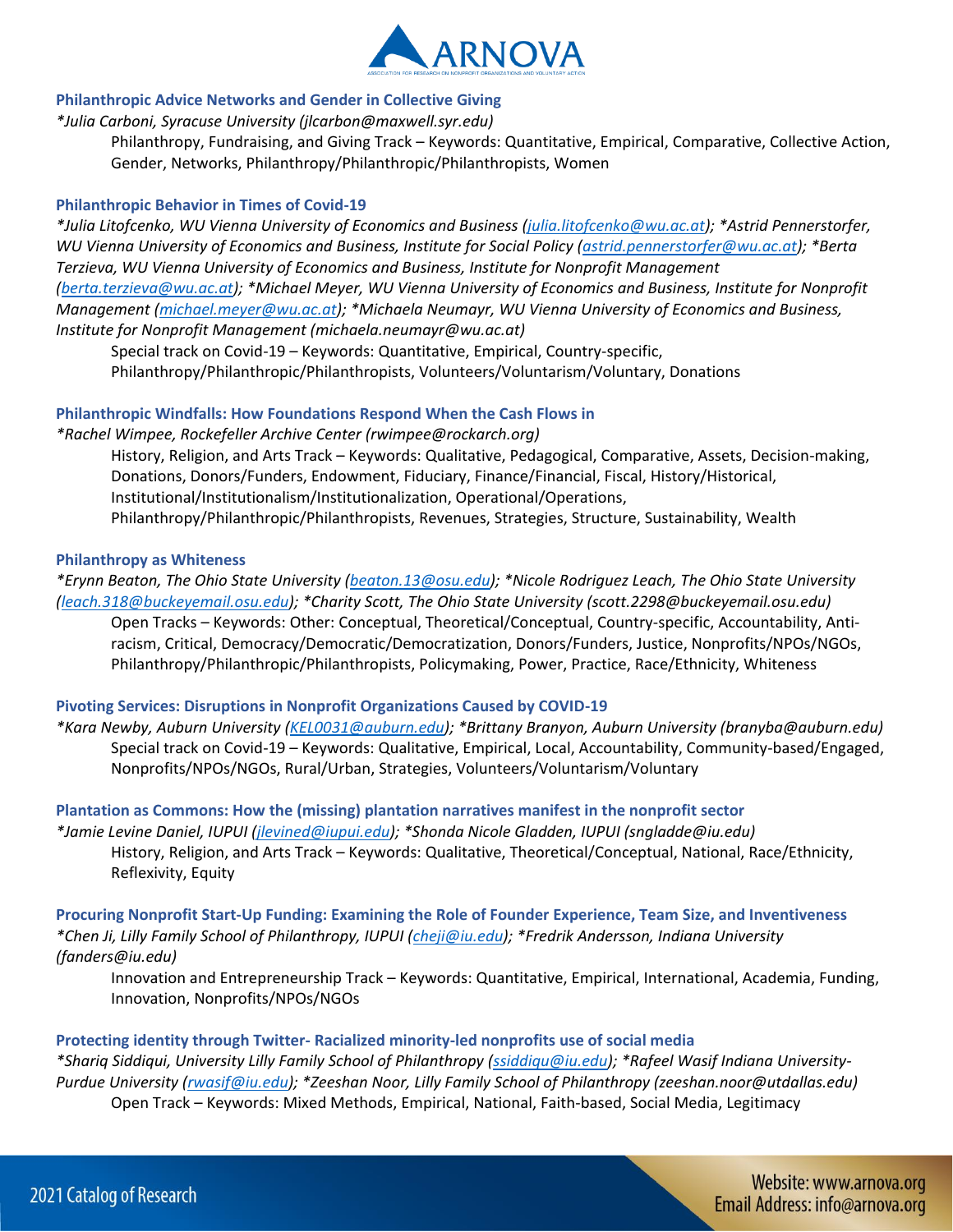

**Public Perceptions of Nonprofit Executive Directors: Does Leadership Identity Affect the Perception of the Executive**  *\*Julia Ayala Harris, The University of Oklahoma [\(juliaharris@ou.edu\)](mailto:juliaharris@ou.edu); \*Alisa Fryar, The University of Oklahoma [\(ahicklin@ou.edu\)](mailto:ahicklin@ou.edu); \*Aarika Forney, The University of Oklahoma [\(aarika.forney@ou.edu\)](mailto:aarika.forney@ou.edu); \*Clinton McNair, The University of Oklahoma [\(clinton.mcnair2@ou.edu\)](mailto:clinton.mcnair2@ou.edu)*

Management, Leadership, and Strategy Track – Keywords: Experiments, Empirical, National, Executive Director/CEO, Race/Ethnicity, Gender

#### **Public Trust and Voluntary Associational Involvement in South Korea**

*\*Hyunrang Han, Arizona State University [\(Hyunrang.Han@asu.edu\)](mailto:Hyunrang.Han@asu.edu); \*Won No, Shanghai University of Finance and Economics (Won.No@outlook.com)*

Civil Society, Community, and Grassroots Associations Track – Keywords: Quantitative, Empirical, Countryspecific, Associations, Trust, Volunteers/Voluntarism/Voluntary

# **Racialized Minorities, Discrimination and Support for Civil Rights: Assessing Support of Civil Rights Amongst Muslim-Americans and Jewish-Americans in the US**

*\*Shariq Siddiqui, University Lilly Family School of Philanthropy [\(ssiddiqu@iu.edu\)](mailto:ssiddiqu@iu.edu); \*Afshan Paarlberg, IU Lilly Family School of Philanthropy [\(azraza@iu.edu\)](mailto:azraza@iu.edu); \*Rafeel Wasif, Indiana University-Purdue University [\(rwasif@iu.edu\)](mailto:rwasif@iu.edu)*

Philanthropy, Fundraising, and Giving Track – Keywords: Quantitative, Empirical, Comparative, Advocacy, Charitable Giving, Faith-based

**Realigning the North-South Dyad: A Strength-Based Approach to Power Balancing in a Tanzania NGO Network** *\*Sandy Zook, University of Colorado Denver [\(sandy.zook@ucdenver.edu\)](mailto:sandy.zook@ucdenver.edu); \*Samantha Temple, University of Colorado Denver (samantha.temple@ucdenver.edu)*

Collaboration: In, Between, and Among Sectors Track – Keywords: Mixed Methods, Theoretical/Conceptual, International, Community-based/Engaged, Power, North-South

**Reflexivity in Community-Based Nonprofit Research: A reflection on the role of self in a participatory approach**  *\*Carol Brunt, University of Wisconsin-Whitewater [\(bruntc@uww.edu\)](mailto:bruntc@uww.edu); \*Kunle Akingbola, Lakehead University (oakingbo@lakeheadu.ca)*

Data and Methodology Track – Keywords: Qualitative, Methodological, International, Communitybased/Engaged, Reflexivity, Participatory/Participation

# **Religious Charitable Giving in Pakistan, Trust in Government and Resource Allocation**

*\*Rizwan Shaikh, Department of Global Public Administration, Yonsei University-Mirae Campus South Korea [\(rizwan.shaikh07@gmail.com\)](mailto:rizwan.shaikh07@gmail.com); \*Yousueng Han, Department of Global Public Administration, Yonsei University-Mirae Campus South Korea (youshan@yonsei.ac.kr)*

Philanthropy, Fundraising, and Giving Track – Keywords: Qualitative, Theoretical/Conceptual, Case based, Charitable Giving, Crowd-funding, Donations

# **Representative Democracy, Government Intervention, and Inter-Organizational Learning: The Case of Community Development in Korea**

*\*Byung Min, Valdosta State University [\(bhmin618@gmail.com\)](mailto:bhmin618@gmail.com); \*Seongho An, University of Central Florida [\(Seongho.An@ucf.edu\)](mailto:Seongho.An@ucf.edu); \*Namhoon Ki, University of Miami (namhoonki@gmail.com)*

Civil Society, Community, and Grassroots Associations Track – Keywords: Qualitative, Theoretical/Conceptual, Case based, Community-based/Engaged, Learning, Representation

#### **Response to a Crisis: A Network Analysis of Nonprofit Professional Health and Wellbeing**

*\*Thad Austin, Duke University (taustin@div.duke.edu)*

History, Religion, and Arts Track – Keywords: Mixed Methods, Empirical, National, Burnout, Care, Donors/Funders, Employment, Faith-based, Form 990, Religion/Religious, Religious groups/Organizations/Institutions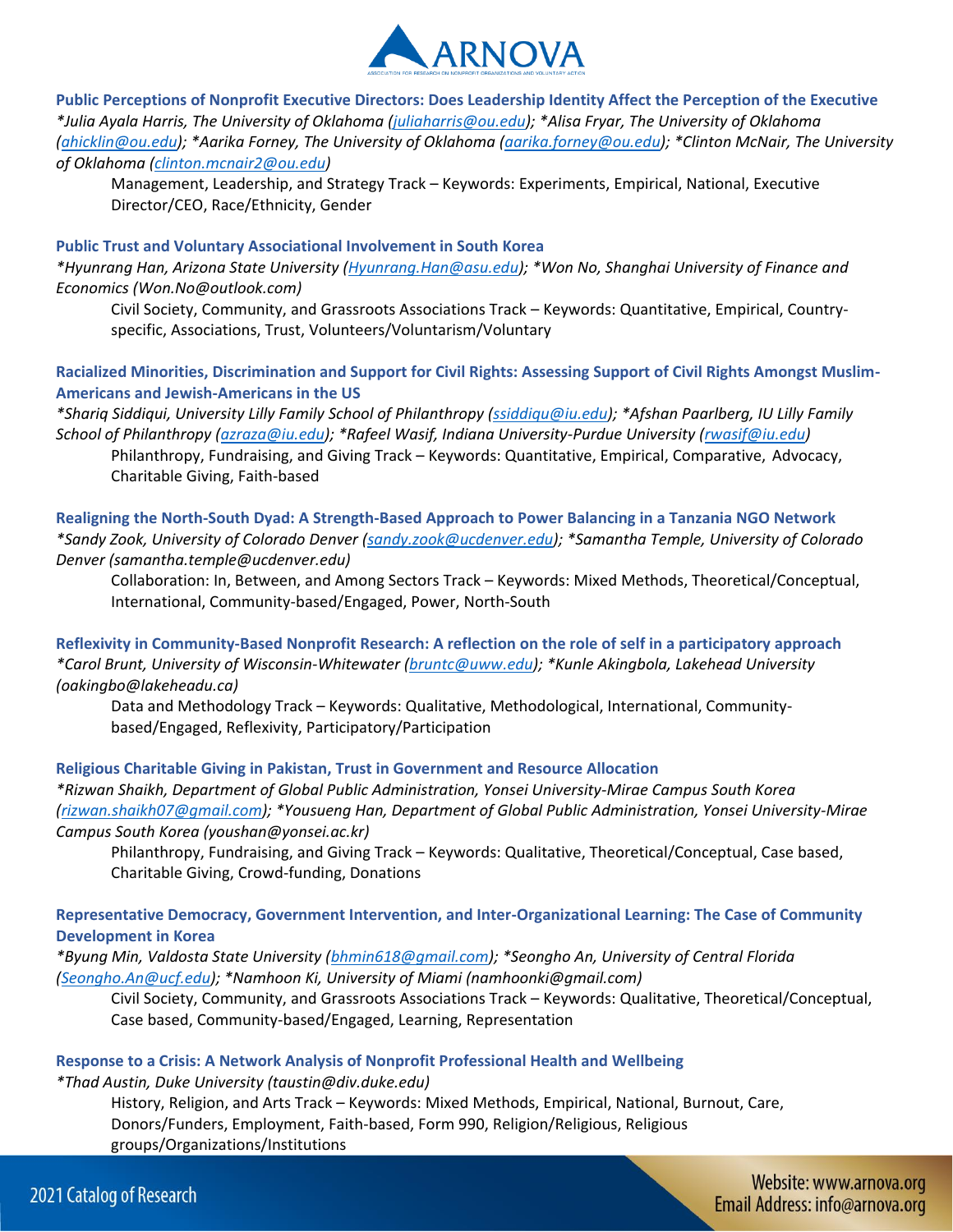

**Restoring Public Trust in Charitable Organizations: An experimental test of the effect of different levels of organizational crises on public trust in nonprofits** 

*\*Minjung Kim, American University [\(alswjd8810@gmail.com\)](mailto:alswjd8810@gmail.com); \*Lewis Faulk, American University [\(faulk@american.edu\)](mailto:faulk@american.edu); \*Jurgen Willems, Vienna University of Economics and Business (Jurgen.Willems@wu.ac.at)*

Philanthropy, Fundraising, and Giving Track – Keywords: Experiments, Empirical, National, Crises/Disasters, Philanthropy/Philanthropic/Philanthropists, Trust

**Retaining a Taxing Service: Creating a Typology of VITA Volunteers to Determine Best Retention Strategies** *\*Del Bharath, Savannah State University (bharathd@savannahstate.edu)*

Voluntarism and Volunteering Track – Keywords: Qualitative, Other: Ethnographic, National, Typology, Volunteers/Voluntarism/Voluntary, Community-based/Engaged

**Revenues of nonprofit organizations in the Netherlands: A dynamic approach** 

*\*Arjen De Wit, Vrije Universiteit Amsterdam [\(a.de.wit@vu.nl\)](mailto:a.de.wit@vu.nl); \*Pamala Wiepking, Lilly Family School of Philanthropy, Vrije Universiteit Amsterdam [\(p.wiepking@vu.nl\)](mailto:p.wiepking@vu.nl); \*Michiel Klaver, Vrije Universiteit Amsterdam (m5.klaver@student.vu.nl)*

Nonprofit Finance Track – Keywords: Quantitative, Empirical, National, Donors/Funders, Funding, Grants/Grantmaking, Revenues

#### **Re-visiting Societal Roles of Nonprofit Organizations: Theory and Measurement**

*\*Michael Meyer, WU Vienna University of Economics and Business, Institute for Nonprofit Management [\(michael.meyer@wu.ac.at\)](mailto:michael.meyer@wu.ac.at); \*Christian Burkart, WU Vienna University of Economics and Business, Institute for Nonprofit Management [\(christian.burkart@wu.ac.at\)](mailto:christian.burkart@wu.ac.at); \*Berta Terzieva, WU Vienna University of Economics and Business, Institute for Nonprofit Management [\(berta.terzieva@wu.ac.at\)](mailto:berta.terzieva@wu.ac.at); \*Florentine Maier, WU Vienna University of Economics and Business, Institute for Nonprofit Management (florentine.maier@wu.ac.at)*

Data and Methodology Track – Keywords: Quantitative, Conceptual, National, Advocacy, Service Provision/Delivery, Social Capital

**Righting Past Wrongs Through Restorative Justice: Nonprofit Organizations Pursuit for Innovative Social Change**  *\*Kara Lawrence, North Carolina State University [\(KLLawre3@NCSU.edu\)](mailto:KLLawre3@NCSU.edu); \*Kerie Moore, Arrowleaf [\(kerie.moore@myarrowleaf.org\)](mailto:kerie.moore@myarrowleaf.org); \*Paige Moore, North Carolina State University (plmoore2@ncsu.edu)*

Civil Society, Community, and Grassroots Associations Track – Keywords: Qualitative, Community Engaged, Local, Equity, Social Justice, Implementation

**Same Cause, Different Strategies: Targeted Social Media Use by Public and Nonprofit Organizations in a Comparative Context** 

*\*Zeeshan Noor, Indiana University Lilly Family School of Philanthropy (noor.zeeshan2021@gmail.com)* Open Track – Keywords: Other: Content analysis, Applied, Comparative, Academia, Action, Activism, Administration, Advocacy, Benefits, Industry, Local Governments, Marketing/Marketisation, Media, Nonprofits/NPOs/NGOs, Outcomes, Policymaking, Processes, social media, Third Sector, Transparency, Trust, Typology, Work/Workplace, Productivity

**Shifting technology trends during COVID-19 and implications for equitable and democratic technology use among NPOs** 

*\*Lauren Azevedo, Penn State Harrisburg [\(lla41@psu.edu\)](mailto:lla41@psu.edu); \*Pamela Medina, California State University San Bernardino (pamela.medina@csube.edu)*

Special track on Covid-19 – Keywords: Quantitative, Empirical, National, Communities, Technology, Crises/Disasters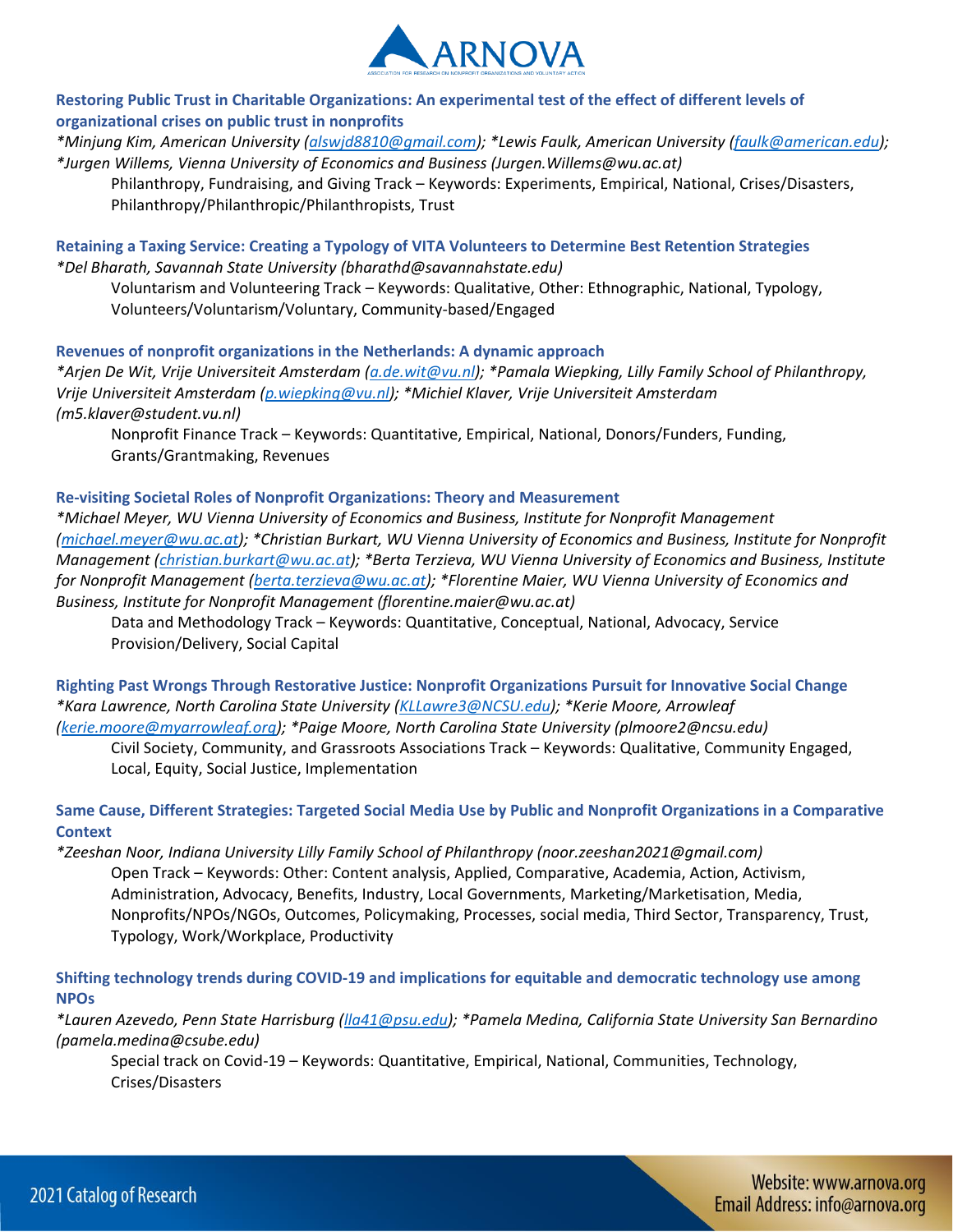

**Showing Compassion on Social Media – An Innovative Strategy to Reduce Suffering during Crisis**  *\*Wanzhu Shi, Texas A&M International University [\(wanzhu.shi@tamiu.edu\)](mailto:wanzhu.shi@tamiu.edu); \*Arthur Soto-Vasquez, Texas A&M International University [\(arthur.soto-vasquez@tamiu.edu\)](mailto:arthur.soto-vasquez@tamiu.edu); \*Ariadne Gonzalez, Texas A&M International University [\(AriadneA.Gonzalez@tamiu.edu\)](mailto:AriadneA.Gonzalez@tamiu.edu); \*Luo Fei, Texas A&M International University (fei.luo@tamiu.edu)*

Collaboration: In, Between, and Among Sectors Track – Keywords: Mixed Methods, Community Engaged, Local, Crises/Disasters, Social Media, Communication

#### **Sleuthing Digital Space for Organizational Traces**

*\*Tania L. Hernandez Ortiz, Arizona State University [\(therna23@asu.edu\)](mailto:therna23@asu.edu); \*Mark Hager, Arizona State University, School of Community Resources and Development (Mark.Hager@asu.edu)*

Data and Methodology Track – Keywords: Qualitative, Methodological, Other: Digital Sleuthing Code of Ethics/Conduct, Survival, Form 990

**Small Business Innovation: Institution and Cooperation Facilitating Changes in the R&D Structure of Universities**  *\*Jaeyeong Nam, Florida State University (jnam@fsu.edu)*

Innovation and Entrepreneurship Track – Keywords: Quantitative, Empirical, National, Collaboration, Partnerships, & Mergers, Higher Education, Innovation

**Social entrepreneurship in support of BIPOC businesses: Co-creating solutions to a seemingly intractable social problem** 

*\*John Bryson, University of Minnesota [\(jmbryson@umn.edu\)](mailto:jmbryson@umn.edu); \*Danbi Seo, California State University Bakersfield [\(dseo2@csub.edu\)](mailto:dseo2@csub.edu); \*Barbara Crosby, University of Minnesota (bcrosby@umn.edu)*

Innovation and Entrepreneurship Track – Keywords: Qualitative, Empirical, Case based, Collaboration, Partnerships, & Mergers, Collaborative Governance, Entrepreneurship/Entrepreneurial, Longitudinal Study, Minority, Nonprofits/NPOs/NGOs, Strategies, Structure

#### **Social Justice, Wealth, and the Fragile Middle Class: Making a Case for Social-Purpose Lending**

*\*Eleanor Brown, Pomona College (ebrown@pomona.edu)*

Philanthropy, Fundraising, and Giving Track – Keywords: Other: Analytical, Theoretical/Conceptual, Countryspecific, Anti-racism, Donors/Funders, Social Justice

**Social Norms Offer Explanation for Inconsistent Effects of Incentiveson Prosocial Behavior** 

*\*Caroline Graf, Vrije Universiteit Amsterdam [\(c.graf@vu.nl\)](mailto:c.graf@vu.nl); \*Bianca Suanet, Vrije Universiteit Amsterdam [\(b.a.suanet@vu.nl\)](mailto:b.a.suanet@vu.nl); \*Eva-Maria Merz, Vrije Universiteit Amsterdam, Sanquin Research [\(e.m.merz@vu.nl\)](mailto:e.m.merz@vu.nl); \*Pamala Wiepking, Lilly Family School of Philanthropy, Vrije Universiteit Amsterdam (p.wiepking@vu.nl)*

Philanthropy, Fundraising, and Giving Track – Keywords: Quantitative, Empirical, Comparative, Donations, Incentives, Social Norms

#### **Social service NPOs and their responses to the COVID-19 pandemic**

*\*Noga Pitowsky-Nave, Sapir Academic College (nogapitowsky@gmail.com)*

Special track on Covid-19 – Keywords: Qualitative, Empirical, Local, Nonprofits/NPOs/NGOs, Social Services, Social Work

# **Staying Connected while staying Distant: Time series analysis of human service nonprofits' social media engagement in the wake of Covid-19**

*\*Thanh Hoang, Public and Nonprofit Management Program, the University of Texas at Dallas (thanhhoang1102@gmail.com)*

Civil Society, Community, and Grassroots Associations Track – Keywords: Quantitative, Applied, Local, Change, Communication, Social Media, Communities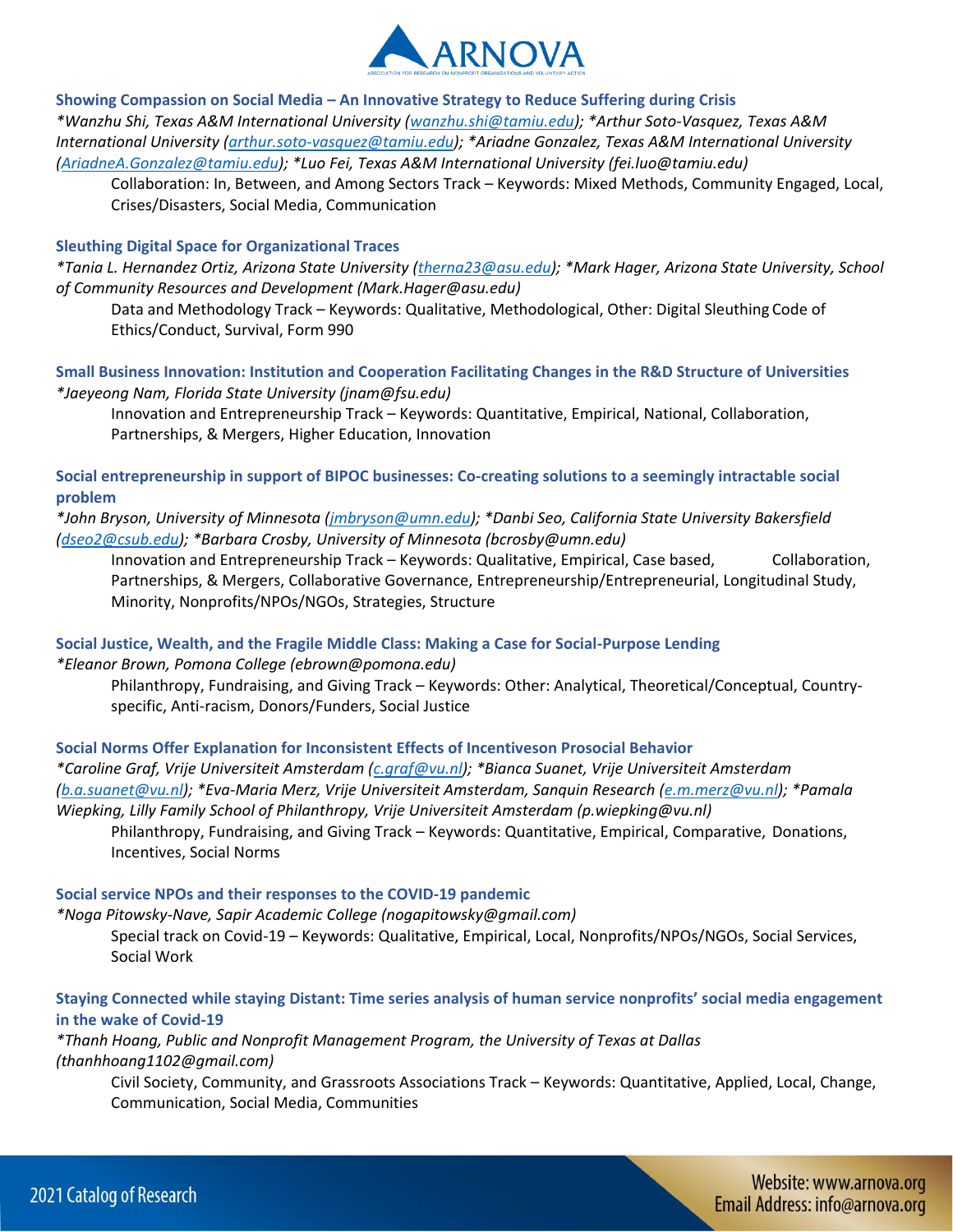

#### **Strategic Management of Social Responsibilities: A Mixed Method Study of US Universities**

*\*Sheela Pandey, Pennsylvania State University Harrisburg [\(spandeywrk@gmail.com\)](mailto:spandeywrk@gmail.com); \*Bert George, Ghent University [\(Bert.George@ugent.be\)](mailto:Bert.George@ugent.be); \*Michael Worth, George Washington University [\(mjworth@gwu.edu\)](mailto:mjworth@gwu.edu); \*Sanjay Pandey, George Washington University (skpandey@gwu.edu)*

Management, Leadership, and Strategy Track – Keywords: Mixed Methods, Empirical, Country-specific, Academia, Fundraising/Fundraiser, Planning, Strategies, Sustainability

#### **Study of Network Governance in Homeless Service Networks**

*\*Jihoon Jeong, Department of Public Administration, University of North Texas [\(Jihoon.Jeong@unt.edu\)](mailto:Jihoon.Jeong@unt.edu); \*Jesus N Valero, Department of Political Science, University of Utah [\(jesus.valero@utah.edu\)](mailto:jesus.valero@utah.edu); \*Hee Soun Jang, Department of Public Administration, University of North Texas (HeeSoun.Jang@unt.edu)*

Collaboration: In, Between, and Among Sectors Track – Keywords: Quantitative, Empirical, National, Collaboration, Partnerships, & Mergers, Collaborative Governance, Collective Action, Networks

#### **Sudden Shift in Theory: How Funder Reponses to Covid-19 Might Shift Funding Practices**

*\*Mary Kay Gugerty, University of Washington, Evans School of Public Policy & Governance [\(gugerty@uw.edu\)](mailto:gugerty@uw.edu); \*Francisco Santamarina, University of Washington (fjsantam@uw.edu)*

Accountability, Effectiveness, Evaluation, and Program Outcomes Track – Keywords: Qualitative, Conceptual, National, Grants/Grantmaking, Philanthropy/Philanthropic/Philanthropists, Logic Models

#### **Sustainable giving from crowds: people, place, and context**

*\*Helen Liu, National Taiwan University (helenliu4@gmail.com)*

Philanthropy, Fundraising, and Giving Track – Keywords: Quantitative, Theoretical/Conceptual, Comparative, Academia, Crowd-funding, Giving, Philanthropy/Philanthropic/Philanthropists

## **Sustainable Livelihood Through Female Skill Development For Rural Females**

*\*Rizwan Shaikh, Department of Global Public Administration, Yonsei University-Mirae Campus South Korea (rizwan.shaikh07@gmail.com)*

Civil Society, Community, and Grassroots Associations Track – Keywords: Qualitative, Methodological, Countryspecific, Entrepreneurship/Entrepreneurial, Grassroots, Sustainability

# **Tainted Money and Tainted Donors: A Typology of Arguments and a Research Agenda**

*\*Michael Moody, Grand Valley State University (moodym@gvsu.edu)*

Philanthropy, Fundraising, and Giving Track – Keywords: Qualitative, Theoretical/Conceptual, Case based, Donors/Funders, Ethics, Typology

# **Talking about nonprofit collaboration: Empirical evidence from local homeless nonprofit service networks in New York State**

*\*Sungeun Kim, Oakland University [\(skim4@oakland.edu\)](mailto:skim4@oakland.edu); \*Jeongyoon Lee, University of Kentucky (Jeongyoon.Lee@uky.edu)*

Collaboration: In, Between, and Among Sectors Track – Keywords: Quantitative, Empirical, Local, Communication, Nonprofits/NPOs/NGOs, Social Networks, Collaboration, Partnerships, & Mergers

#### **Teaching Collective Impact Initiatives: A Case Study of 15th Night**

*\*Dyana Mason, University of Oregon (dmason@uoregon.edu)*

Teaching and Education Track – Keywords: Qualitative, Applied, Case based, Collaboration, Partnerships, & Mergers, Collaborative Governance, Collective Action, Community-based/Engaged

#### **The 2007 Redesign of the Form 990: Insights into Process, Priorities, and Interest Groups**

*\*Thad Calabrese, New York University [\(thad.calabrese@nyu.edu\)](mailto:thad.calabrese@nyu.edu); \*Juniper Katz, University of Massachusetts Amherst*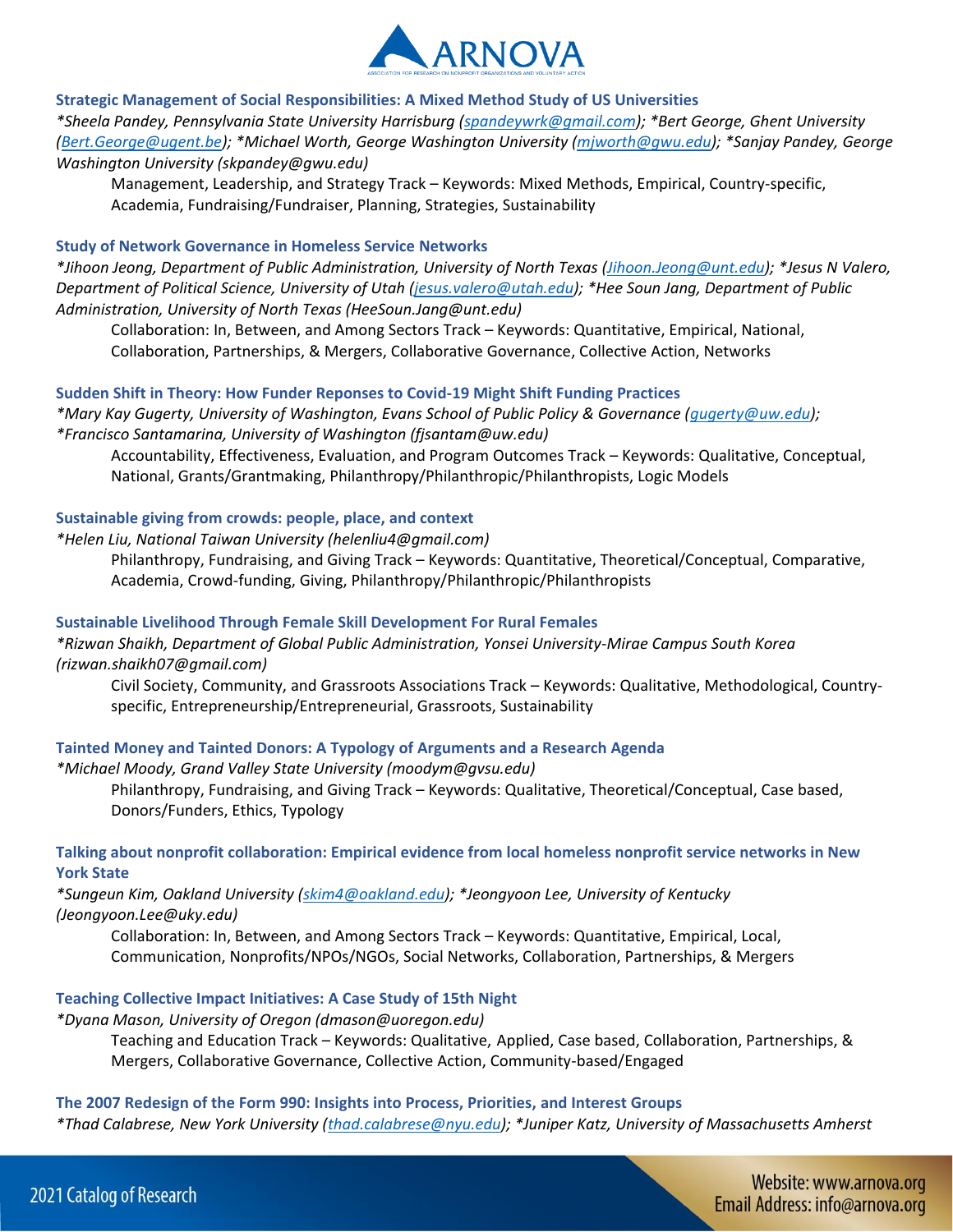

*[\(juniperkatz@umass.edu\)](mailto:juniperkatz@umass.edu); \*Todd Ely, University of Colorado Denver (todd.ely@ucdenver.edu)*

Public Policy, Law, Regulation, and Advocacy Track – Keywords: Mixed Methods, Empirical, National, Agenda/Agenda setting, Form 990, Coding

# **The Apache Way: Decentralized Volunteer Stewardship**

*\*Brenda Bushouse, University of Massachusetts Amherst [\(bushouse@umass.edu\)](mailto:bushouse@umass.edu); \*Curtis Atkisson, University of Massachusetts [\(catkisson@umass.edu\)](mailto:catkisson@umass.edu); \*Charlie Schweik, University of Massachusetts (cschweik@pubpol.umass.edu)* Voluntarism and Volunteering Track – Keywords: Mixed Methods, Empirical, Case based, Online/Virtual, Stewardship, Volunteers/Voluntarism/Voluntary

**The Art of the Super FIPS: Geographic modeling of regional arts capacity using adjacent-county measures**  *\*Roland Kushner, Muhlenberg College [\(rolandkushner@muhlenberg.edu\)](mailto:rolandkushner@muhlenberg.edu); \*Gregory Collins, Muhlenberg College (gregcollins@muhlenberg.edu)*

History, Religion, and Arts Track – Keywords: Quantitative, Empirical, Local, Arts/Artistic/Artists, Geography, Indicators

**The Connections that Lead: Understanding the meaning of Social Networks and their Role in Fundraising**  *\*Matthew Ma, St Louis University (iordyem.ma@slu.edu)*

Philanthropy, Fundraising, and Giving Track – Keywords: Qualitative, Community Engaged, International, Fundraising/Fundraiser, Networks, Social Networks, Trust

# **The consequences of (involuntary) third-party volunteering**

*\*Stephanie Koolen-Maas, Rotterdam School of Management, Erasmus Universiteit [\(s.a.maas@rsm.nl\)](mailto:s.a.maas@rsm.nl); \*Lucas Meijs, Erasmus University, Rotterdam, The Netherlands (lmeys@rsm.nl)*

Voluntarism and Volunteering Track – Keywords: Qualitative, Theoretical/Conceptual, Literature review, Research, Volunteers/Voluntarism/Voluntary, Cross-Sector

# **The Contribution of Nonprofit Expenditures to Promoting Equity in Property Wealth: Evidence from 41 Large Texas Cities**

*\*Valencia Prentice, University of North Texas (valenciaprentice@my.unt.edu)*

Collaboration: In, Between, and Among Sectors Track – Keywords: Quantitative, Empirical, Local, Economics, Equality, Equity, Third Sector

**The effect of social media capital on individual donations: A cross-sectional analysis** 

*\*Richa Adhikari, Georgia State University (radhikari1@student.gsu.edu)* Philanthropy, Fundraising, and Giving Track – Keywords: Quantitative, Empirical, National, Academia, Fundraising/Fundraiser, Arts/Artistic/Artists

# **The Effectiveness of Solicitations for Donations: Individual and Regional Determinants**

*\*Joris Schröder, Vrije Universiteit Amsterdam [\(j.m.schroeder@vu.nl\)](mailto:j.m.schroeder@vu.nl); \*Bianca Suanet, Vrije Universiteit Amsterdam [\(b.a.suanet@vu.nl\)](mailto:b.a.suanet@vu.nl); \*Eva-Maria Merz, Vrije Universiteit Amsterdam, Sanquin Research [\(e.m.merz@vu.nl\)](mailto:e.m.merz@vu.nl); \*Pamala Wiepking, Lilly Family School of Philanthropy, Vrije Universiteit Amsterdam (p.wiepking@vu.nl)*

Voluntarism and Volunteering Track – Keywords: Quantitative, Empirical, Local, Geography, Multidimensional/Multi-level, Volunteers/Voluntarism/Voluntary

**The Effects of Information Technology Adoption and Expenses on Donor Behavior** 

*\*Hanjin Mao, Rutgers University – Newark (hanjin.mao@rutgers.edu)*

Nonprofit Finance Track – Keywords: Experiments, Empirical, National, Donors/Funders, Information Technology, Survey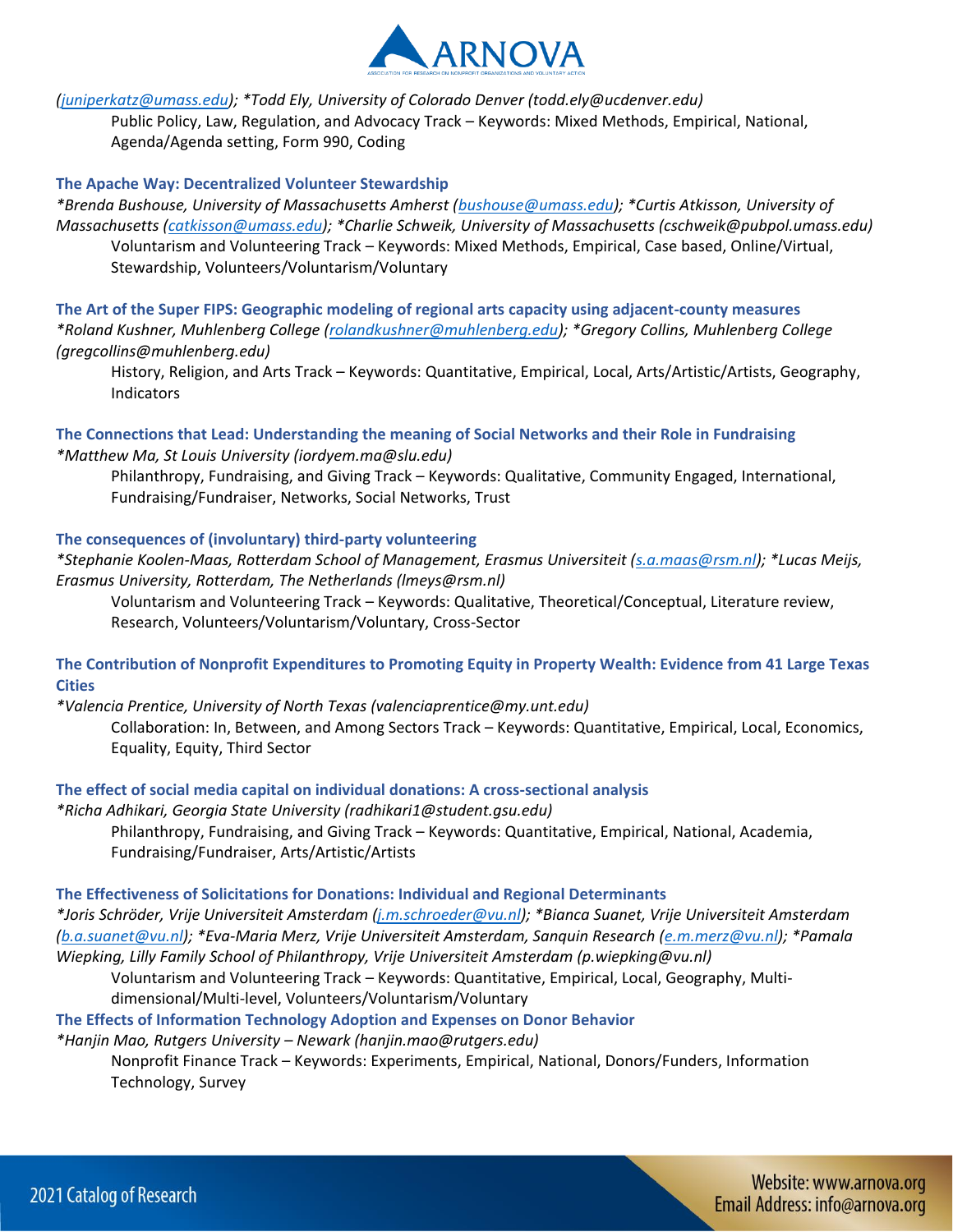

#### **The Effects of Nonprofit CEO Power when Advisory Boards are Present**

#### *\*Kathryn Gamble, Consultant (kmyandel@ncsu.edu)*

Boards and Governance Track – Keywords: Mixed Methods, Empirical, National, Board of Directors, Governance, Power

**The Empire Strikes Back: Regional Nonprofits Resisting Grassroots Environmental Activism in the Just Transition**  *\*Garret Zastoupil, University of Wisconsin-Madison School of Human Ecology: Civil Society and Community Studies (gzastoupil@wisc.edu)*

Civil Society, Community, and Grassroots Associations Track – Keywords: Mixed Methods, Community Engaged, Local, Activism, CBOs, Climate Change, Community-based/Engaged, Grassroots, Rural/Urban

#### **The Evolution of Foundation Responses to COVID-19:A Delphi Process**

*\*Susan Phillips, Carleton University [\(Susan.Phillips@carleton.ca\)](mailto:Susan.Phillips@carleton.ca); \*Paloma Raggo, Carleton University [\(paloma.raggo@carleton.ca\)](mailto:paloma.raggo@carleton.ca); \*Callie Mathieson, Carleton University [\(CallieMathieson@cmail.carleton.ca\)](mailto:CallieMathieson@cmail.carleton.ca); \*Kristen Pue, Carleton University (kristen.pue@carleton.ca)*

Special track on Covid-19 – Keywords: Qualitative, Empirical, National, Emergency/Response/Management, Philanthropy/Philanthropic/Philanthropists, Grants/Grantmaking

**The Evolving Philanthropy Canon: What Students Read in Experiential Philanthropy Courses.**  *\*Susan Appe, University at Albany, SUNY [\(sappe@albany.edu\)](mailto:sappe@albany.edu); Matt Rozansky Bi,nghamton University [\(mrozans1@binghamton.edu\)](mailto:mrozans1@binghamton.edu); \*David Campbell, Binghamton University (dcamp@binghamton.edu)*

Teaching and Education Track – Keywords: Qualitative, Pedagogical, National, Philanthropy/Philanthropic/Philanthropists

**The Fragmented Understanding of Effectiveness: What's at Stake for Early Childhood Development Programs in Rwanda?** 

*\*Lyndsey McMahan, Boston College School of Social Work (Lyndsey.McMahan@gmail.com)* Accountability, Effectiveness, Evaluation, and Program Outcomes Track – Keywords: Qualitative, Empirical, Comparative, Collaboration, Partnerships, & Mergers, Communities, Networks, Nonprofits/NPOs/NGOs, Scaling/Scale, Effectiveness

#### **The Future of Research in Nonprofit Finance and Financial Management**

*\*Elizabeth Searing, The University of Texas at Dallas; \*Nathan Grasse, Carleton University* Conference Theme Track

#### **The Gender Politics in China's Contemporary Volunteerism**

*\*Rong Zhao, Hunter College – CUNY [\(rz715@hunter.cuny.edu\)](mailto:rz715@hunter.cuny.edu); \*Shuyi Chen, Columbia University (sc4813@columbia.edu)*

Voluntarism and Volunteering Track – Keywords: Quantitative, Empirical, Country-specific, Survey, Volunteers/Voluntarism/Voluntary, Women

#### **The global health agenda, civil society priorities and the COVID-19 pandemic shock**

#### *\*Stephanie Smith, Virginia Tech (slsmith1@vt.edu)*

Special track on Covid-19 – Keywords: Qualitative, Theoretical/Conceptual, International, Agenda/Agenda setting, Civil Society, Health/Healthcare

# **The Hidden Cost of Trustworthiness**

*\*George Mitchell, Baruch College [\(george.mitchell@gmail.com\)](mailto:george.mitchell@gmail.com); \*Thad Calabrese, New York University (thad.calabrese@nyu.edu)*

Nonprofit Finance Track – Keywords: Quantitative, Empirical, National, Longitudinal Study, Nonprofits/NPOs/NGOs, Overhead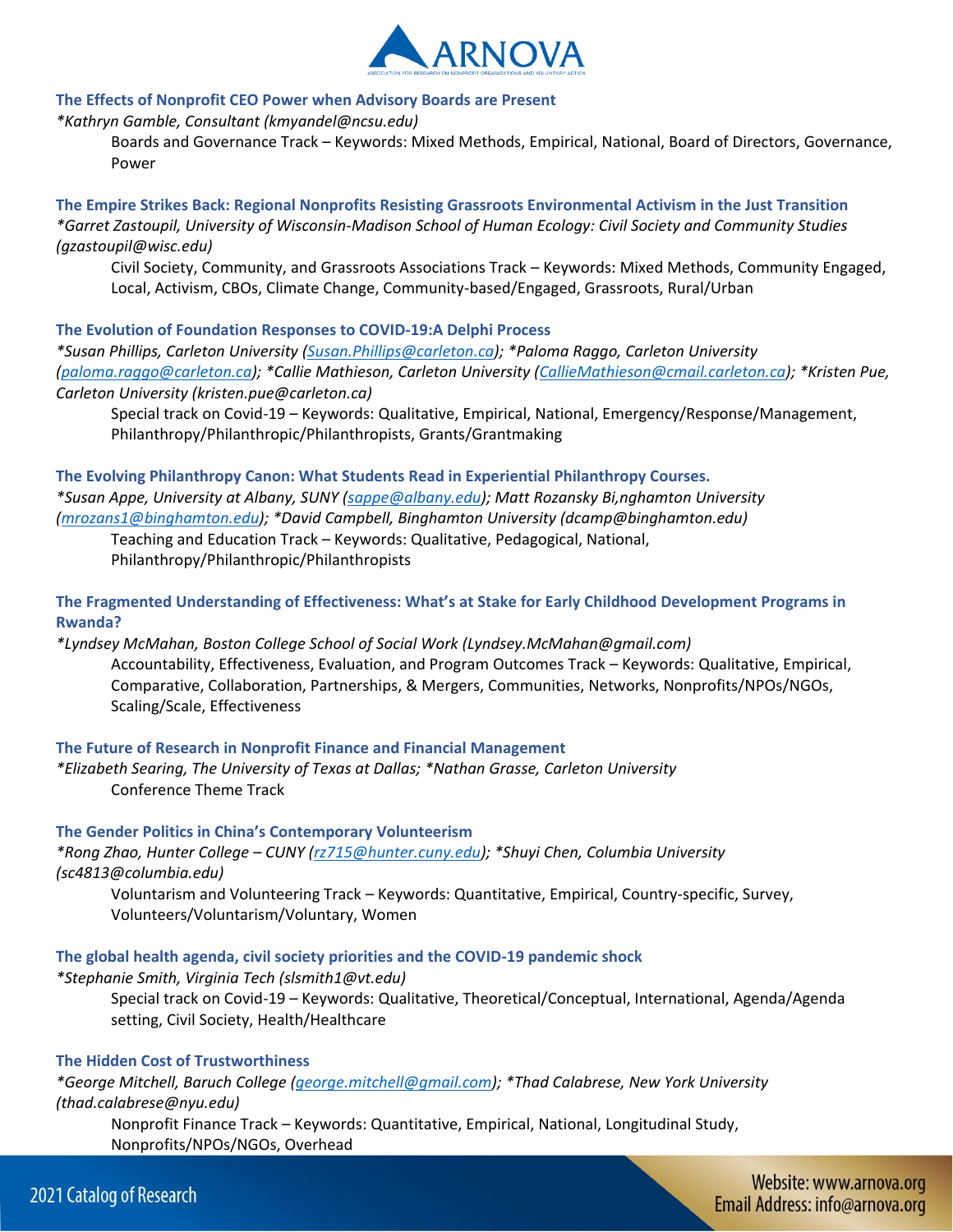

# **The Historical Context of the Advent of "Human Rights" in the mid-20th Century**

*\*Andrew Williams, Indiana University Lilly Family School of Philanthropy (andylwilliams@gmail.com)* History, Religion, and Arts Track – Keywords: Qualitative, Theoretical/Conceptual, National, History/Historical, Human Rights, Religion/Religious

# **The Impact of Social Media Engagement on Fundraising Performance for Small Nonprofits**

*\*Hanjin Mao, Rutgers University – Newark (hanjin.mao@rutgers.edu)* Philanthropy, Fundraising, and Giving Track – Keywords: Quantitative, Empirical, National, Fundraising/Fundraiser, Social Media, Big data

# **The Implication of Different Forms of Political Leadership on Nonprofit Performance**

*\*Qun Wang, University of Toledo (qun.wang@utoledo.edu)*

Management, Leadership, and Strategy Track – Keywords: Quantitative, Empirical, Comparative, Leadership/Leaders, Performance, Politics/Political

# **The Influence of Board Diversity on Inclusive Workplace Practices within Nonprofits**

*\*Ravin Cline, University of Texas at Dallas (rayec87@gmail.com)* Boards and Governance Track – Keywords: Mixed Methods, Applied, National, Board of Directors, Diversity, Inclusion

**The Many Faces of Advocacy Effectiveness. A Scoping Review On'Effectiveness' In NPO-driven Policy Advocacy**  *\*Aaron Brusseel, CRESC, University of Antwerp, Belgium [\(aaron.brusseel@uantwerpen.be\)](mailto:aaron.brusseel@uantwerpen.be); \*Bram Verschuere, Ghent University [\(Bram.Verschuere@ugent.be\)](mailto:Bram.Verschuere@ugent.be); \*Peter Raeymaeckers, University of Antwerp (peter.raeymaeckers@uantwerpen.be)*

Accountability, Effectiveness, Evaluation, and Program Outcomes Track – Keywords: Qualitative, Theoretical/Conceptual, Literature review, Advocacy, Effectiveness, Nonprofits/NPOs/NGOs

**The Micropolitics of DEI Philanthropy: Exploring the Experiences of Social Justice Grantees** 

*\*Adam Saifer, Université du Québec à Montréal/PhiLab (saifer.adam@courrier.uqam.ca)* Open Track – Keywords: Experiments, Empirical, Case based, Grassroots, Philanthropy/Philanthropic/Philanthropists, Social Justice

# **The Near- and Mid-Term Impact of COVID-19 on Nonprofits and Rainy-Day Funds**

*\*Dyana Mason, University of Oregon [\(dmason@uoregon.edu\)](mailto:dmason@uoregon.edu); \*Mirae Kim, Schar School of Policy and Government, George Mason University (mkim216@gmu.edu)*

Special track on Covid-19 – Keywords: Quantitative, Empirical, National, Cash Reserves, Finance/Financial, Management

**The nonprofit experience for transgender, nonbinary, and gender nonconforming individuals**  *\*Seth Meyer, Bridgewater State University (S2MEYER@bridgew.edu)* Open Track – Keywords: Mixed Methods, Empirical, Country-specific, LGBTQIA, Services/Service Area, Inclusion

**The Paycheck Protection Program and Nonprofits: Who received funds and why?**  *\*Jessica Word, University of Nevada Las Vegas [\(jessica.word@unlv.edu\)](mailto:jessica.word@unlv.edu); \*Marcus Lam, University of San Diego, School of* 

# *Leadership and Education Sciences (mlam@sandiego.edu)*

Special track on Covid-19 – Keywords: Quantitative, Empirical, National, Emergency/Response/Management, Finance/Financial, Policies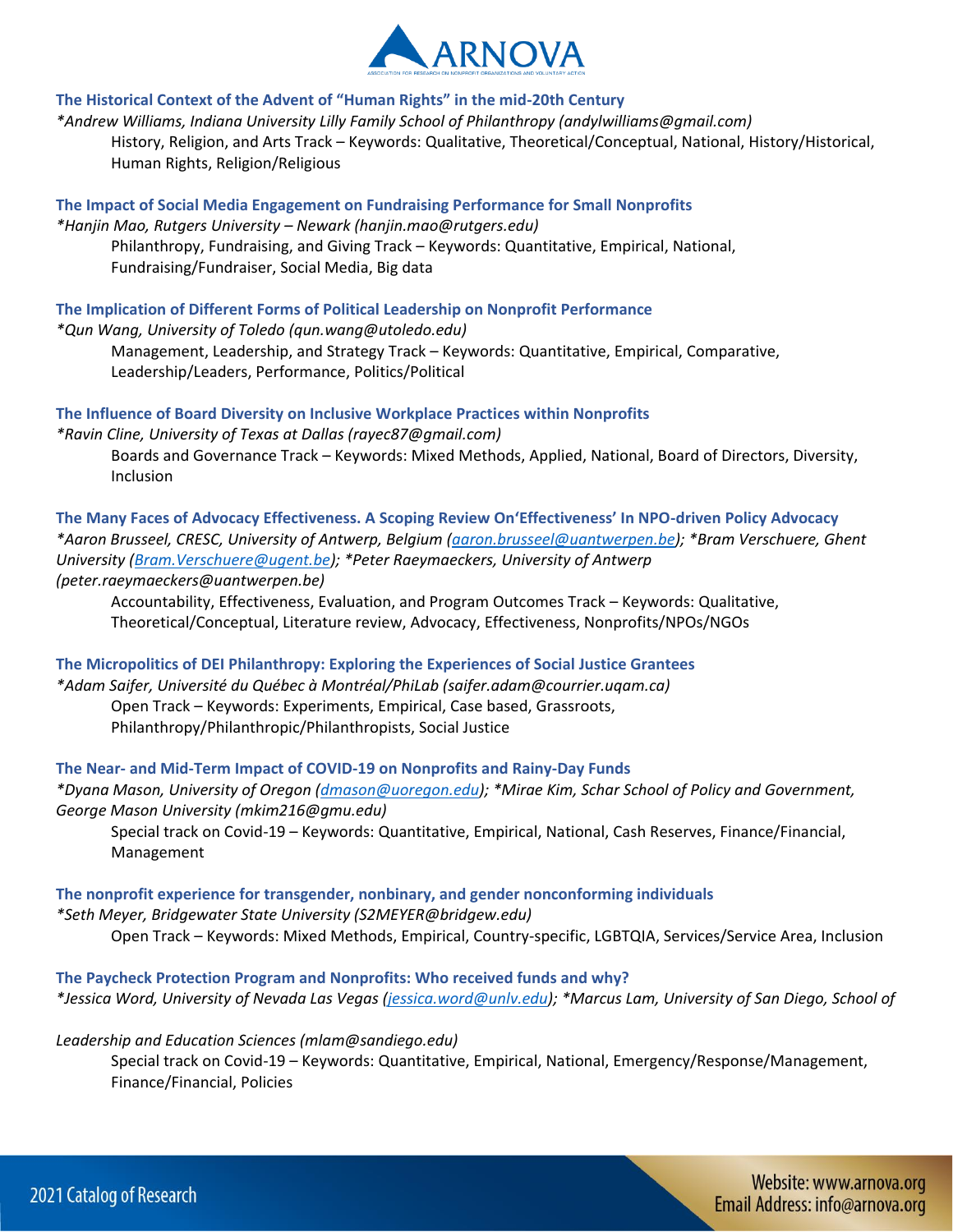

#### **The Power of Presence: Examining Accompaniment in a Social Enterprise and Prison Entrepreneurship Program**  *\*Kymberly Byrd, Vanderbilt University (kymberly.l.byrd@vanderbilt.edu)*

Civil Society, Community, and Grassroots Associations Track – Keywords: Qualitative, Applied, Local, Care, Empathy, Empowerment

# **The Process of Peer Co-Production in Syringe Exchange Programs**

*\*Theresa Anasti, Oakland University (tanasti@oakland.edu)* Civil Society, Community, and Grassroots Associations Track – Keywords: Qualitative, Empirical, National, Grassroots, Nonprofits/NPOs/NGOs, Legitimacy

# **The Role of Government Funding and Institutions in Academic R&D Performance**

*\*Jaeyoung Jang, Florida State University (jj20dn@my.fsu.edu)*

Innovation and Entrepreneurship Track – Keywords: Quantitative, Empirical, National, Academia, Higher Education, Innovation

# **The Role of Nonprofit Criminal Justice Reform in the Era of COVID-19**

*\*Simone Martin-Howard, Long Island University-Brooklyn (Simone.Martin@liu.edu)* Public Policy, Law, Regulation, and Advocacy Track – Keywords: Qualitative, Empirical, Case based, Advocacy, Social Justice, Perceptions

# **The Role of Partisanship in Support for Government Arts Funding**

*\*Noemi Oeding, Auburn University, Auburn, AL (NoemiOeding@auburn.edu)* Philanthropy, Fundraising, and Giving Track – Keywords: Quantitative, Applied, Country-specific, Arts/Artistic/Artists, Politics/Political, Public Opinion

# **The Social Contexts of Generosity**

*\*Patricia Herzog, Indiana University, Lilly Family School of Philanthropy, IUPUI [\(psherzog@iupui.edu\)](mailto:psherzog@iupui.edu); \*Una Osili, Professor, Economics & Philanthropic Studies, Indiana University Lilly Family School of Philanthropy [\(uosili@iupui.edu\)](mailto:uosili@iupui.edu); \*Chelsea Clark, Indiana University, Lilly Family School of Philanthropy, IUPUI [\(chelphil@iupui.edu\)](mailto:chelphil@iupui.edu); \*Xiaonan Kou, Indiana University Lilly Family School of Philanthropy (koux@iupui.edu)*

Philanthropy, Fundraising, and Giving Track – Keywords: Mixed Methods, Empirical, Literature review, Generosity, Giving, Identity, Social Networks, Social Norms, Volunteers/Voluntarism/Voluntary

# **The social entrepreneur stereotype across the political spectrum: a mixed-method exploration**

*\*Peter Vandor, Vienna University of Economics and Business [\(peter.vandor@wu.ac.at\)](mailto:peter.vandor@wu.ac.at); \*Reinhard Millner, WU Vienna [\(reinhard.millner@wu.ac.at\)](mailto:reinhard.millner@wu.ac.at); \*Katharina Dinhof, WU Vienna [\(Katharina.Dinhof@wu.ac.at\)](mailto:Katharina.Dinhof@wu.ac.at); \*Jurgen Willems, Vienna University of Economics and Business (Jurgen.Willems@wu.ac.at)*

Innovation and Entrepreneurship Track – Keywords: Mixed Methods, Empirical, National, Discourse, Entrepreneurship/Entrepreneurial, Politics/Political

# **The Strategist, Practitioner, Educator & Gatekeeper. Volunteer Managers' Role Perception & Experience, In Nonprofit Organizations**

*\*Liora Arnon, The Hebrew University of Jerusalem [\(lioraa@ivolunteer.org.il\)](mailto:lioraa@ivolunteer.org.il); \*Michal Almog-Bar, Hebrew University of Jerusalem (Michal.Bar@mail.huji.ac.il)*

Voluntarism and Volunteering Track – Keywords: Qualitative, Empirical, National, Management, Nonprofits/NPOs/NGOs, Volunteers/Voluntarism/Voluntary

# **The Three Core Dimensions of Donor Intent**

*\*Michael Moody, Grand Valley State University (moodym@gvsu.edu)* Philanthropy, Fundraising, and Giving Track – Keywords: Other: Theory Theoretical/Conceptual, Other: Theory,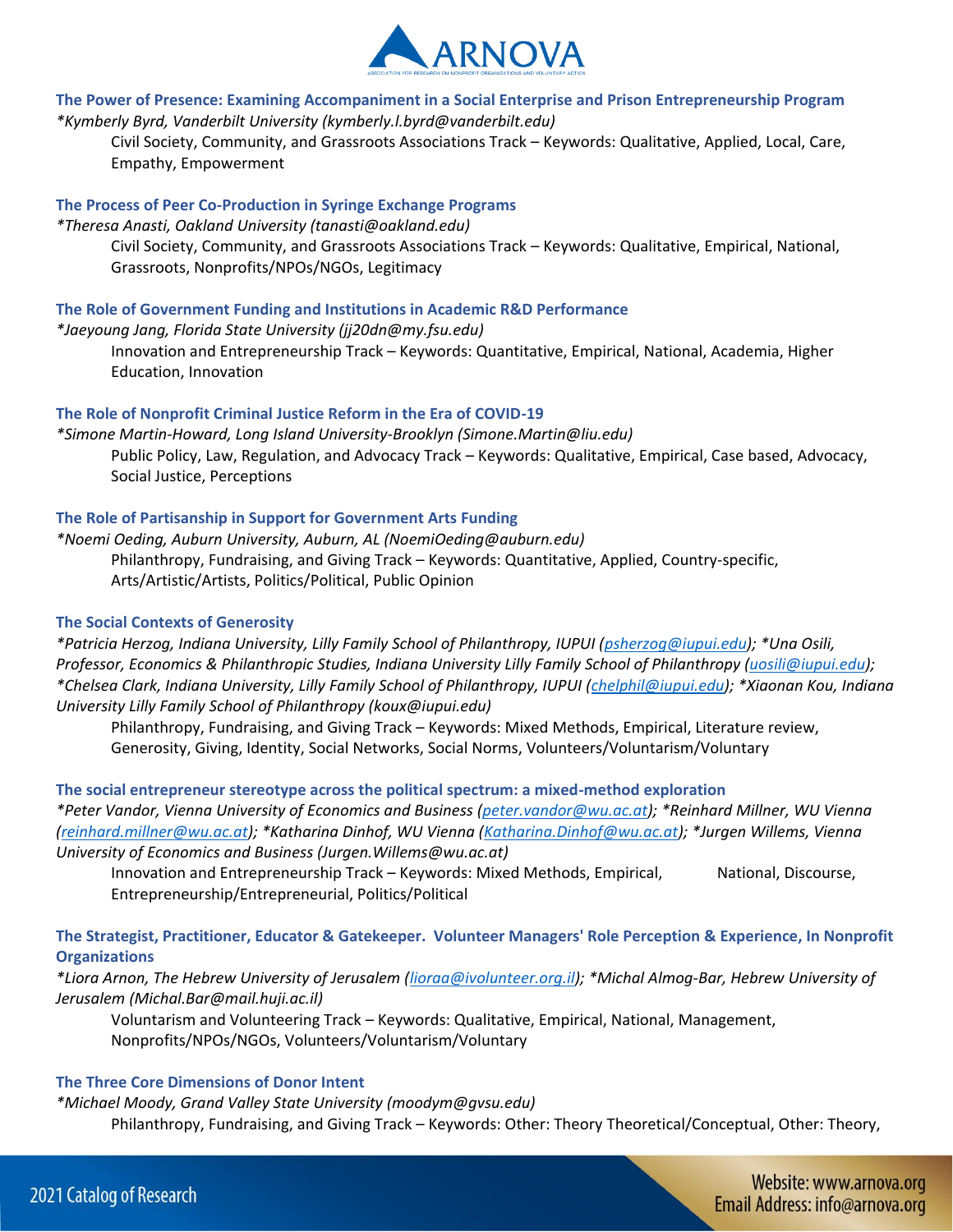

Grants/Grantmaking, Typology, Donors/Funders

# **The Urgency to Help: Informal Volunteering in Times of Covid-19:**

*\*Georg von Schnurbein, Universität Basel [\(georg.vonschnurbein@unibas.ch\)](mailto:georg.vonschnurbein@unibas.ch); \*Dominik Meier, Universität Basel [\(dominik.meier@unibas.ch\)](mailto:dominik.meier@unibas.ch); \*Amadeus Petrig, Migros Genossenschaftsbund (Amadeus.Petrig@migrosonline.ch)*

Special track on Covid-19 – Keywords: Quantitative, Empirical, National, Volunteers/Voluntarism/Voluntary, Community-based/Engaged

**The Women & Girls Index: Expanding and Increasing Access to Data on Charitable Giving to Women's and Girls' Organizations** 

*\*Tessa Skidmore, Indiana University Lilly Family School of Philanthropy [\(tbskidmo@indiana.edu\)](mailto:tbskidmo@indiana.edu); \*Jon Durnford, DataLake Nonprofit Research [\(jon@datalake.net\)](mailto:jon@datalake.net); \*Jon Bergdoll, Indiana University Lilly Family School of Philanthropy (jjbergdo@iupui.edu)*

Data and Methodology Track – Keywords: Quantitative, Empirical, National, Charitable Giving, Gender, Women

# **Theorizing Giving Mechanisms to Reflect Place in Philanthropy**

*\*Robert Christensen, Brigham Young University [\(rkchristensen@gmail.com\)](mailto:rkchristensen@gmail.com); \*Richard Clerkin, North Carolina State University [\(Richard\\_Clerkin@ncsu.edu\)](mailto:Richard_Clerkin@ncsu.edu); \*Laurie Paarlberg, Indiana University [\(lpaarlbe@indiana.edu\)](mailto:lpaarlbe@indiana.edu); \*Rebecca Nesbit, University of Georgia (nesbit7@uga.edu)*

Philanthropy, Fundraising, and Giving Track – Keywords: Other: Theory building Theoretical/Conceptual, Other: Theory building, Communities, Concepts, Geography, Gifts, Giving, Typology

**Ties that bind: Examining administrative burdens and nonprofit engagement in interlocal service agreements**  *\*Kate Albrecht, University of Illinois-Chicago [\(kalbrech@uic.edu\)](mailto:kalbrech@uic.edu); \*Jason Coupet, North Carolina State University (jacoupet@ncsu.edu)*

Collaboration: In, Between, and Among Sectors Track – Keywords: Quantitative, Empirical, Local, Local Governments, Networks, Overhead

# **Tipping the scales between upward and downward accountability: What drives choice of accountability mechanisms?**  *\*Kara Lawrence, North Carolina State University (KLLawre3@NCSU.edu)*

Accountability, Effectiveness, Evaluation, and Program Outcomes Track – Keywords: Mixed Methods, Empirical, International, Accountability, Nonprofits/NPOs/NGOs, Management

# **To what extent are prosocial behaviors enhanced when service-learning is combined with endurance-based activities amongst college students?**

*\*Gabrielle Rossi, Rutgers University (gabrossi@rutgers.edu)*

Teaching and Education Track – Keywords: Qualitative, Methodological, Case based, Experiential learning/Education, Sports, Higher Education

# **Towards a Greater Understanding of the Nonprofit Intrapreneurial Process: A Comparative Case Study of Nonprofits Creating Schools**

*\*Ebba Henrekson, Ersta Sköndal Bräcke University College [\(ebba.henrekson@esh.se\)](mailto:ebba.henrekson@esh.se); \*Fredrik Andersson, Indiana University (fanders@iu.edu)*

Innovation and Entrepreneurship Track – Keywords: Qualitative, Empirical, Case based, Education, Entrepreneurship/Entrepreneurial, Welfare

# **Towards a hate-free sector: Do extremists get tax exemption and how?**

*\*Ruodan Zhang, University of Connecticut [\(Ruodan.zhang@uconn.edu\)](mailto:Ruodan.zhang@uconn.edu); \*Jonathan Richter, University of Connecticut (jonathan.richter@uconn.edu)*

Public Policy, Law, Regulation, and Advocacy Track – Keywords: Qualitative, Empirical, National, Anti-racism, Democracy/Democratic/Democratization, Mobilization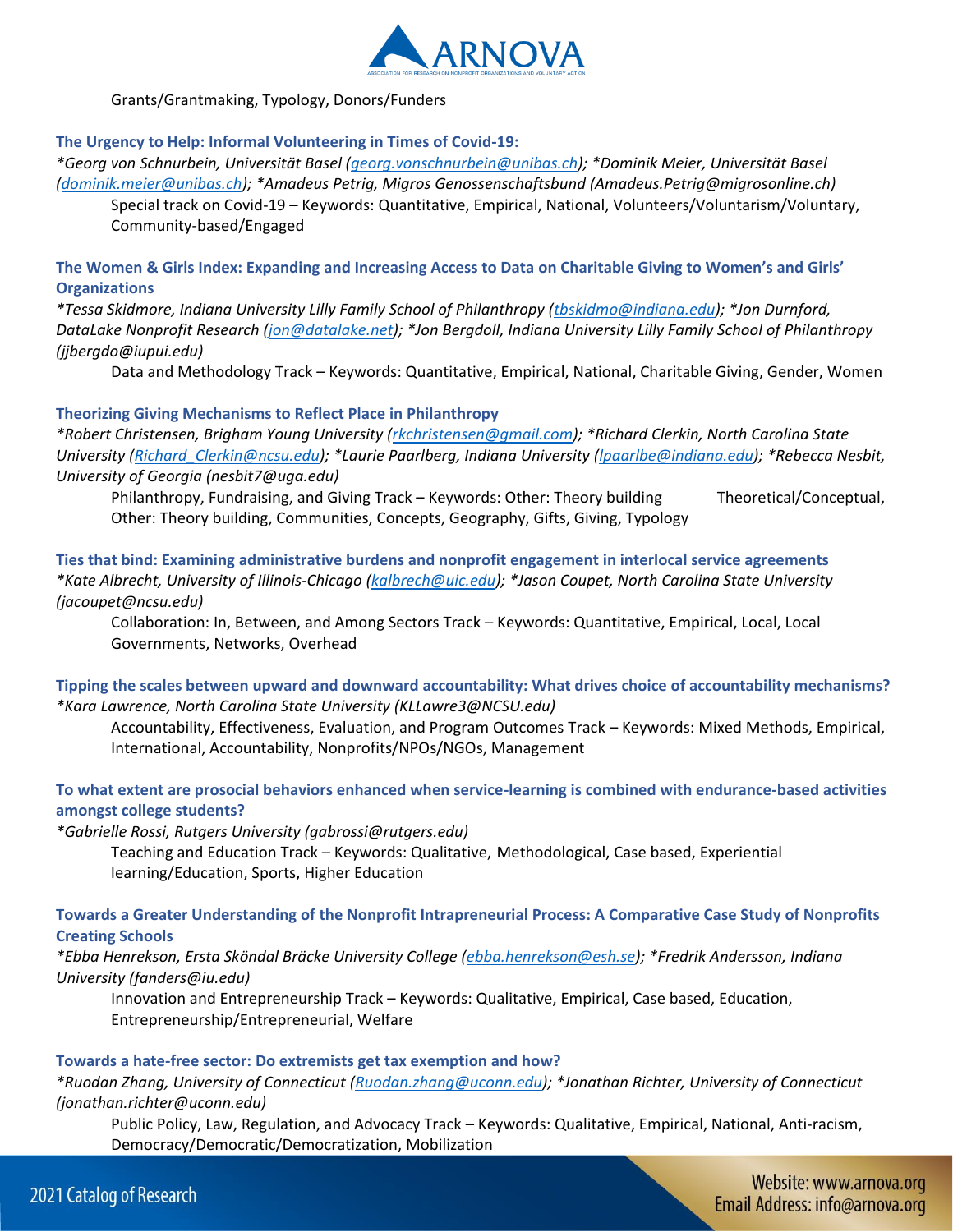

**Transferring Professional Norms in Graduate Nonprofit Curricula: Course Syllabi as Communication Vehicles**  *\*Jose Irizarry, University of Illinois Springfield [\(jiriz2@uis.edu\)](mailto:jiriz2@uis.edu); \*J. Kenzie Freeman, University of Tennessee at Chattanooga [\(CGQ926@mocs.utc.edu\)](mailto:CGQ926@mocs.utc.edu); \*Michelle Evans, University of Tennessee at Chattanooga [\(michelle](mailto:michelle-evans@utc.edu)[evans@utc.edu\)](mailto:michelle-evans@utc.edu)*

Teaching and Education Track – Keywords: Mixed Methods, Pedagogical, National, Accreditation, Values, Education

**Trees Die from the Top: Interdyadic Conflict Between a Board Chair and Executive Director**  *\*Melissa Mathews, California State University, Long Beach (Melissa.Mathews@csulb.edu)* Management, Leadership, and Strategy Track – Keyword: Qualitative, Empirical, Case based, Board of Directors, Executive Director/CEO, Role

#### **Understanding and Assessing Board Member Engagement Revisited**

*\*William Brown, Texas A&M University [\(wbrown@tamu.edu\)](mailto:wbrown@tamu.edu); \*Nicole Collier, Texas A&M University (nicole.e.collier@tamu.edu)*

Boards and Governance Track – Keywords: Quantitative, Empirical, Local, Board of Directors, Engagement, Performance

**Understanding How Nonprofit Revenue Composition Affects Revenue Volatility Before, During, and After the External Crisis** 

#### *\*Suyoung Choi, University of Georgia (suyoung.choi25@uga.edu)*

Nonprofit Finance Track – Keywords: Quantitative, Empirical, National, Crises/Disasters, Finance/Financial, Nonprofits/NPOs/NGOs

#### **Understanding Nonprofit Evaluation in China: Bureaucratism, Scientism and Professionalism**

*\*Zhaonan Zhu, RGK Center, Lyndon B.Johnson School of Public Affairs, The University of Texas at Austin (zznan@utexas.edu)*

Accountability, Effectiveness, Evaluation, and Program Outcomes Track – Keywords: Qualitative, Theoretical/Conceptual, Country-specific, Accountability, Evaluation, Institutional/Institutionalism/Institutionalization

# **Understanding the Frenemy Dynamics Between Community Foundations and the Local United Ways: Existence, Antecedents and Process of the Coopetitive Relationship**

*\*Jin Ai, Indiana University [\(ail@iu.edu\)](mailto:ail@iu.edu); \*Lindsay Cart-Turner, IUPUI O'Neill School of Public and Environmental Affairs [\(lindturn@iu.edu\)](mailto:lindturn@iu.edu); \*Cherilyn Horning, IUPUI O'Neill School of Public and Environmental Affairs ([clhornin@iu.edu\)](mailto:clhornin@iu.edu); \*Laurie Paarlberg, Indiana University (lpaarlbe@indiana.edu)*

Management, Leadership, and Strategy Track – Keywords: Mixed Methods, Empirical, Local, Collaboration, Partnerships, & Mergers, Community-based/Engaged, Complexity, Conflict/Conflict Resolution/Mediation

# **Understanding the value of volunteering**

*\*Philine Van Overbeeke, Eramus University [\(vanoverbeeke@rsm.nl\)](mailto:vanoverbeeke@rsm.nl)*

Voluntarism and Volunteering Track – Keywords: Mixed Methods, Theoretical/Conceptual, Literature review, Added value, Volunteers/Voluntarism/Voluntary, Valuation

#### **University dance marathon fundraising in the wake of the COVID-19 pandemic**

*\*Michael Ringenbach, Penn State University - School of Public Affairs (mrr5148@gmail.com)* Philanthropy, Fundraising, and Giving Track – Keywords: Quantitative, Applied, National, Benchmarking, Donations, Fundraising/Fundraiser, Philanthropy/Philanthropic/Philanthropists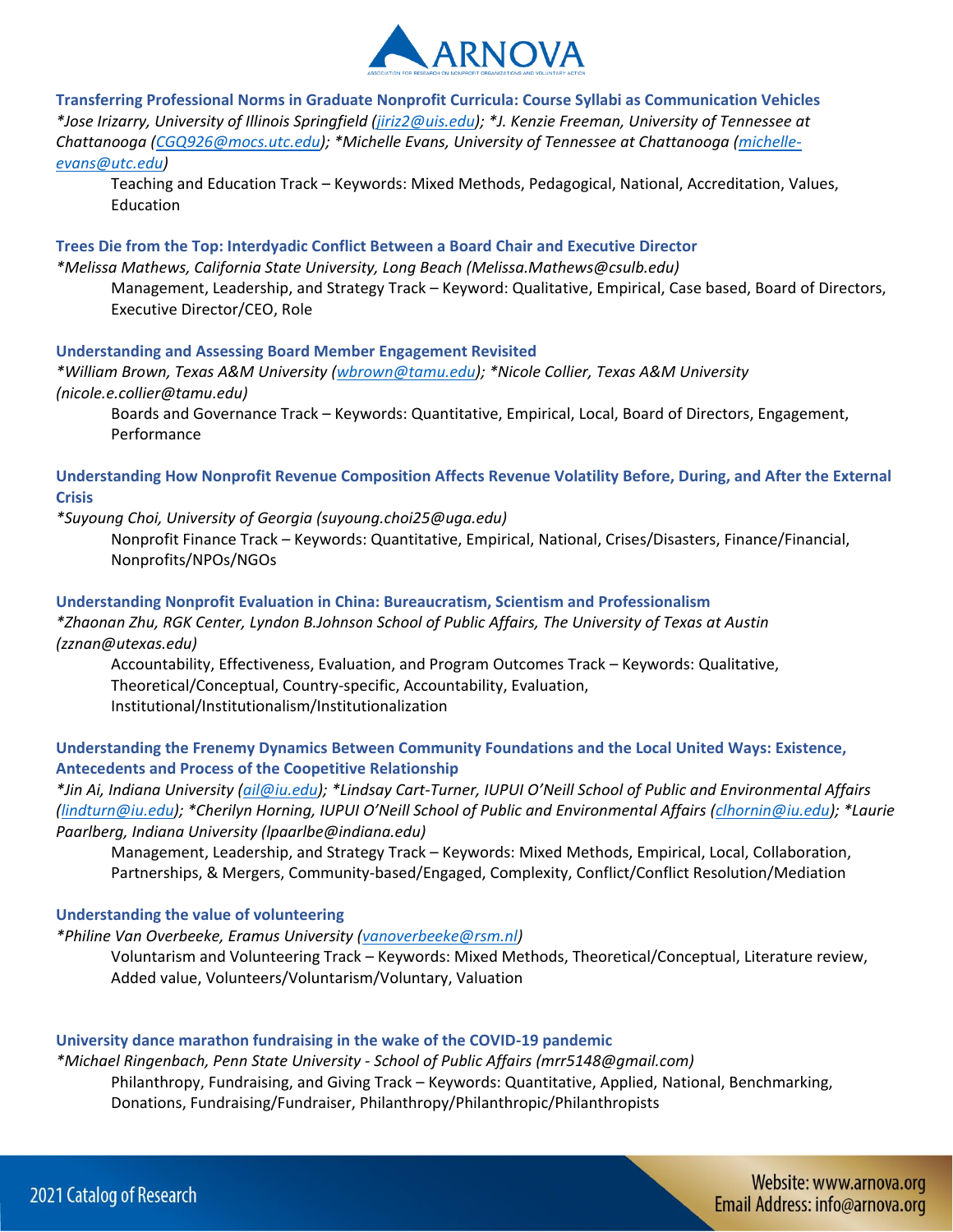

# **Unmarked Whiteness and the Racialization of the Social Entrepreneurship Sector**

*\*Angela Addae, University of Oregon [\(aaddae@uoregon.edu\)](mailto:aaddae@uoregon.edu); \*Cheryl Ellenwood, University of Arizona (cheryle@email.arizona.edu)*

Innovation and Entrepreneurship Track – Keywords: Qualitative, Theoretical/Conceptual, Literature review, Race/Ethnicity, Whiteness, Entrepreneurship/Entrepreneurial

**Unthinkable Stress, Permeable Boundaries, Internalized Work: Work Experiences of Women Care Work Professionals in Social Service Nonprofit Organizations** 

*\*Inbar Livnat, Paul Baerwald School of Social Work and Social Welfare, The Hebrew University of Jerusalem [\(inbar.livnat@mail.huji.ac.il\)](mailto:inbar.livnat@mail.huji.ac.il); \*Michal Almog-Bar, Hebrew University of Jerusalem [\(Michal.Bar@mail.huji.ac.il\)](mailto:Michal.Bar@mail.huji.ac.il); \*Michal Soffer, School of Social Work, University of Haifa (msoffer@staff.haifa.ac.il)*

Civil Society, Community, and Grassroots Associations Track – Keywords: Qualitative, Empirical, Country-specific, Employment, Women, Social Services

**Using Model-Based Clustering to Improve Qualitative Inquiry in Third-Sector Studies** 

*\*Hans Peter Schmitz, University of San Diego [\(schmitz@sandiego.edu\)](mailto:schmitz@sandiego.edu); \*George Mitchell, Baruch College (george.mitchell@baruch.cuny.edu)*

Data and Methodology Track – Keywords: Mixed Methods, Methodological, Comparative, Design, Third Sector, Reflexivity

**Using Web-Based Accountability as a Voluntary Disclosure Practice: An Analysis of Megachurches in Texas**  *\*Ashley English, Texas Christian University [\(a.english@tcu.edu\)](mailto:a.english@tcu.edu); \*Lisa Dicke, University of North Texas [\(Lisa.Dicke@unt.edu\)](mailto:Lisa.Dicke@unt.edu); \*Federickia Washington, Tennessee State University [\(fwashin4@tnstate.edu\)](mailto:fwashin4@tnstate.edu); \*Hee Soun Jang, Department of Public Administration, University of North Texas (HeeSoun.Jang@unt.edu)*

History, Religion, and Arts Track – Keywords: Mixed Methods, Empirical, Case based, Accountability, Faith-based, Internet, Communication

# **Virtual reality for philanthropy: an immersive approach to attract (young) donors**

*\*Nina Sooter, University of Geneva [\(nina.sooter@unige.ch\)](mailto:nina.sooter@unige.ch); \*Giuseppe Ugazio, Geneva Finance Research Institute (GFRI), University of Geneva (giuseppe.ugazio@unige.ch)*

Philanthropy, Fundraising, and Giving Track – Keywords: Experiments, Empirical, International, Charitable Giving, Fundraising/Fundraiser, Research

# **Volunteer Satisfaction:The Role of Volunteer Characteristics & Organizational Support**

*\*Jaclyn Piatak, University of North Carolina at Charlotte [\(jpiatak@uncc.edu\)](mailto:jpiatak@uncc.edu); \*Joanne Carman, University of North Carolina at Charlotte (jgcarman@uncc.edu)*

Voluntarism and Volunteering Track – Keywords: Quantitative, Applied, National, Management, Volunteers/Voluntarism/Voluntary, Satisfaction

# **Volunteering Cliff in the US Rural Communities: Why Rural Residents Volunteer Less than Before**

*\*Suyeon Jo, University of Arizona (suyeonjo@arizona.edu)*

Voluntarism and Volunteering Track – Keywords: Quantitative, Empirical, National, Communities, Volunteers/Voluntarism/Voluntary

# **Volunteering In Nonprofit Organizations as a Type of Open Strategy. A systematic review of the literature**  *\*Lenis Yelin Araque, Universidad EAFIT [\(laraque1@eafit.edu.co\)](mailto:laraque1@eafit.edu.co)*

Management, Leadership, and Strategy Track – Keywords: Qualitative, Theoretical/Conceptual, Literature review, Nonprofits/NPOs/NGOs, Volunteers/Voluntarism/Voluntary, Other: Open Strategy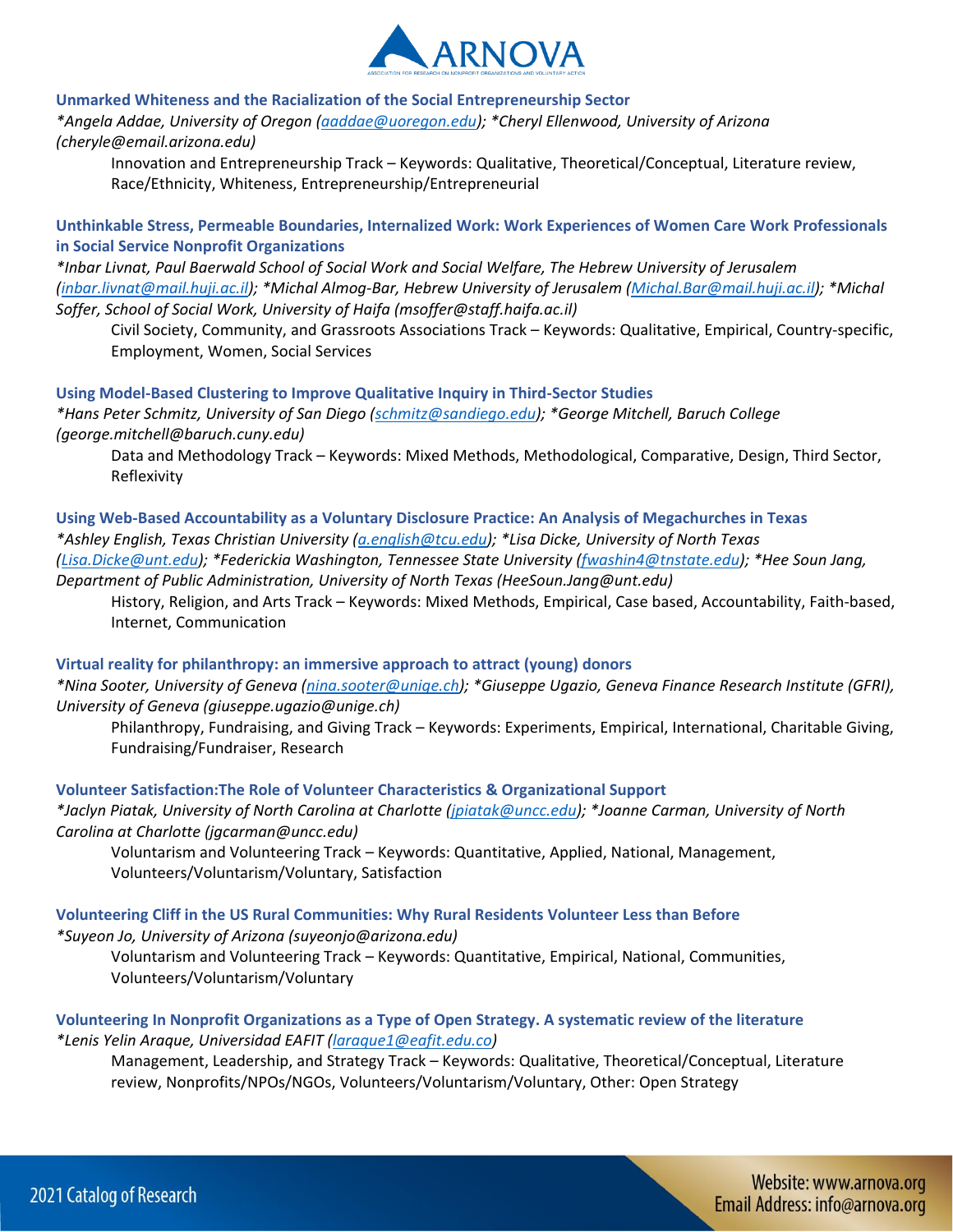

# **Walking the Line: Canadian Foundations and the Disbursement Quota**

*\*Elizabeth Searing, The University of Texas at Dallas [\(Elizabeth.searing@utdallas.edu\)](mailto:Elizabeth.searing@utdallas.edu); \*Nathan Grasse, Carleton University (NathanGrasse@cunet.carleton.ca)*

Philanthropy, Fundraising, and Giving Track – Keywords: Quantitative, Empirical, International, Grants/Grantmaking, Philanthropy/Philanthropic/Philanthropists, Regulatory/Regulation

**Welcoming America Network: Local Government – Nonprofit Nexus in Serving the Immigrant Population**  *\*Mirae Kim, Schar School of Policy and Government, George Mason University [\(mkim216@gmu.edu\)](mailto:mkim216@gmu.edu); \*Cathy Liu, Georgia State University (cyliu@gsu.edu)*

Collaboration: In, Between, and Among Sectors Track – Keywords: Mixed Methods, Empirical, National, Collaboration, Partnerships, & Mergers, Immigration/Immigrants , Infrastructure

#### **What Makes the Chinese Nonprofit Sector Grow? A Cross-Province Configurational Analysis**

*\*Jiahuan Lu, School of Public Affairs and Administration, Rutgers University-Newark [\(jiahuan.lu@rutgers.edu\)](mailto:jiahuan.lu@rutgers.edu); \*Bin Chen, Baruch College [\(bin.chen@baruch.cuny.edu\)](mailto:bin.chen@baruch.cuny.edu); \*Qiang Dong, China Agricultural University (dongqiang@cau.edu.cn)* Civil Society, Community, and Grassroots Associations Track – Keywords: Quantitative, Empirical, Countryspecific, Civil Society, Social Services

**When Approval Becomes Everything: Breaking Long-Established Norms in China's Informal Non-Profit Sector**  *\*Wang Weinan, Beijing Normal University [\(weinan.wang@glasgow.ac.uk\)](mailto:weinan.wang@glasgow.ac.uk); \*Holly Snape, University of Glasgow [\(holly.snape@glasgow.ac.uk\)](mailto:holly.snape@glasgow.ac.uk); \*Civil Society, Community, and Grassroots Associations Track – Keywords:* 

Civil Society, Community, and Grassroots Associations Track – Keywords: Qualitative, Empirical, Country-specific, Civil Society, Grassroots, Legal, Nonprofits/NPOs/NGOs

#### **When Do Communities Die?: Community Life Cycle Model in Comparative Cases**

*\*Jeonghwa Yang, Florida State University [\(jy19g@my.fsu.edu\)](mailto:jy19g@my.fsu.edu); \*Byung Min, Valdosta State University [\(bhmin618@gmail.com\)](mailto:bhmin618@gmail.com); \*Ralph Brower, Florida State University (rbrower@fsu.edu)*

Civil Society, Community, and Grassroots Associations Track – Keywords: Qualitative, Theoretical/Conceptual, Case based, Communities, Life Cycle, Social Capital, Sustainability

# **When Does Government Funding Crowd in or Crowd out Donations to Nonprofits? Exploring the Moderating Role of Transparency in the Government Funding-Donation Relation**

*\*Zhongsheng Wu, University of Maryland, College Park (zswujack2012@gmail.com)* Open Track – Keywords: Quantitative, Empirical, International, Donations, Nonprofits/NPOs/NGOs, Government

## **When is Social Enterprise Social Enough for Volunteers? A Tipping Points Conversation**  *\*Janelle Kerlin, Georgia State University [\(jkerlin@gsu.edu\)](mailto:jkerlin@gsu.edu); \*Richa Adhikari, PhD student at Georgia State University (radhikari1@student.gsu.edu)*

Innovation and Entrepreneurship Track – Keywords: Other: ideal cases, Theoretical/Conceptual, Countryspecific, Social Norms, Typology, Volunteers/Voluntarism/Voluntary, Work/Workplace

**Who is taking my money? The Impact of Gender Similarity on Donor Behavior** 

# *\*Shahrin Upoma, The University of Texas at Dallas (ssu170230@utdallas.edu)*

Philanthropy, Fundraising, and Giving Track – Keywords: Experiments, Empirical, National, Donors/Funders, Gender, Philanthropy/Philanthropic/Philanthropists

#### **Will Nonprofits Thrive During The Covid-19 An Analysis Of Federal Reliefs: PPP And EIDL**

*\*Holly Miori, The University of Texas at Dallas [\(hmiori@utdallas.edu\)](mailto:hmiori@utdallas.edu); \*Thanh Hoang, University of Texas at Dallas (thanh.hoang@utdallas.edu)*

Special track on Covid-19 – Keywords: Quantitative, Empirical, Other: Statewide, Fundraising/Fundraiser, Nonprofits/NPOs/NGOs, Other COVID-19